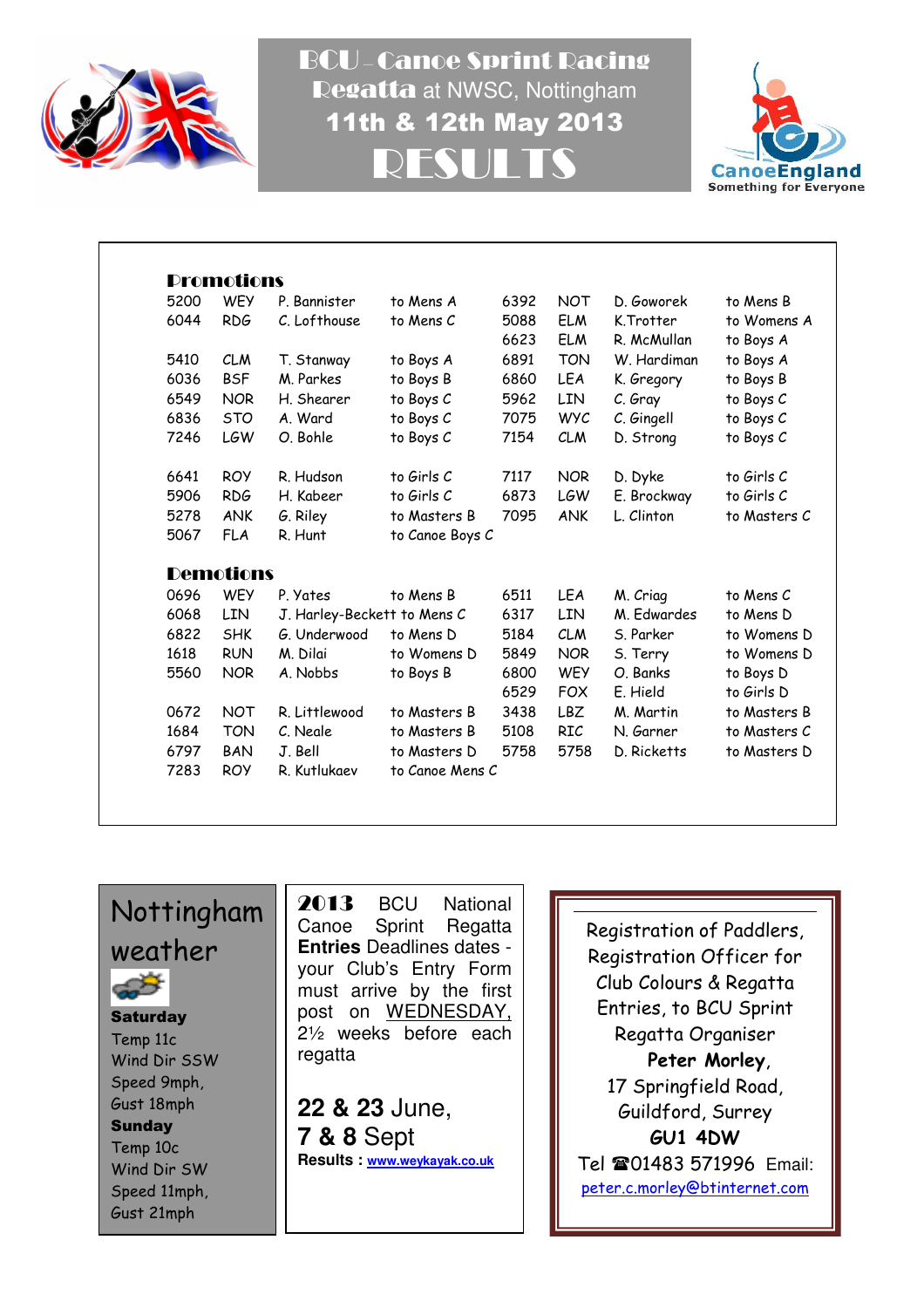#### **BCU National Championships Sprint Regatta 11th & 12th May 2013 National Water Sports Centre – Holme Peirrepont, Nottingham**

#### Class: Boys A Kayak

|              |    |                    |                 |                                                                                                                                                                |  | CIASS: BOYS A KAYAK<br>Race: 6 Boys A K1 1000m Heat 1 |                    |
|--------------|----|--------------------|-----------------|----------------------------------------------------------------------------------------------------------------------------------------------------------------|--|-------------------------------------------------------|--------------------|
|              |    |                    |                 |                                                                                                                                                                |  |                                                       | 4:37.75            |
|              |    |                    |                 | ACE: 0 DAYS A A1.<br>1 3 ELM B JONES<br>2 4 RDG S KIRSCHSTEIN<br>3 5 RIC N ROMAIN<br>4 1 LON M GREGORY<br>5 2 LBZ S PLUMMER<br>6 6 LON L HARDING               |  |                                                       | 4:37.81            |
|              |    |                    |                 |                                                                                                                                                                |  |                                                       | 4:38.18            |
|              |    |                    |                 |                                                                                                                                                                |  |                                                       | 4:41.52            |
|              |    |                    |                 |                                                                                                                                                                |  |                                                       | 4:41.62            |
|              |    |                    |                 |                                                                                                                                                                |  |                                                       | 5:05.70            |
| Race:        |    |                    | $7\overline{ }$ |                                                                                                                                                                |  | Boys A K1 1000m Heat 2                                |                    |
|              |    |                    |                 | 1 4 WOR S WILLIAMS<br>2 3 WOR W BIRD                                                                                                                           |  |                                                       | 4:54.62            |
|              |    |                    |                 |                                                                                                                                                                |  |                                                       | 4:54.63            |
|              |    | 3 2 BOA            |                 | T ESCOTT                                                                                                                                                       |  |                                                       | 4:55.98            |
|              |    |                    |                 | $\begin{tabular}{cc} 4& 1 & LEA & S & NAFTANZ\\ 5& 6 & ANK & J & ECCLES \end{tabular}$<br>S NAFTANAILA                                                         |  |                                                       | 5:07.90            |
|              |    |                    |                 |                                                                                                                                                                |  |                                                       | 5:08.80            |
|              |    |                    |                 |                                                                                                                                                                |  | Race: 8 Boys A K1 1000m Heat                          | 3<br>4:42.52       |
|              |    |                    |                 |                                                                                                                                                                |  |                                                       | 4:44.34            |
|              |    |                    |                 | 1 4 WEY E HAWS<br>2 2 ELM H ARCHER<br>3 3 WEY J CHILDERSTONE<br>4 1 NOR A NOBBS                                                                                |  |                                                       | 4:48.36            |
|              |    |                    |                 |                                                                                                                                                                |  |                                                       | 4:49.34            |
|              |    |                    |                 | 5 6 NOT Z CHIMIEL                                                                                                                                              |  |                                                       | 4:50.07            |
|              |    |                    |                 |                                                                                                                                                                |  | Race: 32 Boys A K1 1000m FINAL 1                      |                    |
|              |    |                    |                 |                                                                                                                                                                |  |                                                       | 4:31.06            |
|              |    |                    |                 | $\begin{tabular}{cc} 1 & 7 & WORD & W BIRD \\ 2 & 4 & WORD & S WILLIAMS \end{tabular}$                                                                         |  |                                                       | 4:32.07            |
|              |    |                    |                 |                                                                                                                                                                |  |                                                       | 4:32.55            |
|              |    |                    |                 |                                                                                                                                                                |  |                                                       | 4:35.02            |
|              |    |                    |                 |                                                                                                                                                                |  |                                                       | 4:37.21<br>4:38.53 |
|              |    |                    |                 |                                                                                                                                                                |  |                                                       | 4:39.51            |
|              |    |                    |                 | 2 4 WOR S WILLIAMS<br>3 8 RIC N ROMAIN<br>4 6 WEY E HAWS<br>5 5 ELM B JONES<br>7 2 ELM H ARCHER<br>8 3 RDC S KIRSCHSTEIN<br>8 3 RDC S KIRSCHSTEIN              |  |                                                       | 4:41.36            |
|              |    | 9 1 LON            |                 | M GREGORY                                                                                                                                                      |  |                                                       | 4:47.06            |
|              |    |                    |                 |                                                                                                                                                                |  |                                                       |                    |
|              |    | Race: 33           |                 |                                                                                                                                                                |  | Boys A K1 1000m FINAL 2                               | 4:45.41            |
|              |    |                    |                 |                                                                                                                                                                |  |                                                       | 4:49.49            |
|              |    |                    |                 |                                                                                                                                                                |  |                                                       | 4:49.56            |
|              |    |                    |                 |                                                                                                                                                                |  |                                                       | 4:53.31            |
|              |    |                    |                 |                                                                                                                                                                |  |                                                       | 4:57.20            |
|              |    |                    |                 | ALL 14 WEY J CHILDERSTONE<br>2 5 BOA T ESCOTT<br>3 2 NOT Z CHIMIEL<br>4 8 LON L HARDING<br>6 7 ANK J ECCLES<br>7 3 NOR A NOBBS                                 |  |                                                       | 5:01.87            |
|              |    |                    |                 |                                                                                                                                                                |  |                                                       | 5:27.91            |
|              |    |                    |                 |                                                                                                                                                                |  | Race: 91 Boys A K1 1000m Heat 1                       |                    |
|              |    |                    |                 | 18 LEA S NAFTANAILA<br>2 4 WEY J CHILDERSTONE<br>3 5 RDG S KIRSCHSTEIN<br>4 9 SDS N LOW                                                                        |  |                                                       | 43.22              |
|              |    |                    |                 |                                                                                                                                                                |  |                                                       | 43.80              |
|              |    |                    |                 |                                                                                                                                                                |  |                                                       | 44.51              |
|              |    |                    |                 |                                                                                                                                                                |  |                                                       | 45.85<br>46.30     |
|              |    |                    |                 |                                                                                                                                                                |  |                                                       | 47.19              |
|              |    |                    |                 |                                                                                                                                                                |  |                                                       | 47.54              |
|              |    |                    |                 | F 2 LON M GREGORY<br>5 2 LON M HARDIMAN<br>7 1 LBZ D CROCKER<br>8 7 NOT M LITTLEWOOD<br>9 3 RLS W SMITHSON                                                     |  |                                                       | 48.09              |
|              |    |                    |                 |                                                                                                                                                                |  |                                                       | 50.43              |
|              |    | Race: 92           |                 |                                                                                                                                                                |  |                                                       |                    |
|              |    |                    |                 |                                                                                                                                                                |  | Boys A K1 200m Heat 2                                 | 45.53              |
|              |    |                    |                 |                                                                                                                                                                |  |                                                       | 46.11              |
|              |    |                    |                 |                                                                                                                                                                |  |                                                       | 46.26              |
|              |    |                    |                 |                                                                                                                                                                |  |                                                       | 48.68              |
|              |    |                    |                 |                                                                                                                                                                |  |                                                       | 48.77              |
|              |    |                    |                 | ALGE: 72 BUYS A RICHARD 15 WEY E HAWS<br>26 ELM H ARCHER<br>34 RIC N ROMAIN<br>49 SDS J SWINDENNE<br>51 NOR A NOBBS<br>67 WOR R WOOLLEY<br>72 BSF J O-SULLIVAN |  |                                                       | 50.10              |
|              |    | 8 3 EAL            |                 | T THOMSON                                                                                                                                                      |  |                                                       | 50.86<br>50.87     |
|              |    |                    |                 |                                                                                                                                                                |  |                                                       |                    |
|              |    | Race: 93           |                 |                                                                                                                                                                |  | Boys A K1 200m Heat 3                                 |                    |
|              |    |                    |                 | $\begin{tabular}{ccccc} 1 & 4 & CLM & L & DUFFIELD \\ 2 & 5 & ELM & B & JONES \\ \end{tabular}$                                                                |  |                                                       | 43.66              |
|              | 36 |                    |                 | LIN P QUITTENTON                                                                                                                                               |  |                                                       | 44.86<br>45.61     |
| 4            | 8  | LON                |                 | L HARDING                                                                                                                                                      |  |                                                       | 47.22              |
| 5            |    | 3 ANK              |                 | J BOWLEY                                                                                                                                                       |  |                                                       | 47.76              |
| 6            |    | 2 BSF              |                 | S ENGLISH                                                                                                                                                      |  |                                                       | 48.30              |
| 7            |    |                    |                 | 7 WOR R GRIFFITHS<br>1 SDS J MCKEOWN                                                                                                                           |  |                                                       | 50.97              |
| 8            |    |                    |                 | J MCKEOWN                                                                                                                                                      |  |                                                       | 51.84              |
|              |    | Race: 94           |                 |                                                                                                                                                                |  | Boys A K1 200m Heat 4                                 |                    |
| $\mathbf{1}$ |    |                    |                 | 7 CLM T STANWAY                                                                                                                                                |  |                                                       | 44.11              |
|              |    | 2 5 WOR            |                 | W BIRD                                                                                                                                                         |  |                                                       | 44.29              |
|              |    | 3 6 ANK            |                 | J ECCLES                                                                                                                                                       |  |                                                       | 45.58              |
|              |    |                    |                 |                                                                                                                                                                |  |                                                       | 48.34              |
|              |    |                    |                 | 4 2 STO R SILK<br>5 3 RDG K HUSBAND<br>6 8 FOX S GLOVER                                                                                                        |  |                                                       | 48.40<br>48.51     |
|              | 71 |                    |                 | NOR D HUNT                                                                                                                                                     |  |                                                       | 50.98              |
|              |    |                    |                 |                                                                                                                                                                |  |                                                       |                    |
|              |    | Race: 115          |                 |                                                                                                                                                                |  | Boys A K1 200m FINAL 1                                |                    |
|              |    | 2 8 ELM            |                 | 1 6 CLM L DUFFIELD<br><b>B</b> JONES                                                                                                                           |  |                                                       | 41.37<br>41.80     |
|              |    |                    |                 |                                                                                                                                                                |  |                                                       | 42.39              |
|              |    |                    |                 | 3 1 WOR W BIRD<br>4 7 WEY J CHILDERSTONE<br>5 9 RDG S KIRSCHSTEIN<br>6 5 LEA S NAFTANAILA                                                                      |  |                                                       | 42.40              |
|              |    |                    |                 |                                                                                                                                                                |  |                                                       | 43.51              |
|              |    |                    |                 |                                                                                                                                                                |  |                                                       | 43.52              |
|              |    |                    |                 | 7 3 CLM T STANWAY<br>8 4 WEY E HAWS                                                                                                                            |  |                                                       | 44.15              |
|              |    | 8 4 WEY<br>9 2 ELM |                 | H ARCHER                                                                                                                                                       |  |                                                       | 44.47<br>47.56     |
|              |    |                    |                 |                                                                                                                                                                |  |                                                       |                    |
|              |    | Race: 116          |                 |                                                                                                                                                                |  | Boys A K1 200m FINAL 2                                |                    |
|              |    |                    |                 | 1 6 ANK J ECCLES                                                                                                                                               |  |                                                       | 44.99              |
|              |    | 2 9 TON            |                 | W HARDIMAN                                                                                                                                                     |  |                                                       | 45.29              |
|              |    | 3 4 LIN<br>4 3 SDS |                 | P QUITTENTON<br>N LOW                                                                                                                                          |  |                                                       | 45.31<br>46.25     |
|              |    | 5 5 RIC            |                 | N ROMAIN                                                                                                                                                       |  |                                                       | 46.37              |
|              |    | 6 1 LON            |                 | M GREGORY                                                                                                                                                      |  |                                                       | 46.56              |
|              | 77 | SDS                |                 | J SWINBURNE                                                                                                                                                    |  |                                                       | 47.76              |
|              |    |                    |                 | 8 8 STO R SILK                                                                                                                                                 |  |                                                       | 47.94              |

9 2 LON L HARDING 48.10

|                                                                                                                                                            |                                                                                                                                                 | Race: 165 Boys A K1 500m Heat 1 |                    |
|------------------------------------------------------------------------------------------------------------------------------------------------------------|-------------------------------------------------------------------------------------------------------------------------------------------------|---------------------------------|--------------------|
| 1 7 ELM H ARCHER                                                                                                                                           | L DUFFIELD                                                                                                                                      |                                 | 2:03.63            |
| 2 6 CLM                                                                                                                                                    |                                                                                                                                                 |                                 | 2:03.99<br>2:04.53 |
|                                                                                                                                                            |                                                                                                                                                 |                                 | 2:05.75            |
|                                                                                                                                                            |                                                                                                                                                 |                                 | 2:07.18            |
|                                                                                                                                                            |                                                                                                                                                 |                                 | 2:08.44            |
|                                                                                                                                                            | 2 0 LM DOFIELD<br>3 4 WOR W.BIRD<br>4 5 RDG S KIRSCHSTEIN<br>5 3 LBZ S PLUMMER<br>6 8 LON M GREGORY<br>7 1 LEA S NAFTANAILA<br>8 2 ANK J ECCLES |                                 | 2:09.55<br>2:16.63 |
|                                                                                                                                                            |                                                                                                                                                 |                                 |                    |
| Race: 166                                                                                                                                                  |                                                                                                                                                 | Boys A K1 500m Heat 2           |                    |
| 1 7 NOR A NOBBS<br>2 3 ELM B JONES                                                                                                                         |                                                                                                                                                 |                                 | 2:10.40            |
|                                                                                                                                                            |                                                                                                                                                 |                                 | 2:11.68            |
|                                                                                                                                                            |                                                                                                                                                 |                                 | 2:11.78<br>2:14.80 |
|                                                                                                                                                            |                                                                                                                                                 |                                 | 2:14.82            |
| $\begin{tabular}{ccccc} 3 & 4 & WOR & S & WILLIAMS \\ 4 & 6 & NOT & Z & CHIMIEL \\ 5 & 2 & BOA & T & ESCOTT \\ 6 & 1 & LON & L & HARDING \\ \end{tabular}$ |                                                                                                                                                 |                                 | 2:15.79            |
|                                                                                                                                                            |                                                                                                                                                 |                                 |                    |
| Race: 196                                                                                                                                                  |                                                                                                                                                 | Boys A K1 500m FINAL 1          | 1:59.92            |
| 1 7 WOR W.BIRD                                                                                                                                             |                                                                                                                                                 |                                 | 2:00.14            |
|                                                                                                                                                            |                                                                                                                                                 |                                 | 2:00.89            |
|                                                                                                                                                            |                                                                                                                                                 |                                 | 2:02.06            |
|                                                                                                                                                            | 2 3 ELM B JONES<br>3 8 RDG S KIRSCHSTEIN<br>4 5 ELM H ARCHER<br>5 2 WOR S WILLIAMS<br>6 6 CLM L DUFFIELD                                        |                                 | 2:02.30            |
|                                                                                                                                                            |                                                                                                                                                 |                                 | 2:03.94            |
|                                                                                                                                                            |                                                                                                                                                 |                                 | 2:05.24<br>2:06.28 |
| 7 9 LON M GREGORY<br>8 4 NOR A NOBBS<br>9 1 LBZ S PLUMMER                                                                                                  |                                                                                                                                                 |                                 | 2:06.33            |
|                                                                                                                                                            |                                                                                                                                                 |                                 |                    |
|                                                                                                                                                            | Race: 197 Boys A K1 500m FINAL 2                                                                                                                |                                 |                    |
| 2 4 BOA                                                                                                                                                    | $1 3$ LEA S NAFTANAILA<br>2 4 POA = -<br>T ESCOTT                                                                                               |                                 | 2:08.70<br>2:09.66 |
| 3 6 LON L HARDING                                                                                                                                          |                                                                                                                                                 |                                 | 2:10.50            |
| 4 7 ANK J ECCLES<br>5 5 NOT Z CHIMIEL                                                                                                                      |                                                                                                                                                 |                                 | 2:12.20            |
|                                                                                                                                                            |                                                                                                                                                 |                                 | 2:14.20            |
|                                                                                                                                                            |                                                                                                                                                 |                                 |                    |
|                                                                                                                                                            | Class: Boys B Kayak                                                                                                                             |                                 |                    |
| Race: 1                                                                                                                                                    |                                                                                                                                                 | Boys B K4 1000m FINAL           |                    |
| 1 5 WOR                                                                                                                                                    | HARDMAN/WILLEY/                                                                                                                                 |                                 | 4:06.51            |
|                                                                                                                                                            | R.GRIFFITHS/ENGLISH                                                                                                                             |                                 |                    |
| 2 6 LBZ                                                                                                                                                    | CROCKER/SMITH/<br>THOMPSON/GREGORY                                                                                                              |                                 | 4:13.24            |
|                                                                                                                                                            | 3 2 FOX GLOVER/HUSBAND/                                                                                                                         |                                 | 4:14.91            |
|                                                                                                                                                            | SMITHSON/OSULLIVAN                                                                                                                              |                                 |                    |
|                                                                                                                                                            | 4 4 WEY BANKS/WESTWOOD/                                                                                                                         |                                 | 4:22.66            |
| 5 1 SDS                                                                                                                                                    | PARKESCOLLIER<br>LOW/JAMES/                                                                                                                     |                                 | 4:26.03            |
|                                                                                                                                                            | MCKEOWN/SWINBURNE                                                                                                                               |                                 |                    |
|                                                                                                                                                            | 6 3 NOR KIRKHAM/SHEARER/                                                                                                                        |                                 | 4:48.85            |
|                                                                                                                                                            | DRANE/THURSBY                                                                                                                                   |                                 |                    |
|                                                                                                                                                            |                                                                                                                                                 |                                 |                    |
|                                                                                                                                                            |                                                                                                                                                 |                                 |                    |
|                                                                                                                                                            | Race: 19 & 20 Boys B K2 Heats 1 & 2 1000m Final                                                                                                 |                                 |                    |
|                                                                                                                                                            | Was re-draw into Final Race 39<br>Race: 39 Boys B K2 1000m FINAL                                                                                |                                 |                    |
|                                                                                                                                                            |                                                                                                                                                 |                                 |                    |
|                                                                                                                                                            |                                                                                                                                                 |                                 |                    |
|                                                                                                                                                            |                                                                                                                                                 |                                 |                    |
|                                                                                                                                                            |                                                                                                                                                 |                                 |                    |
|                                                                                                                                                            |                                                                                                                                                 |                                 |                    |
|                                                                                                                                                            |                                                                                                                                                 |                                 |                    |
|                                                                                                                                                            |                                                                                                                                                 |                                 |                    |
|                                                                                                                                                            |                                                                                                                                                 |                                 |                    |
| Race: 57                                                                                                                                                   |                                                                                                                                                 | Boys B K1 1000m Heat 1          |                    |
| 1 6 EAL                                                                                                                                                    | T THOMSON                                                                                                                                       |                                 | 4:58.52            |
|                                                                                                                                                            |                                                                                                                                                 |                                 | 5:02.08            |
|                                                                                                                                                            | 2 8 SDS J SWINBURNE<br>3 5 FOX S GLOVER                                                                                                         |                                 | 5:04.70            |
| 4 4 CLM M JOHNSON                                                                                                                                          |                                                                                                                                                 |                                 | 5:05.28            |
| 5<br>6                                                                                                                                                     |                                                                                                                                                 |                                 | 5:09.68<br>5:19.61 |
| 7                                                                                                                                                          | 3 NOR D HUNT<br>2 SDS I JAMES<br>1 BSF J O-SULLIVAN                                                                                             |                                 | 5:26.14            |
|                                                                                                                                                            |                                                                                                                                                 |                                 |                    |
|                                                                                                                                                            | Race: 58 Boys B K1 1000m Heat 2                                                                                                                 |                                 | 4:43.55            |
| 1 5 CLM T STANWAY                                                                                                                                          | 2 8 TON W HARDIMAN                                                                                                                              |                                 | 4:46.35            |
| 3 3 BSF S ENGLISH                                                                                                                                          |                                                                                                                                                 |                                 | 4:48.01            |
|                                                                                                                                                            |                                                                                                                                                 |                                 | 4:48.05            |
|                                                                                                                                                            |                                                                                                                                                 |                                 | 4:48.89            |
|                                                                                                                                                            |                                                                                                                                                 |                                 | 4:55.93<br>5:02.71 |
| 8 1 BOA L ESCOTT                                                                                                                                           | 3 3 DIN P QUITENTON<br>5 6 SDS J MCKEOWN<br>6 7 WOR R WOOLLEY<br>7 2 RLS W SMITHSON                                                             |                                 | 5:03.37            |
|                                                                                                                                                            |                                                                                                                                                 |                                 |                    |
| Race: 59                                                                                                                                                   |                                                                                                                                                 | Boys B K1 1000m Heat 3          |                    |
|                                                                                                                                                            |                                                                                                                                                 |                                 | 4:43.28<br>4:44.43 |
|                                                                                                                                                            | $\begin{tabular}{cc} 1 & 5 & LBZ & D & CROCKER \\ 2 & 8 & ELM & R.MCMULLAN \\ \end{tabular}$                                                    |                                 | 4:53.59            |
|                                                                                                                                                            |                                                                                                                                                 |                                 | 4:53.94            |
|                                                                                                                                                            |                                                                                                                                                 |                                 | 4:59.20            |
|                                                                                                                                                            |                                                                                                                                                 |                                 | 5:03.72            |
| 8 6 STO R SILK                                                                                                                                             | 3 1 RDG K HUSBAND<br>4 7 ANK J BOWLEY<br>5 3 NOT M LITTLEWOOD<br>6 2 WOR R GRIFFITHS<br>7 4 SDS N LOW                                           |                                 | 5:08.78<br>5:11.70 |
|                                                                                                                                                            |                                                                                                                                                 |                                 |                    |
| Race: 73                                                                                                                                                   |                                                                                                                                                 | Boys B K1 1000m FINAL 1         |                    |
|                                                                                                                                                            |                                                                                                                                                 |                                 | 4:26.23            |
|                                                                                                                                                            | 1 6 ELM R.MCMULLAN<br>2 5 LBZ D CROCKER                                                                                                         |                                 | 4:27.66<br>4:30.45 |
| 3 7 BSF S ENGLISH<br>4 4 CLM T STANWAY                                                                                                                     |                                                                                                                                                 |                                 | 4:31.07            |
|                                                                                                                                                            | 5 3 TON W HARDIMAN                                                                                                                              |                                 | 4:35.69            |
| 6                                                                                                                                                          |                                                                                                                                                 |                                 | 4:36.12            |
| 7<br>8                                                                                                                                                     | 2 LIN P QUITTENTON<br>9 ANK J BOWLEY<br>1 RDG K HUSBAND                                                                                         |                                 | 4:37.86<br>4:43.52 |

 3 6 NOT M LITTLEWOOD 4:41.03 4 9 CLM M JOHNSON 4:45.29 5 5 WOR R WOOLLEY 4:46.13 6 1 FOX S GLOVER 4:50.31 7 3 SDS J SWINBURNE 4:54.85 Race:  $162$  Boys B K1 500m Heat 1<br>19 ELM R MCMILLIN 2.07.27 1 9 ELM R MCMULLIN 2:07.27 2 4 LIN P QUITTENTON 2:07.32 3 2 CLM T STANWAY 2:07.68<br>
4 3 SDS N LOW 2:09.88<br>
5 7 STO R SILK 2:12.36<br>
6 1 EAL T THOMSON 2:13.52<br>
7 8 CLM M JOHNSON 2:13.81<br>
8 6 WOR R WOOLLEY 2:11.71<br>
9 5 SDS I JAMES 2:17.26 Race: 163 Boys B K1 500m Heat 2<br>
1 7 TON W HARDIMAN 2:06.70<br>
2 8 ANK J BOWLEY<br>
3 5 BSF S ENGLISH 2:08.41 4 6 WOR R GRIFFITHS 2:09.33 5 1 SDS J SWINBURNE 2:11.30 6 2 RDG J FOSTER 2:15.92 7 3 NOT M LITTLEWOOD 2:17.82 Race: 164 Boys B K1 500m Heat 3<br>13 LBZ D CROCKER 3:07.24 1 3 LBZ D CROCKER 2:07.24 2 8 RDG K HUSBAND 2:11.46 3 2 SDS J MCKEOWN 2:13.09 4 7 FOX S GLOVER 2:15.51 5 1 NOR D HUNT 2:16.37 6 5 RLS W SMITHSON 2:17.94 7 4 BSF J O-SULLIVAN 2:18.00 8 6 BOA L ESCOTT 2:18.35  $\begin{tabular}{llllllllll} \texttt{Race:} & 198 & \texttt{Boys B K1 500m FINAL} & 1 \\ 17~\texttt{CLM} & T~\texttt{STANNAY} & 2:08.22 \\ 2~\texttt{5 TON} & \texttt{W HARDINAN} & 2:08.24 \\ 3~\texttt{4 LBZ} & D~\texttt{CROCKER} & 2:09.06 \\ 4~\texttt{8 BFS} & \texttt{S NGLISH} & 2:09.28 \\ 5~\texttt{9 SDS} & N~\texttt{LOW} & 2:10.44 \\ 6~\texttt{6 ELM} & R$ Race: 199 Boys B K1 500m FINAL 2 1 7 EAL T THOMSON 2:12.28 2 9 RDG J FOSTER 2:13.28 3 4 RDG K HUSBAND 2:14.10 4 8 WOR R WOOLLEY 2:15.19 5 6 STO R SILK 2:15.57 6 3 SDS J MCKEOWN 2:15.68 7 1 FOX S GLOVER 2:17.52 8 5 SDS J SWINBURNE 2:18.61 9 2 CLM M JOHNSON 2:19.80 Race 218 & 219 Boys B 500m Heats 1 & 2 Was re-draw into race 249 Final Race: 249 Boys B K2 500m FINAL<br>11 NOT LITTLEWOOD/QUITTENTON 2:01.01<br>25 CLM JOHNSON/ENGLISH(BSF) 2:03.59 3 4 WOR WOOLLEY/GRIFFITHS 2:04.42 4 3 RDG HUSBAND/GLOVER(FOX) 2:05.62 5 7 SDS LOW(SKR)/JAMES (FOX) 2:07.47 6 2 SDS MCKEOWN(KIR)/SWINBURN 2:09.69 7 6 LBZ CROCKER/SMITHSON(RLS) 2:10.52

Race: 74 Boys B K1 1000m FINAL 2 1 8 WOR R GRIFFITHS 4:38.92 2 4 EAL T THOMSON 4:40.74

#### Class: Boys C Kayak

|  |  | Race: 23 Boys C K1 1000m Heat 1 |  |                                                         |
|--|--|---------------------------------|--|---------------------------------------------------------|
|  |  |                                 |  | 1 4 LON C. MITCHELL 5:07.32                             |
|  |  | 2 3 BSF M PARKES                |  | 5:08.01                                                 |
|  |  |                                 |  | 3 7 LBZ J WESTWOOD 5:14.66<br>4 5 LIN W DOUGHTY 5:16.46 |
|  |  | 4 5 LIN W DOUGHTY               |  | 5:16.46                                                 |
|  |  | 5 2 TON H COLLIER               |  | 5:17.13                                                 |
|  |  | 6 6 ELM S DI-GREGORIO           |  | 5:22.63                                                 |
|  |  | 7 1 ANK R ORME                  |  | 5:35.82                                                 |
|  |  |                                 |  |                                                         |
|  |  | Race: 24 Boys C K1 1000m Heat 2 |  |                                                         |
|  |  | 1 6 RDG D HUTCHINSON            |  | 5:07.44                                                 |
|  |  | 2 4 NOR O KIRKHAM               |  |                                                         |
|  |  | 3 1 NOR A THURSBY               |  | $5:08.80$<br>$5:16.27$                                  |
|  |  | 4 3 NOT J SLIWA                 |  |                                                         |
|  |  |                                 |  | 5 5 CHE J OLDFIELD-CONNOR 5:26.87                       |
|  |  | 6 2 SDS L CROSLAND              |  | 5:35.02                                                 |
|  |  |                                 |  |                                                         |
|  |  | Race: 25 Boys C K1 1000m Heat 3 |  |                                                         |
|  |  | 1 5 DEV C HENLEY                |  | 5:02.93                                                 |
|  |  | 2 2 DEV J NEW                   |  | 5:12.00                                                 |
|  |  | 3 3 LBZ C SMITH                 |  | 5:13.41                                                 |
|  |  | 4 1 LEA K GREGORY               |  | 5:24.41                                                 |
|  |  | 5 4 WEY O BANKS                 |  | 5:38.88                                                 |
|  |  |                                 |  | 6 6 LBZ D FITZPATRICK 5:53.47                           |
|  |  |                                 |  |                                                         |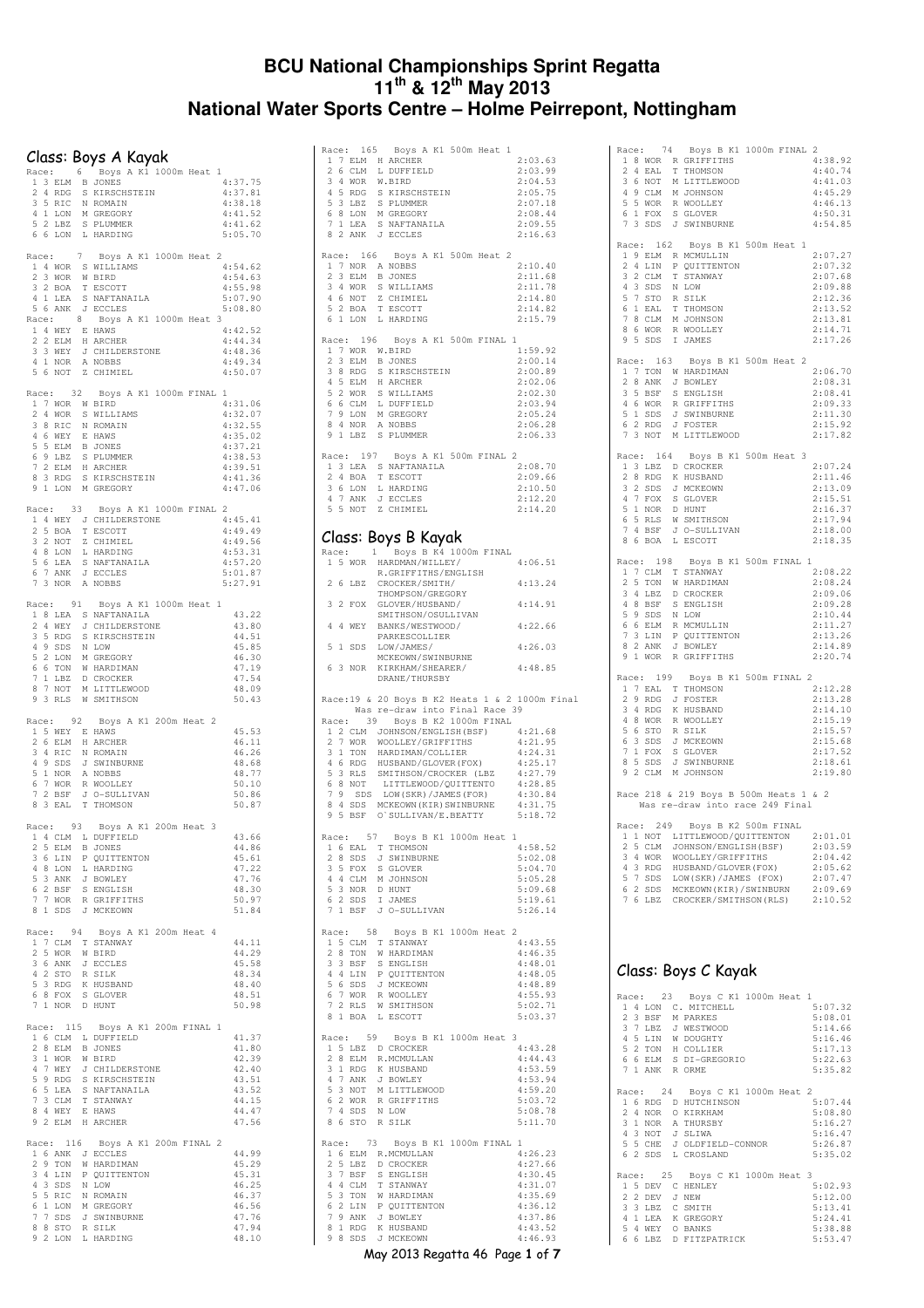|       |                    | Race: 54 Boys C K1 1000m FINAL 1                                                                                                                                                                            |                    |
|-------|--------------------|-------------------------------------------------------------------------------------------------------------------------------------------------------------------------------------------------------------|--------------------|
|       |                    |                                                                                                                                                                                                             | 4:50.26<br>4:50.90 |
|       |                    |                                                                                                                                                                                                             | 4:51.94            |
|       |                    |                                                                                                                                                                                                             | 4:57.19<br>4:59.97 |
|       |                    | ALGE: JUNE AND THE MANUSCHER CHEATERS<br>2 3 BSF M PARKES<br>3 5 DEV C HENLEY<br>4 7 NOR O KIRKHAM<br>5 6 RDG D HUTCHINSON<br>6 2 DEV J NEW<br>7 9 NOR A THURSBY<br>7 8 R.R.Z C SMITH                       | 5:03.21            |
|       | $88$ LBZ           | C SMITH                                                                                                                                                                                                     | 5:03.36<br>5:04.44 |
|       |                    | 9 1 LBZ J WESTWOOD                                                                                                                                                                                          | 5:05.98            |
|       |                    | Race: 55 Boys C K1 1000m FINAL 2                                                                                                                                                                            |                    |
|       |                    | 1 5 LIN W DOUGHTY<br>2 6 TON H COLLIER                                                                                                                                                                      | 4:59.43<br>5:01.08 |
|       |                    |                                                                                                                                                                                                             | 5:06.82            |
|       |                    |                                                                                                                                                                                                             | 5:07.32            |
|       |                    |                                                                                                                                                                                                             | 5:08.60<br>5:10.15 |
|       |                    |                                                                                                                                                                                                             | 5:11.04            |
|       |                    | 2 0 10W A COMMERCION SUBSERIO<br>3 3 ELM S DI-GREGORIO<br>4 4 NOT J SLIWA<br>5 7 LEA K GREGORY<br>7 1 ANK R ORME<br>8 8 SDS L CROSLAND<br>9 9 WEY O BANKS                                                   | 5:18.69<br>5:20.15 |
| Race: |                    | 85 Boys C K1 200m Heat 1                                                                                                                                                                                    |                    |
|       |                    | ALGE: 00 BOYS CALL AND DOUGHTY<br>2 4 TON H COLLIER<br>3 7 ELM S DI-GREGORIO<br>4 3 DEZ C SMITH<br>5 6 NOR A THURSBY<br>6 1 WEY O BANKS<br>7 2 NOR O KIRKHAM<br>8 2 SCR U CROSIANA                          | 45.49              |
|       |                    |                                                                                                                                                                                                             | 45.78<br>49.37     |
|       |                    |                                                                                                                                                                                                             | 49.91              |
|       |                    |                                                                                                                                                                                                             | 49.91              |
|       |                    |                                                                                                                                                                                                             | 50.97<br>50.98     |
|       | 8 8 SDS<br>9 9 LBZ | L CROSLAND<br>D FITZPATRICK                                                                                                                                                                                 | 53.90              |
|       |                    |                                                                                                                                                                                                             | 56.20              |
|       |                    | Race: 86 Boys C K1 200m Heat 2                                                                                                                                                                              | 46.01              |
|       |                    |                                                                                                                                                                                                             | 46.97              |
|       |                    |                                                                                                                                                                                                             | 47.52              |
|       |                    |                                                                                                                                                                                                             | 48.29<br>50.23     |
|       |                    |                                                                                                                                                                                                             | 50.85              |
|       |                    |                                                                                                                                                                                                             | 52.28<br>52.53     |
|       |                    | Race: 86 Boys C K1 ZUUR<br>17 RDG D HUTCHELL<br>29 LON C.MITCHELL<br>31 BSF M PARKES<br>45 LEA K GREGORY<br>53 CHE J OLDFIELD-CONNOR<br>66 LBZ J WESTWOOD<br>72 NOT J SLIWA<br>84 DEV J NEW<br>DEV C Henley | DNS                |
|       |                    | Race: 108 Boys C K1 200m FINAL                                                                                                                                                                              |                    |
|       |                    | 1 5 LIN W DOUGHTY                                                                                                                                                                                           | 49.28              |
|       |                    |                                                                                                                                                                                                             | 50.46<br>50.76     |
|       |                    |                                                                                                                                                                                                             | 50.84              |
|       |                    |                                                                                                                                                                                                             | 51.91<br>53.92     |
|       |                    | 2 4 TON H COLLIER<br>3 6 RDG D HUTCHINSON<br>3 7 BSF M PARKES<br>5 3 LON C MITCHELL<br>6 9 LBZ C SMITH<br>7 1 NOR A THURSBY<br>7 0 FIM & THL-CECORI                                                         | 55.44              |
|       | 8 8 ELM            | S DI-GREGORIO<br>9 2 LEA K GREGORY                                                                                                                                                                          | 55.47<br>56.65     |
|       |                    |                                                                                                                                                                                                             |                    |
|       |                    | Race: 178 Boys C K1 500m Heat 1<br>1 1 BSF M PARKES                                                                                                                                                         | 2:18.80            |
|       |                    |                                                                                                                                                                                                             | 2:20.47            |
|       |                    | 25 LIN W DOUGHTY<br>32 LEA K GREGORY<br>46 ELM S DI-GREGORIO<br>53 DEV J NEW                                                                                                                                | 2:23.98<br>2:26.11 |
|       |                    |                                                                                                                                                                                                             | 2:26.70            |
|       | 6 4 SDS            | L CROSLAND                                                                                                                                                                                                  | 2:38.36            |
|       |                    | Race: 179 Boys C K1 500m Heat 2                                                                                                                                                                             |                    |
|       |                    | 1 6 CHE J OLDFIELD-CONNOR<br>2 3 NOR O KIRKHAM                                                                                                                                                              | 2:20.10<br>2:21.08 |
|       |                    | 3 5 LBZ C SMITH                                                                                                                                                                                             | 2:21.22            |
|       | 4 1 NOT<br>5 2 ANK | J SLIWA<br>R ORME                                                                                                                                                                                           | 2:24.38<br>2:25.65 |
|       |                    | 6 4 WEY O BANKS                                                                                                                                                                                             | 2:30.31            |
|       |                    | Race: 180 Boys C K1 500m Heat 3                                                                                                                                                                             |                    |
|       |                    | 1 6 RDG D HUTCHINSON<br>2 4 DEV C HENLEY                                                                                                                                                                    | 2:18.28            |
|       |                    | 3 2 NOR A THURSBY                                                                                                                                                                                           | 2:18.74<br>2:26.44 |
|       | 5 5 LBZ            | 4 1 LBZ J WESTWOOD                                                                                                                                                                                          | 2:27.15<br>2:34.79 |
|       |                    | D FITZPATRICK                                                                                                                                                                                               |                    |
|       |                    | Race: 247 Boys C K1 500m FINAL 1                                                                                                                                                                            | 2:17.99            |
|       |                    | 1 6 BSF M PARKES                                                                                                                                                                                            | 2:18.26            |
|       |                    | 2 1 LEA K GREGORY<br>3 4 DEV C HENLEY<br>4 7 LIN W DOUGHTY                                                                                                                                                  | 2:20.73<br>2:21.58 |
|       |                    |                                                                                                                                                                                                             | 2:22.99            |
|       |                    |                                                                                                                                                                                                             | 2:25.03<br>2:25.83 |
|       |                    | <sup>4</sup> P PAC D BUTCHINSON<br>6 2 NOT J SLIWA<br>7 9 NOT J SLIWA<br>8 8 LBZ C SMITH<br>9 3 CHE J OLDFIELD-CONNOR                                                                                       | 2:26.01            |
|       |                    |                                                                                                                                                                                                             | 2:27.53            |
|       |                    | Race: 248 Boys C K1 500m FINAL 2                                                                                                                                                                            |                    |
|       | 2 7 LBZ            | 1 6 NOR A THURSBY<br>J WESTWOOD                                                                                                                                                                             | 2:24.03<br>2:26.20 |
|       |                    |                                                                                                                                                                                                             | 2:28.38            |
|       |                    |                                                                                                                                                                                                             | 2:28.59<br>2:29.89 |
|       |                    | 2 / LLE CONSTRUERT SPIER<br>3 4 ELM S DI-GREGORIO<br>5 5 ANK R ORME<br>6 2 WEY O BANKS<br>7 1 SDS L CROSLAND<br>7 1 SDS L CROSLAND                                                                          | 2:34.28            |
|       | 8 8 LBZ            | D FITZPATRICK                                                                                                                                                                                               | 2:38.11<br>2:40.89 |
|       |                    |                                                                                                                                                                                                             |                    |
|       |                    | Race: 132 Boys C K2 200m FINAL                                                                                                                                                                              | 45.86              |
|       |                    | 1 3 LBZ SMITH/GREGORY (LEA)<br>2 4 WEY BANKS/WESTWOOD (LBZ)                                                                                                                                                 | 48.44              |
|       |                    | 3 5 NOR KIRKHAM/THURSBY<br>4 1 ELM DI-GREGORIO/CROSLAND (                                                                                                                                                   | 49.08<br>52.72     |
|       | 5 2 LBZ            | FITZPATRICK/MURPHY                                                                                                                                                                                          | 59.76              |
|       |                    | Race: 159 Boys C K2 500m FINAL                                                                                                                                                                              |                    |
|       |                    | 1 1 LBZ SMITH/GREGORY (LEA)                                                                                                                                                                                 | 2:10.53<br>2:13.55 |
|       |                    | 15 NOR KIRKHAM/IRUNOLILEZ)<br>3 3 WEY BANKS/WESTWOOD (LBZ)<br>4 2 ELM DI-GREGORIO/CROSLAND (                                                                                                                | 2:19.10            |
|       |                    |                                                                                                                                                                                                             | 2:22.45            |

|                             | Class: Boys D Kayak                                                                                                                                                                                                            |                    |
|-----------------------------|--------------------------------------------------------------------------------------------------------------------------------------------------------------------------------------------------------------------------------|--------------------|
| Race: 45                    | Boys D K1 1000m Heat 1                                                                                                                                                                                                         |                    |
|                             | 1 5 FOX F HERBERT                                                                                                                                                                                                              | 5:28.29            |
| 26LBZ<br>3 4 FOX            | O MURPHY<br>T MORRIS                                                                                                                                                                                                           | 5:33.87            |
|                             |                                                                                                                                                                                                                                | 5:37.64<br>5:39.22 |
|                             |                                                                                                                                                                                                                                | 6:10.01            |
|                             | 4 2 STO H COXHILL<br>5 3 ANK J MARLOW<br>6 1 RLS J SMITHSON<br>7 7 CLM Z WILLIAMS                                                                                                                                              | 6:19.12            |
|                             |                                                                                                                                                                                                                                | 6:20.24            |
| 8<br>8 RLS                  | A NIBLETT                                                                                                                                                                                                                      | 6:46.41            |
| Race: 46                    | Boys D K1 1000m Heat 2                                                                                                                                                                                                         |                    |
| 2 1 WYC                     | 1 5 NOR H SHEARER<br>C GINGELL                                                                                                                                                                                                 | 5:09.48<br>5:25.85 |
| 3 6 SDS O BOHLE             |                                                                                                                                                                                                                                | 5:30.40            |
|                             | 4 3 CLM D STRONG                                                                                                                                                                                                               | 5:31.45            |
|                             | 5 2 DEV S ARMSTRONG<br>6 7 BAN J PETERSEN                                                                                                                                                                                      | 5:33.30            |
|                             |                                                                                                                                                                                                                                | 5:50.50            |
| 7 8 TON<br>8 4 RLS          | J CAISLEY<br>H BRICE                                                                                                                                                                                                           | 5:54.23<br>6:39.01 |
|                             |                                                                                                                                                                                                                                |                    |
| Race: 47                    | Boys D K1 1000m Heat 3                                                                                                                                                                                                         | 5:32.98            |
|                             | 1 4 ADS G WILLOUGHBY<br>2 2 RIC B POWELL                                                                                                                                                                                       | 5:53.86            |
| 3 1 LEA                     | K HOLLMAN                                                                                                                                                                                                                      | 5:58.68            |
| 5 8 RIC                     | 4 5 LIN E BORCHARDT<br>A FEGENT                                                                                                                                                                                                | 6:16.73<br>6:23.63 |
| 6 7 WYC                     | J KEEVAN                                                                                                                                                                                                                       | 7:02.34            |
| 7 6 RDG                     | R PAGE                                                                                                                                                                                                                         | 7:03.62            |
| Race: 48                    | Boys D K1 1000m Heat 4                                                                                                                                                                                                         |                    |
| 1 4 LIN C GRAY              |                                                                                                                                                                                                                                | 5:23.45            |
| 2 2 LEA<br>3 5 SOL          | N DEMBELE<br>F DOSHI-KEEBLE                                                                                                                                                                                                    | 5:41.22<br>6:21.25 |
| $43$ EAL                    | A PASZTOR                                                                                                                                                                                                                      | 6:31.68            |
| $7 \frac{1}{2}$<br>5        | T PICKERING                                                                                                                                                                                                                    | 6:36.36            |
| 6 8 SDS R KERR              |                                                                                                                                                                                                                                | 6:37.10            |
| 7                           | 1 LIN B QUITTENTON                                                                                                                                                                                                             | 6:41.02            |
| 1 1 SOL 0 COOK              | Race: 49 Boys D K1 1000m Heat 5                                                                                                                                                                                                | 5:54.67            |
| 2 4 BPS                     | R BARKWAY                                                                                                                                                                                                                      | 5:55.92            |
| 3 6 SDS                     | <b>B</b> GALLACHER                                                                                                                                                                                                             | 6:07.78            |
| 4 5 CLM                     | T GANNICOTT-PORTER                                                                                                                                                                                                             | 6:09.46            |
| 5 2 EAL                     | S PLANT<br>6 8 SDS E LEISHMAN                                                                                                                                                                                                  | 6:51.26<br>6:54.05 |
|                             |                                                                                                                                                                                                                                |                    |
| Race:                       | 76 Boys D K1 1000m FINAL<br>1 5 NOR H SHEARER                                                                                                                                                                                  | 1<br>5:03.09       |
| 2 4 LIN                     | C GRAY                                                                                                                                                                                                                         | 5:06.12            |
| $7\phantom{.0}$<br>3<br>SDS | O BOHLE                                                                                                                                                                                                                        | 5:09.06            |
|                             | 4 6 WYC C GINGELL                                                                                                                                                                                                              | 5:10.52            |
| 5<br>6                      | 2 CLM D STRONG                                                                                                                                                                                                                 | 5:22.38<br>5:24.75 |
| 7                           | 3 FOX F HERBERT<br>8 ADS G WILLOUGHBY                                                                                                                                                                                          | 5:26.07            |
| 8 9 LBZ                     | O MURPHY                                                                                                                                                                                                                       | 5:26.78            |
| 9                           | 1 DEV S ARMSTRONG                                                                                                                                                                                                              | 5:48.29            |
| Race: 77                    | Boys D K1 1000m FINAL 2                                                                                                                                                                                                        |                    |
| 2 5 FOX                     | 1 6 LEA N DEMBELE<br>T MORRIS                                                                                                                                                                                                  | 5:26.43<br>5:30.49 |
| 3 4 STO                     | H COXHILL                                                                                                                                                                                                                      | 5:38.23            |
|                             | 4 7 RIC B POWELL                                                                                                                                                                                                               | 5:40.11            |
| 5 8 SOL 0 COOK              |                                                                                                                                                                                                                                | 5:42.73            |
| 6 3 BAN                     | J PETERSEN                                                                                                                                                                                                                     | 5:46.98            |
|                             | 7 9 LEA K HOLLMAN<br>8 2 TON J CAISLEY                                                                                                                                                                                         | 5:49.52<br>5:59.68 |
|                             | 9 1 BPS R BARKWAY                                                                                                                                                                                                              | 6:09.83            |
|                             | Race: 78 Boys D K1 1000m FINAL                                                                                                                                                                                                 | 3                  |
| 2 6 ANK                     | 1 4 CLM T GANNICOTT-PORTER<br>J MARLOW                                                                                                                                                                                         | 5:44.19<br>5:45.03 |
| 3 9 EAL                     | A PASZTOR                                                                                                                                                                                                                      | 5:51.12            |
|                             |                                                                                                                                                                                                                                | 5:51.27            |
|                             |                                                                                                                                                                                                                                | 5:54.18            |
|                             |                                                                                                                                                                                                                                | 6:02.92<br>6:13.58 |
|                             | 4 8 SOL F DOSHI-KEEBLE<br>5 5 SDS B GALLACHER<br>6 3 LIN E BORCHARDT<br>7 1 RIC A FEGENT<br>8 7 RLS J SMITHSON<br>8 7 RLS J SMITHSON                                                                                           | 6:14.09            |
| 9 2 CLM                     | Z WILLIAMS                                                                                                                                                                                                                     | 6:15.73            |
| Race: 152                   | Boys D K1 500m Heat 1                                                                                                                                                                                                          |                    |
|                             | ACCESSION BEACH AND READ AND READ AND READ AND READ ON THE STANDARD STATES AND READ AND READ AND READ AND READ AND READ ON A SALE OF A SALE OF A SALE OF A SALE OF A SALE OF A SALE OF A SALE OF A SALE OF A SALE OF A SALE OF | 2:29.48            |
|                             |                                                                                                                                                                                                                                | 2:34.01<br>2:37.09 |
|                             |                                                                                                                                                                                                                                | 2:40.73            |
|                             |                                                                                                                                                                                                                                | 2:42.41            |
|                             |                                                                                                                                                                                                                                | 2:44.03            |
|                             | 8 1 CLM Z WILLIAMS                                                                                                                                                                                                             | 2:51.90<br>3:11.28 |
| 7 5 LIN E BORCHARDT         | Race: 153 Boys D K1 500m Heat 2                                                                                                                                                                                                |                    |
|                             |                                                                                                                                                                                                                                |                    |
|                             | 1 1 STO H COXHILL                                                                                                                                                                                                              | 2:29.84            |
|                             | 2 7 BPS R BARKWAY                                                                                                                                                                                                              | 2:37.79            |
|                             | 3 2 SOL F DOSHI-KEEBLE                                                                                                                                                                                                         | 2:50.03            |
|                             | 4 4 LIN B QUITTENTON                                                                                                                                                                                                           | 2:51.44<br>3:01.34 |
|                             | 5 3 LBZ T PICKERING<br>6 6 BAN A URQUHART                                                                                                                                                                                      | 3:01.44            |
|                             | Race: 154 Boys D K1 500m Heat 3                                                                                                                                                                                                |                    |
| 2 3 FOX                     | 1 6 LEA N DEMBELE<br>T MORRIS                                                                                                                                                                                                  | 2:34.00<br>2:38.36 |
|                             | 3 2 DEV S ARMSTRONG                                                                                                                                                                                                            | 2:42.10            |
|                             | 4 1 RIC B POWELL                                                                                                                                                                                                               | 2:44.48            |
|                             | 5 4 CLM T GANNICOTT-PORTER<br>6 7 RLS A NIBLETT                                                                                                                                                                                | 2:52.13<br>3:13.91 |

|  |           |                                                                                                                                      |  | Race: 157 Boys D K1 500m Heat 6 |                                                                                                           |
|--|-----------|--------------------------------------------------------------------------------------------------------------------------------------|--|---------------------------------|-----------------------------------------------------------------------------------------------------------|
|  |           | 1 5 SDS O BOHLE<br>2 2 TRE A HAIGH                                                                                                   |  |                                 | 2:27.99<br>2:29.87                                                                                        |
|  |           |                                                                                                                                      |  |                                 | 2:52.18                                                                                                   |
|  |           |                                                                                                                                      |  |                                 | 2:59.94                                                                                                   |
|  |           |                                                                                                                                      |  |                                 | 3:10.15                                                                                                   |
|  |           | 33 SDS B GALLACHER<br>47 EAL S PLANT<br>56 CLM A BUNYON<br>64 SDS E LEISHMAN<br>71 LIN J FLAVELL                                     |  |                                 | 3:12.70<br>3:18.36                                                                                        |
|  |           |                                                                                                                                      |  |                                 |                                                                                                           |
|  |           | Race: 158 Boys D K1 500m Heat 7<br>1 6 STO A WARD                                                                                    |  |                                 | 2:31.91                                                                                                   |
|  |           | 2 3 ADS G WILLOUGHBY<br>3 1 ANK J MARLOW                                                                                             |  |                                 | 2:40.83                                                                                                   |
|  |           |                                                                                                                                      |  |                                 | 2:52.58                                                                                                   |
|  |           | 4 2 LEA K HOLLMAN<br>5 7 SBI A ROOKS                                                                                                 |  |                                 | 2:55.54<br>2:56.94                                                                                        |
|  |           | 6 5 NOR J RIJKS                                                                                                                      |  |                                 | 3:00.31                                                                                                   |
|  |           | Race: 187 Boys D K1 500m FINAL 1                                                                                                     |  |                                 |                                                                                                           |
|  |           | 1 5 LIN C GRAY<br>2 8 STO A WARD                                                                                                     |  |                                 | 2:21.10                                                                                                   |
|  |           |                                                                                                                                      |  |                                 | 2:22.03                                                                                                   |
|  |           | 3 3 WYC C GINGELL                                                                                                                    |  |                                 | 2:26.78<br>2:28.30                                                                                        |
|  |           |                                                                                                                                      |  |                                 | 2:28.83                                                                                                   |
|  |           | 4 4 SDS 0 BOHLE<br>5 6 CLM D STRONG<br>6 2 TRE A HAIGH<br>7 9 LBZ 0 MURPHY                                                           |  |                                 | 2:30.21                                                                                                   |
|  |           | 8 1 LEA N DEMBELE                                                                                                                    |  |                                 | 2:32.42<br>2:32.85                                                                                        |
|  |           | 9 7 STO H COXHILL                                                                                                                    |  |                                 | 2:33.25                                                                                                   |
|  |           | Race: 188 Boys D K1 500m FINAL 2                                                                                                     |  |                                 |                                                                                                           |
|  |           | 1 5 FOX F HERBERT<br>2 8 DEV S ARMSTRONG                                                                                             |  |                                 | 2:30.96                                                                                                   |
|  |           |                                                                                                                                      |  |                                 | 2:36.12                                                                                                   |
|  |           | 3 6 BPS R BARKWAY<br>4 2 ADS G WILLOUGHBY                                                                                            |  |                                 | 2:36.23<br>2:36.57                                                                                        |
|  |           |                                                                                                                                      |  |                                 | 2:37.46                                                                                                   |
|  |           | 5 3 FOX T MORRIS<br>6 4 FOX F O-CONNOR<br>7 9 SBI W ROOKS<br>8 7 WOP B TEASDALE                                                      |  |                                 | 2:39.90                                                                                                   |
|  |           |                                                                                                                                      |  |                                 | 2:43.16<br>2:45.76                                                                                        |
|  |           | 9 1 SOL 0 COOK                                                                                                                       |  |                                 | 2:49.79                                                                                                   |
|  |           | Race: 189 Boys D K1 500m FINAL 3                                                                                                     |  |                                 |                                                                                                           |
|  |           | 1 5 RIC B POWELL                                                                                                                     |  |                                 | 2:44.64                                                                                                   |
|  |           | 2 4 TON J CAISLEY                                                                                                                    |  |                                 | 2:45.11                                                                                                   |
|  |           |                                                                                                                                      |  |                                 | 2:47.24<br>2:52.09                                                                                        |
|  |           |                                                                                                                                      |  |                                 | 2:54.77                                                                                                   |
|  |           | 3 9 ANK J MARLOW<br>4 1 SDS B GALLACHER<br>5 6 EAL A PASZTOR<br>6 3 SOL F DOSHI-KEEBLE<br>7 2 LIN E BORCHARDT<br>7 2 LIN E BORCHARDT |  |                                 | 2:56.16                                                                                                   |
|  | 8 8 CLM   | T GANNICOTT-PORTER                                                                                                                   |  |                                 | 2:56.21<br>2:57.73                                                                                        |
|  |           | 9 7 LIN B QUITTENTON                                                                                                                 |  |                                 | 2:58.70                                                                                                   |
|  |           | Race: 102 Boys D K2 1000m Heat 1                                                                                                     |  |                                 |                                                                                                           |
|  |           |                                                                                                                                      |  |                                 |                                                                                                           |
|  |           | 2 6 LEA DEMBELE/HOLLMAN<br>3 1 RIC FEGENT/POWELL                                                                                     |  |                                 | 1 5 SDS WIILOUGHBY(ADS)/BOHLE 4:50.63<br>2 6 LEA DEMBELE/HOLLMAN 5:10.25<br>3 1 RIC FEGENT/POWELL 5:35.46 |
|  |           |                                                                                                                                      |  |                                 | 4 4 CLM WILLIAMS/GANNICOTT-PO 5:47.67                                                                     |
|  |           | 5 2 ANK MARLOW/PAGE                                                                                                                  |  |                                 | 5:54.92                                                                                                   |
|  |           | Race: 103 Boys D K2 1000m Heat 2                                                                                                     |  |                                 |                                                                                                           |
|  |           |                                                                                                                                      |  |                                 | 5:28.12<br>5:36.57                                                                                        |
|  |           | 1 3 SDS GALLACHER/BARKWAY<br>2 2 WYC KEEVAN/GINGELL<br>3 5 SDS LEISHMAN/KERR                                                         |  |                                 | 5:55.90                                                                                                   |
|  |           | 4 4 LIN CARMAN/QUITTENTON                                                                                                            |  |                                 | 5:56.63                                                                                                   |
|  |           | Race: 104 Boys D K2 1000m Heat 3                                                                                                     |  |                                 |                                                                                                           |
|  |           | 1 5 FOX MORRIS/HERBERT<br>2 2 SOL COOK/DOSHI-KEEBLE                                                                                  |  |                                 | 5:16.21                                                                                                   |
|  |           | 3 1 CLM STRONG/BUNYON                                                                                                                |  |                                 | 5:44.76<br>5:50.55                                                                                        |
|  |           | 4 7 RLS PRICE/SMITHSON                                                                                                               |  |                                 | 6:10.16                                                                                                   |
|  |           | 5 3 RDG KEMP/BELL(EAL)<br>6 6 RLS NIBLETT/SAUNDERS                                                                                   |  |                                 | 6:20.09<br>6:36.31                                                                                        |
|  |           |                                                                                                                                      |  |                                 |                                                                                                           |
|  | Race: 142 | Boys D K2 1000m FINAL 1                                                                                                              |  |                                 | 4:40.95                                                                                                   |
|  |           | 1 6 FOX MORRIS/HERBERT<br>2 5 SDS WIILOUGHBY (ADS) / BOHLE                                                                           |  |                                 | 4:44.02                                                                                                   |
|  |           |                                                                                                                                      |  |                                 | 4:52.89                                                                                                   |
|  |           | 3 4 LEA DEMBELE/HOLLMAN<br>4 9 CLM STRONG/BUNYON<br>5 3 SDS GALLACHER/BARKWAY                                                        |  |                                 | 4:58.51                                                                                                   |
|  |           | 6 8 SOL COOK/DOSHI-KEEBLE                                                                                                            |  |                                 | 5:03.63<br>5:04.49                                                                                        |
|  |           | 7 2 WYC KEEVAN/GINGELL<br>8 7 RIC FEGENT/POWELL                                                                                      |  |                                 | 5:10.93                                                                                                   |
|  |           | 9 1 CLM WILLIAMS/GANNICOTT-PO                                                                                                        |  |                                 | 5:11.47<br>5:43.20                                                                                        |
|  |           |                                                                                                                                      |  |                                 |                                                                                                           |
|  |           | Race: 143 Boys D K2 1000m FINAL 2<br>1 6 LIN CARMAN/QUITTENTON                                                                       |  |                                 | 5:31.00                                                                                                   |
|  | 2 4 SDS   | LEISHMAN/KERR                                                                                                                        |  |                                 | 5:39.74                                                                                                   |
|  |           | 3 5 ANK MARLOW/PAGE                                                                                                                  |  |                                 | 5:44.96                                                                                                   |
|  |           | RDG Kamp/Bell<br>Race: 209 Boys D K2 500m Heat 1                                                                                     |  |                                 | DNF                                                                                                       |
|  |           |                                                                                                                                      |  |                                 | 2:27.21                                                                                                   |
|  |           | 17 LEA DEMBELE/HOLLMAN<br>22 FOX MORRIS/HERBERT<br>36 CLM STRONG/BUNYON<br>43 RIC FEGENT/POWELL                                      |  |                                 | 2:27.23                                                                                                   |
|  |           |                                                                                                                                      |  |                                 | 2:38.81<br>2:44.18                                                                                        |
|  |           | 5 5 NOR TERRY/RIJKS                                                                                                                  |  |                                 | 2:44.50                                                                                                   |
|  |           | 6 1 EAL PLANT/PASZTOR<br>7 4 SDS LEISHMAN(FOR)/KERR(SK<br>8 8 RLS SAUNDERS/NIBLETT                                                   |  |                                 | 2:48.91                                                                                                   |
|  |           |                                                                                                                                      |  |                                 | 2:49.73<br>3:15.05                                                                                        |
|  |           |                                                                                                                                      |  |                                 |                                                                                                           |

Race: 155 Boys D K1 500m Heat 4<br>
1 3 FOX F HERBERT 2:36.08<br>
2 7 TON J CATSLEY 2:46.94<br>
2 RIC A FEGENT 2:59.26<br>
4 1 SDS R KERR 3:05.07<br>
5 5 NOR S DRANE 3:06.59 1 3 FOX F HERBERT 2:36.08<br>
2 7 TON J CAISLEY 2:46.94<br>
2 2 ALC A FEGENT 2:59.26<br>
4 1 SDS R KERR 3:05.07<br>
5 5 NOR S DRANE 3:06.59<br>
5 NOR S DRANE 3:06.59<br>
3:06.97

Race: 156 Boys D K1 500m Heat 5<br>
2:25.67<br>
2 1 2 LIN C GRAY<br>
2 5 WYC C GINGELL<br>
3 3 EAL A PASZTOR<br>
4 RLS J SMITHSON<br>
2 52.98<br>
5 6 NOR D TERRY 3:00.80<br>
5 7 TON J NEALE<br>
7 1 WYC J KEEVAN 3:06.62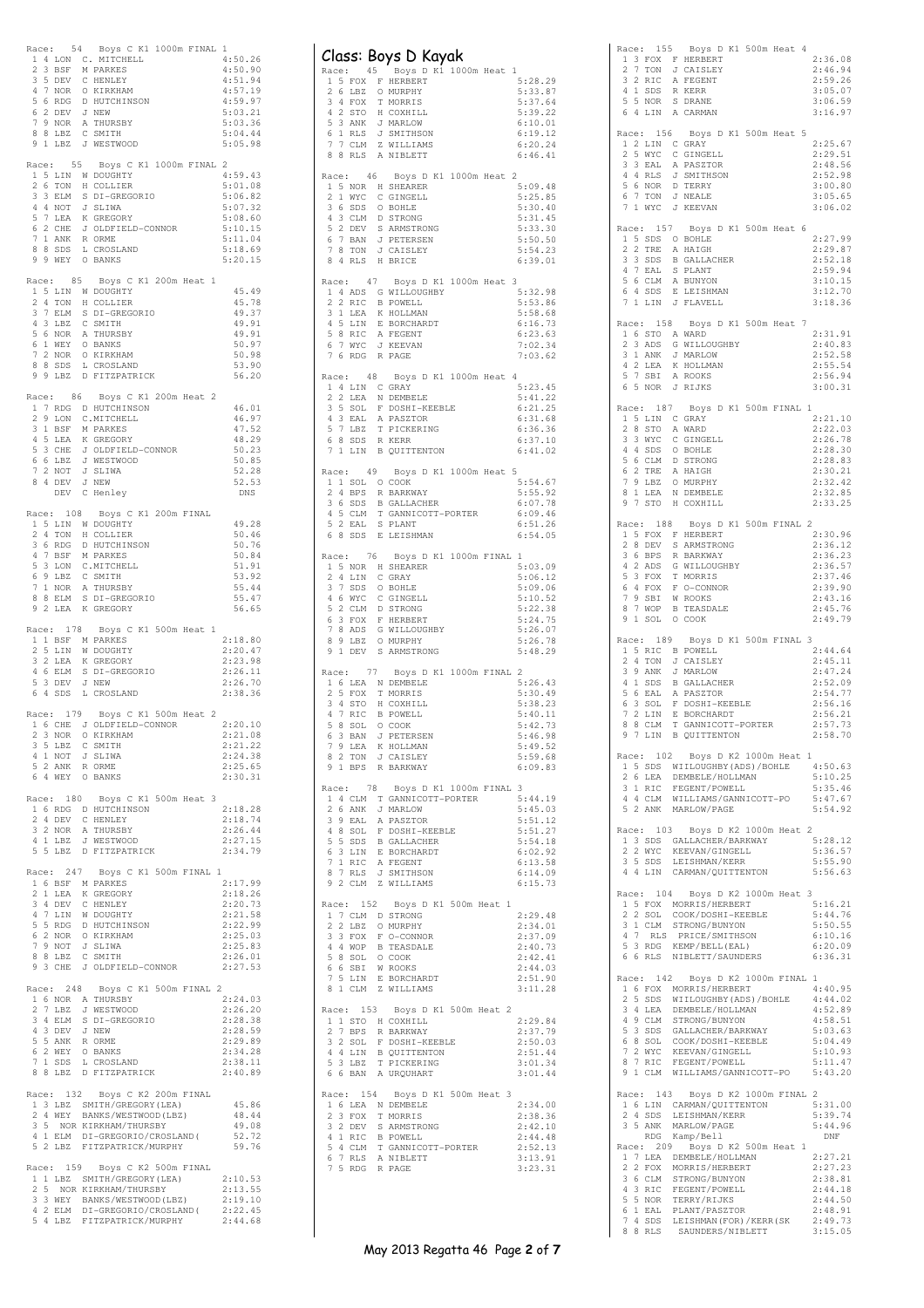|                |    |                          | Race: 210 Boys D K2 500m Heat 2                                                                    |              |
|----------------|----|--------------------------|----------------------------------------------------------------------------------------------------|--------------|
|                |    |                          | 1 5 SDS GALLACHER (FOR) / BARKWA                                                                   | 2:42.45      |
|                |    |                          |                                                                                                    |              |
|                |    |                          | 2 4 SBI ROOKS/ROOKS<br>3 2 WYC KEEVAN/GINGELL                                                      | 2:47.24      |
|                |    |                          |                                                                                                    | 2:52.29      |
|                |    |                          |                                                                                                    | 2:56.92      |
|                |    |                          | ALLEVAN/GINGELL<br>4 7 LIN CARMAN/QUITTENTON<br>5 6 FOX PAGE (RDG) (O CONTIN                       | 2:57.48      |
|                |    | 5 6 FOX<br>6 1 RLS       | SMITHSON/DARNELL                                                                                   | 2:58.87      |
|                |    |                          |                                                                                                    |              |
|                |    |                          |                                                                                                    |              |
|                |    | Race: 211                | Boys D K2 500m Heat 3                                                                              |              |
| $\mathbf{1}$   |    |                          |                                                                                                    | 2:27.93      |
| 2              | -6 |                          | 7 TRE MARLOW (ANK) / HAIGH<br>6 SDS WILLOUGHBY (ADS) / BOHLE                                       | 2:28.45      |
|                |    |                          | 3 3 SOL COOK/DOSHI-KEEBLE                                                                          | 2:46.39      |
|                |    |                          | 4 2 TON CAISLEY/ARMSTRONG (DEV                                                                     | 2:49.13      |
|                |    | 5 5 RDG                  | KEMP/BELL (EAL)                                                                                    |              |
|                |    |                          |                                                                                                    | 2:55.16      |
| 6              |    | 4 TON                    | NEALE/PICKERING (LBZ)                                                                              | 3:00.89      |
|                |    |                          | 7 1 CLM WILLIAMS/GANNICOTT-PO                                                                      | 3:04.99      |
|                |    |                          |                                                                                                    |              |
|                |    |                          | Race: 227 Boys D K2 500m FINAL 1                                                                   |              |
|                |    |                          | 1 4 FOX MORRIS/HERBERT                                                                             | 2:21.34      |
|                |    |                          |                                                                                                    |              |
|                |    | 2 5 LEA                  | DEMBELE/HOLLMAN                                                                                    | 2:22.58      |
|                |    | 3 3 SDS                  | WILLOUGHBY (ADS) /BOHLE                                                                            | 2:23.61      |
|                |    |                          | 4 6 TRE MARLOW (ANK) / HAIGH                                                                       | 2:27.07      |
| 5              |    |                          | 2 SDS GALLACHER (FOR) / BARKWA                                                                     | 2:30.48      |
| 6              |    |                          | 7 CLM STRONG/BUNYON                                                                                | 2:32.70      |
|                |    |                          | COOK/DOSHI-KEEBLE                                                                                  |              |
|                |    |                          |                                                                                                    | 2:34.20      |
|                |    |                          |                                                                                                    | 2:35.26      |
|                |    | 9 1 NOR                  | TERRY/RIJKS                                                                                        | 2:41.12      |
|                |    |                          |                                                                                                    |              |
|                |    | Race: 228                | Boys D K2 500m FINAL 2                                                                             |              |
|                |    |                          |                                                                                                    | 2:31.41      |
|                |    |                          | 1 6 TON CAISLEY/ARMSTRONG (DEV                                                                     |              |
|                |    |                          |                                                                                                    | 2:35.51      |
|                |    |                          | 2 5 SBI ROOKS/ROOKS<br>3 7 WYC KEEVAN/GINGELL<br>4 4 EAL PLANT/PASZTOR<br>5 9 RLS SMITHSON/DARNELL | 2:36.08      |
|                |    |                          |                                                                                                    | 2:41.78      |
|                |    |                          |                                                                                                    | 2:43.18      |
|                |    | 6 1 FOX                  | PAGE (RDG) / 0-CONNOR                                                                              | 2:43.99      |
|                |    |                          |                                                                                                    |              |
|                |    | 7 8 LIN                  | CARMAN/QUITTENTON                                                                                  | 2:46.87      |
| 8              | 3  | SDS                      | LEISHMAN (FOR) / KERR (SK                                                                          | 2:46.89      |
| 9              |    |                          | 2 RDG KEMP/BELL (EAL)                                                                              | 2:48.31      |
|                |    |                          |                                                                                                    |              |
| Race:          |    | $\overline{\phantom{0}}$ | Boys D K4 1000m FINAL                                                                              |              |
|                |    |                          |                                                                                                    |              |
|                | 18 |                          | WYC GENGELL/ARMSTRONG/                                                                             | 4:56.14      |
|                |    |                          | CAISLEY/KEIVAN                                                                                     |              |
| $\overline{2}$ | 7  | RIC                      | FEGENT/WILLOUGHBY/                                                                                 | 4:59.31      |
|                |    |                          | POWELL/MONAHAN                                                                                     |              |
|                |    |                          |                                                                                                    |              |
|                |    |                          |                                                                                                    |              |
| 3              | 1  | FOX                      | HERBERT/ROSE/                                                                                      | 5:02.56      |
|                |    |                          | MORRIS/HEILD                                                                                       |              |
| 4              |    |                          |                                                                                                    | 5:15.69      |
|                |    |                          | 2 CLM WILLIAMS/GANNICOTT-PO                                                                        |              |
|                |    |                          | BUNYON/STRONG                                                                                      |              |
| 5              |    |                          | 6 SDS PASTOR/GALLACHER/                                                                            | 5:15.80      |
|                |    |                          | BOHLE/BARKWAY                                                                                      |              |
| 6              |    | 4 SDS                    | LEISHMAN/KERR/                                                                                     | 5:35.43      |
|                |    |                          | PICKERING/S.PLANT                                                                                  |              |
| 7              |    | 3 LIN                    |                                                                                                    | 5:37.14      |
|                |    |                          | CARMAN/QUITTENTON/                                                                                 |              |
|                |    |                          | BORCHARDT/FLAVELL                                                                                  |              |
| 8              |    | 5 RLS                    | SMITHSON/PRICE/                                                                                    | 5:46.07      |
|                |    |                          | NIBLETT/SAUNDERS                                                                                   |              |
|                |    |                          |                                                                                                    |              |
|                |    | Race: 251                | Boys D K4 500m FINAL                                                                               |              |
|                |    | 1 8 WYC                  |                                                                                                    | 2:20.07      |
|                |    |                          | ${\tt KEEVAN/GINGELL}/$                                                                            |              |
|                |    |                          | ARMSTRONG (DEV) / CAISLE                                                                           |              |
| $\mathbf{2}$   |    | 3 FOX                    | HERBERT/HIELD/                                                                                     | 2:20.27      |
|                |    |                          | MORRIS/O-CONNOR                                                                                    |              |
| 3              |    |                          |                                                                                                    | 2:26.54      |
|                |    |                          | 4 SDS PASZTOR (EAL) / GALLACHE                                                                     |              |
|                |    |                          | BOHLE (LGW) / BARKWAY (BP                                                                          |              |
|                |    |                          | 4 1 TRE GARDNER/CHEADLE/                                                                           | 2:26.94      |
|                |    |                          | MARLOW (ANK) / HAIGH                                                                               |              |
|                |    | 5 7 CLM                  | WILLIAMS/GANNICOTT-PO                                                                              | 2:38.97      |
|                |    |                          | BUNYON/STRONG                                                                                      |              |
|                |    | 6 5 LIN                  |                                                                                                    | 2:39.24      |
|                |    |                          | CARMAN/QUITTENTON/                                                                                 |              |
|                |    |                          | BORCHARDT/FLAVELL                                                                                  |              |
|                |    | 7 2 SDS                  | LEISHMAN (FOR) / KERR (SK                                                                          | 2:44.71      |
|                |    | 8 6 RLS                  | SMITHSON/DARNELL/                                                                                  | 2:51.79      |
|                |    |                          | NIBLETT/SAUNDERS                                                                                   |              |
|                |    |                          |                                                                                                    |              |
|                |    |                          |                                                                                                    |              |
|                |    |                          |                                                                                                    |              |
|                |    |                          | Class: Girls A & Girls B Kayak                                                                     |              |
|                |    |                          |                                                                                                    |              |
|                |    | Race: 21                 | Girls A/B K1 1000m Heat                                                                            | $\mathbf{1}$ |
|                |    |                          | 1 5 ELM R SIMON                                                                                    | 5:12.89      |
|                |    | 2 4 BAS                  | S REES-CLARK                                                                                       | 5:16.35      |

|  |  | 5:17.58                                                |  |
|--|--|--------------------------------------------------------|--|
|  |  | 4 6 RUN A WIGNALL                                      |  |
|  |  | 3 2 ELM E PIERCY<br>- TIM A WIGNALL 5:20.10<br>5:26.83 |  |
|  |  | 6 7 SDS R SYME<br>5:26.92                              |  |
|  |  | 7 1 LIN E GRAY<br>5:38.23                              |  |
|  |  | 8 8 NOR H DRANE<br>5:55.76                             |  |
|  |  |                                                        |  |
|  |  | Race: 22 Girls A/B K1 1000m Heat 2                     |  |
|  |  | 5:08.51<br>1 5 ELM A WARD                              |  |
|  |  | 2 7 SDS D KERR<br>5:13.36                              |  |
|  |  | 3 4 ANK E RICKETTS<br>5:14.65                          |  |
|  |  | 4 3 ROY N WILLIAMS<br>5:22.60                          |  |
|  |  | 5 2 CAM M STEVENSON<br>5:25.68                         |  |
|  |  | 6 1 NOR L LEE-SMITH<br>5:33.88                         |  |
|  |  | Race: 52 Girls A/B K1 1000m FINAL 1                    |  |
|  |  | 4:45.93<br>1 5 ELM R SIMON                             |  |
|  |  | 2 4 ELM A WARD<br>4:48.13                              |  |
|  |  | 3 6 BAS S REES-CLARK<br>5:02.17                        |  |
|  |  | 4 2 ANK E RICKETTS<br>5:04.43                          |  |
|  |  | 5 3 SDS D KERR<br>5:05.14                              |  |
|  |  | 6 7 ELM E PIERCY<br>5:08.73                            |  |
|  |  | 7 8 RUN A WIGNALL<br>5:15.03                           |  |
|  |  | 8 1 ROY N WILLIAMS<br>5:15.46                          |  |
|  |  | 9 9 CAM M STEVENSON<br>5:20.84                         |  |
|  |  |                                                        |  |
|  |  | Race: 53 Girls A/B K1 1000m FINAL 2                    |  |
|  |  | 5:16.98<br>1 6 NOR L LEE-SMITH                         |  |
|  |  | 5:17.45<br>2 5 ADS B OWEN                              |  |
|  |  | 3 4 SDS R SYME<br>5:18.06                              |  |
|  |  | 4 3 LIN E GRAY<br>5:20.14                              |  |
|  |  | 5 7 NOR H DRANE<br>5:36.99                             |  |

| 1 4 ELM R SIMON<br>2 3 SDS R SMITH<br>3 6 ROY E DRESSER<br>4 7 ELM E PIERCY<br>5 5 RUN A WIGNALL<br>7 2 ADS B OWEN                     | Race: 99 Girls A/B K1 200m Heat 1<br>48.83<br>50.28<br>52.51<br>53.20<br>53.42<br>6 1 CAM M STEVENSON<br>53.50<br>54.34                                                                                                                                                                                           |
|----------------------------------------------------------------------------------------------------------------------------------------|-------------------------------------------------------------------------------------------------------------------------------------------------------------------------------------------------------------------------------------------------------------------------------------------------------------------|
| 1 3 SDS D.KERR<br>5 RDG<br>2<br>3 7 NOR H DRANE<br>5 2 ROY<br>6 6 LIN E GRAY                                                           | Race: 100 Girls A/B K1 200m Heat 2<br>50.33<br>51.79<br>A OWEN<br>51.89<br>4 1 NOR L LEE-SMITH<br>52.88<br>N WILLIAMS<br>53.98<br>54.56                                                                                                                                                                           |
| Race: 101<br>1 4 ROY J WARRIOR<br>2 3 ANK<br>3 5 SDS A REDMOND<br>4 2 SDS<br>1 RIC A MARTIN<br>5                                       | Girls A/B K1 200m Heat 3<br>48.55<br>E RICKETTS<br>51.30<br>51.79<br>R SYME<br>52.65<br>55.56                                                                                                                                                                                                                     |
| 1 5 ELM R SIMON<br>6 ROY<br>2<br>3 3 SDS<br>4 4 SDS D.KERR<br>5 8 SDS A REDMOND<br>7 RDG A OWEN<br>9                                   | Race: 123 Girls A/B K1 200m FINAL 1<br>48.06<br>J WARRIOR<br>48.49<br>R SMITH<br>50.57<br>51.10<br>52.39<br>6 2 ANK E RICKETTS<br>7 9 ROY E DRESSER<br>8 1 NOR H DRANE<br>53.26<br>53.59<br>54.66<br>54.93                                                                                                        |
| 1 6 SDS R SYME<br>2 8 CAM<br>6 1 ADS B OWEN<br>7 2 RIC A MARTIN<br>8 3 RUN A WIGNALL<br>9 9 LIN E GRAY                                 | Race: 124 Girls A/B K1 200m FINAL 2<br>52.58<br>M STEVENSON<br>54.13<br>3 5 ELM E PIERCY<br>4 4 NOR L LEE-SMITH<br>5 7 ROY N WILLIAMS<br>54.29<br>54.51<br>55.49<br>55.60<br>55.68<br>56.28<br>57.67                                                                                                              |
| 1 4 ELM R SIMON<br>2 6 SDS D KERR<br>3 3 SDS R SMITH<br>5 5 RUN A WIGNALL<br>6 2 ADS B OWEN<br>7<br>7 NOR H DRANE                      | Race: 167 Girls A/B K1 500m Heat<br>$\mathbf{1}$<br>2:19.92<br>2:22.03<br>2:24.20<br>4 1 CAM M STEVENSON<br>2:27.96<br>2:28.13<br>2:31.90<br>2:34.30                                                                                                                                                              |
| 1 4 ELM A WARD<br>2 3 BAS<br>3 2 ROY<br>6 5 RDG A OWEN                                                                                 | Race: 168 Girls A/B K1 500m Heat 2<br>2:25.77<br>S REES-CLARK<br>2:29.43<br>N WILLIAMS<br>2:31.47<br>4 6 ROY E DRESSER<br>5 7 NOR L LEE-SMITH<br>2:34.33<br>2:35.04<br>2:38.02                                                                                                                                    |
| 1 4 ROY J WARRIOR<br>2 3 ANK<br>6 ELM<br>3<br>$4$ 2 SDS R SYME<br>5 5 SDS A REDMOND<br>6 1 LIN E GRAY                                  | Race: 169 Girls A/B K1 500m Heat 3<br>2:23.51<br>2:27.92<br>E RICKETTS<br>E PIERCY<br>2:31.34<br>2:33.45<br>2:33.61<br>2:38.67                                                                                                                                                                                    |
| 1 5 ELM R SIMON<br>2 4 ELM<br>3 6 ROY                                                                                                  | Race: 190 Girls A/B K1 500m FINAL 1<br>2:15.05<br>A WARD<br>2:18.68<br>J WARRIOR<br>2:21.23<br>3 6 ROY J WARRIOR<br>4 7 BAS S REES-CLARK<br>2:22.43<br>5 8 SDS R SMITH<br>6 3 SDS D KERR<br>7 2 ANK E RICKETTS<br>8 9 RUN A WIGNALL<br>2:23.39<br>2:24.93<br>2:28.29<br>2:28.57<br>9 1 CAM M STEVENSON<br>2:32.11 |
| Race: 191<br>1 4 ELM E PIERCY<br>2 5 ROY<br>3 3 SDS R SYME<br>5<br>8 ADS B OWEN<br>6 9 RDG A OWEN<br>7 6 ROY<br>8<br>9 2 SDS A REDMOND | Girls A/B K1 500m FINAL 2<br>2:28.55<br>2:30.60<br>N WILLIAMS<br>2:32.28<br>4 7 NOR L LEE-SMITH<br>2:32.50<br>2:33.36<br>2:36.24<br>6 ROY E DRESSER<br>1 NOR H DRANE<br>2:37.41<br>2:37.66<br>2:38.07                                                                                                             |
| 4 2 SDS<br>5<br>7                                                                                                                      | Race: 70 Girls A/B K2 & C2 1000m FINAL<br>1 1 ELM A.WARD/S.REES-CLARK<br>4:32.65<br>2 5 ROY WILLIAMS/RICKETTS<br>4:48.89<br>3 4 SDS REDMOND/KERR<br>4:48.99<br>5:03.70<br>SYME/MARTIN<br>FLA B.HUNT/J.JONES C2<br>5:04.41<br>6 3 ELM PIERCY/LEE-SMITH(NOR)<br>5:25.34                                             |
| 2 4 RDG                                                                                                                                | Race: 147 Girls A/B K2 200m FINAL<br>1 5 SDS R. SMITH/Y.WARRIOR(RO<br>49.86<br>51.59<br>A.OWEN/B.OWEN(ADS)<br>3 1 CAM STEVENSON/DRESSER(ROY<br>4 2 SDS SYME(KIR)/MARTIN(RIC)<br>51.81<br>52.23<br>5 3 ELM PIERCY/LEE-SMITH (NOR)<br>54.32                                                                         |

| Race: |    |                      | 87 Girls C K1 200m FINAL              |   |       |         |
|-------|----|----------------------|---------------------------------------|---|-------|---------|
|       | 18 |                      | NOR H HICKS                           |   |       | 52.68   |
|       |    | 2 9 NOR L.ROWE       |                                       |   |       | 54.06   |
|       |    |                      | 3 7 TON N SAUNDERS                    |   |       | 54.88   |
|       |    |                      | 4 1 ANK L MARLOW                      |   |       | 54.99   |
|       |    |                      | 5 2 CLM M.JOHNSON                     |   |       | 55.46   |
|       |    |                      | 6 3 ANK C BROOKES                     |   |       | 57.29   |
|       |    |                      | 7 5 ELM R SOLWAY                      |   |       | 57.65   |
|       |    |                      | 8 6 ELM J WITHERS                     |   |       | 58.57   |
|       |    |                      | 9 4 FOX E HIELD                       |   |       | 1:02.73 |
|       |    |                      |                                       |   |       |         |
|       |    |                      | Race 160 & 162 Girls C K1 Heats 1 & 2 |   |       |         |
|       |    |                      | Was re-draw into Race 181 Final       |   |       |         |
|       |    |                      |                                       |   |       |         |
|       |    | $\sim$ $\sim$ $\sim$ |                                       | . | $  -$ |         |

9 6 CLM M JOHNSON

Race: 214 Girls A/B K2 500m FINAL 1 6 NTS WARD(ELM)/REES-CLARK( 2:08.92 2 7 NTS STEVENSON/DRESSER 2:15.75 3 4 NTS SMITH/WARRIOR 2:16.53<br>4 8 SDS SYME(KIR)/MARTIN(RIC) 2:18.93<br>5 5 NTS OWEN/OWEN 2:19.99 SYME(KIR)/MARTIN(RIC) 5 5 NTS OWEN/OWEN 2:19.99 6 3 NTS WILLIAMS/RICKETTS 2:20.09 7 1 SDS REDMOND(LGW)/KERR(SKR 2:22.23 8 2 ELM PIERCY/LEE-SMITH(NOR) 2:32.51 Race: 252 Girls A/B K4 500m FINAL<br>1 1 NTS REES-CLARKE/WARD/ 2:01.23 1 1 NTS REES-CLARKE/WARD/ 2:01.23 SIMON/SMITH 2 3 NTS STEVENSON/RICKETTS/ 2:02.73

WARRIOR/KERR

Class: Girls C Kayak

 3 2 RDG A.OWEN/B.OWEN(ADS)/ 2:09.73 WILLIAMS(ROY)/WIGNALL 4 4 SDS SYME(KIR)/MARTIN(RIC) 2:13.81 LEE-SMITH(NOR)/PIERCY

Race: 40 Girls C K1 1000m Heat 1<br>
1 6 CLM M JOHNSON 5:45.00<br>
2 2 ROY L ROWE 5:45.00<br>
3 4 NOR L ROWE 5:47.09<br>
4 1 WYC L BROWN 5:49.02<br>
5 3 ELM R SOLWAY 5:49.02<br>
6 5 ANK C BROOKES 5:50.86<br>
7 7 FOX E HIELD 6:18.39

Race: 41 Girls C K1 1000m Heat 2<br>
1 4 ELM J WITHERS 5:43.83<br>
2 5 NOR H HICKS 5:43.83<br>
3 2 ANK L MARLOW 5:45.87<br>
4 3 TON N SAUNDERS 5:47.26<br>
5 6 SOU E HEWITT 5:57.35

Race: 62 Girls C K1 1000m FINAL<br>1 5 ELM J WITHERS 5:37.31<br>2 7 ANK L MARLOW 5:40.95 3 8 TON N SAUNDERS 5:43.08 4 4 NOR H HICKS 5:45.70 5 2 NOR L ROWE 5:51.99 6 9 ELM R SOLWAY 5:52.46 7 1 WYC L BROWN 5:53.87 8 8 ROY LAND STREET STREET STREET STREET STREET STREET STREET STREET STREET STREET STREET STREET STREET STREET<br>18 8 ROY LANDER STREET STREET STREET STREET STREET STREET STREET STREET STREET STREET STREET STREET STREET STRE

|                | Race: 181 Girls C K1 500m FINAL |         |
|----------------|---------------------------------|---------|
| 19 NOR         | H.HICKS                         | 2:32.37 |
|                | 2 5 ANK L.MARLOW                | 2:36.00 |
|                | 3 6 ELM J.WITHERS               | 2:37.17 |
|                | 4 4 CLM M.JOHNSON               | 2:40.60 |
| 5 7 ROY L.RUFF |                                 | 2:41.65 |
|                | 6 1 ELM R.SOLWAY                | 2:44.31 |
|                | 7 8 ANK C.BROOKES               | 2:44.32 |
| 8 2 WYC        | L. BROWN                        | 2:46.55 |
| 9 3 FOX        | E.HIELD                         | 2:57.28 |
|                |                                 |         |
|                |                                 |         |
|                | Race: 135 Girls C K2 200m FINAL |         |
| 1 3 ANK        | MARLOW/BROOKES                  | 52.07   |
|                | 2 4 NOR DYKE/SAUNDERS (TON)     | 53.16   |
|                | 3 2 ELM SOLWAY/WITHERS          | 55.22   |
|                | 4 1 FOX HIELD/ROSE              | 58.32   |
|                |                                 |         |
|                | Race: 244 Girls C K2 500m FINAL |         |
|                | 1 1 ELM SOLWAY/WITHERS          | 2:34.21 |
|                | 2 2 FOX HIELD/ROSE              | 2:53.80 |

#### Class: Girls D Kayak

| Race:          |               |            | 66 |                         |  | Girls D K1 1000m Heat 1 |         |
|----------------|---------------|------------|----|-------------------------|--|-------------------------|---------|
| $1 \quad 1$    |               | ROY        | R  | HUDSON                  |  |                         | 5:45.72 |
| 2              | 3             | SDS        | F. | BROCKWAY                |  |                         | 5:47.92 |
| 3              | 7             | ROY        | к  | MADDEN                  |  |                         | 6:03.38 |
| 4              | 9             | FOX        | A  | ROSE                    |  |                         | 6:08.84 |
| 5              | $\mathcal{D}$ | GAI        | R  | BLACKMAN                |  |                         | 6:15.00 |
| 6              | 4             | FOX        | т. | HTELD                   |  |                         | 6:24.69 |
| 7              | 5             | <b>ROY</b> | S  | MEDICI                  |  |                         | 6:43.26 |
| 8              | 8             | <b>BPS</b> | G  | BARKWAY                 |  |                         | 6:43.27 |
| 9              | 6             | ANK        |    | L DRAPER                |  |                         | 6:45.36 |
|                |               |            |    |                         |  |                         |         |
|                |               |            |    |                         |  |                         |         |
| Race:          |               |            | 67 | Girls D K1 1000m Heat 2 |  |                         |         |
| $\mathbf{1}$   | 6             | <b>NOR</b> | S  | DYKE                    |  |                         | 5:47.88 |
| $\mathcal{L}$  | 3             | ET.M       | R  | WILLTAMS                |  |                         | 5:58.37 |
| 3.5            |               | RTC        | Е. | TOMPKINS                |  |                         | 6:08.56 |
| $\overline{4}$ | 2             | ROY        | т  | MADDEN                  |  |                         | 6:11.81 |
| 5              | 8             | <b>NOT</b> | А  | DURRANT                 |  |                         | 6:13.05 |
| 6              | 1             | RTC        | M  | MONAHAN                 |  |                         | 6:17.30 |
| 7              | 4             | <b>BSF</b> | т. | WARBRICK                |  |                         | 6:34.89 |
| 8              | 7             | NOT        | F. | SHEPPERSON              |  |                         | 6:38.90 |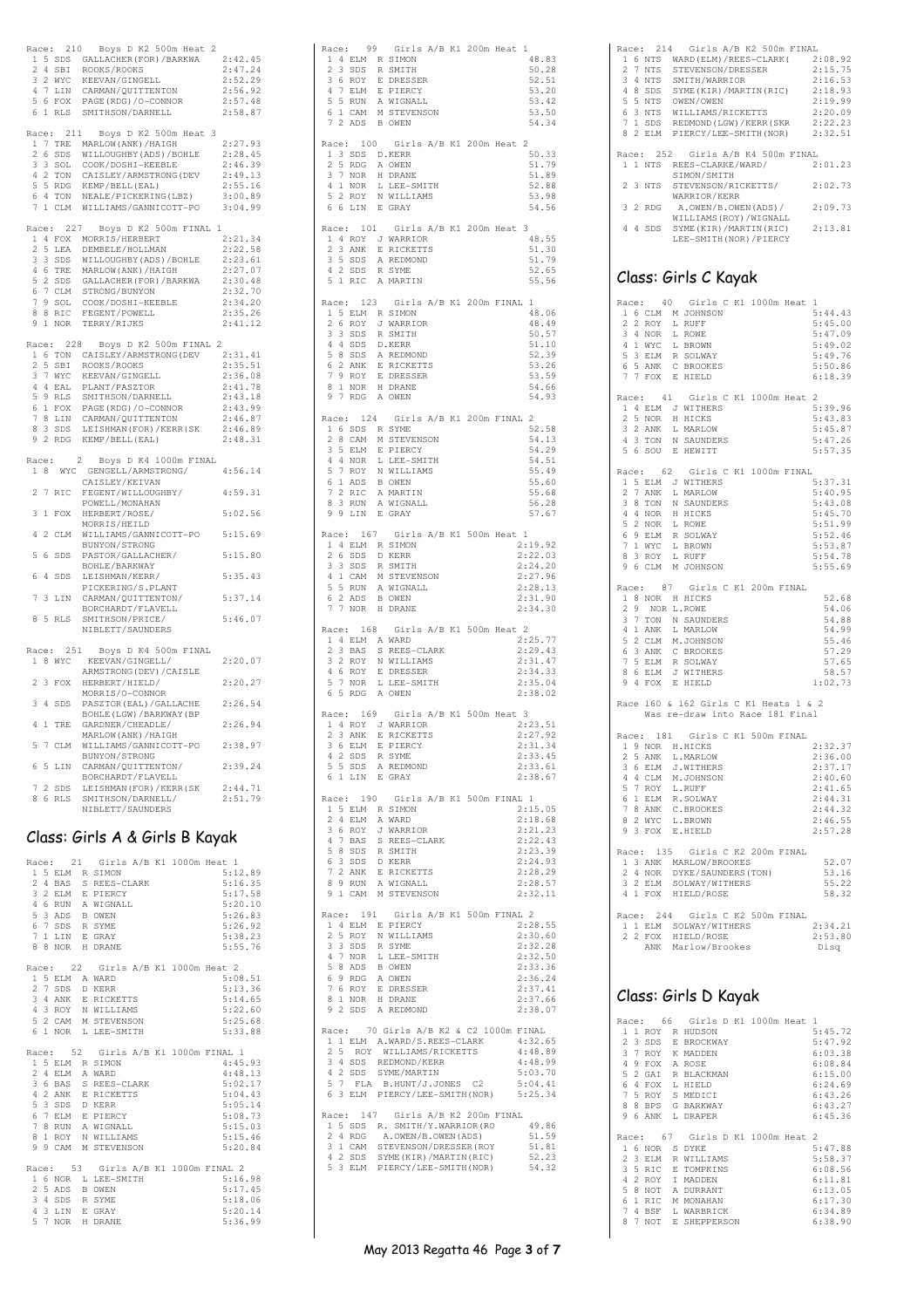|                |    |                    | Race: 68 Girls D K1 1000m Heat                                                                                                                                                                                     |   | 3<br>5:55.78       |
|----------------|----|--------------------|--------------------------------------------------------------------------------------------------------------------------------------------------------------------------------------------------------------------|---|--------------------|
|                |    |                    | 1 8 FOX M BARNICOAT<br>2 6 RDG H KABEER<br>3 5 ELM N DAWES                                                                                                                                                         |   | 5:56.59<br>6:12.24 |
|                |    |                    | 4 1 LEA M WALLACE-LOIZOU<br>5 3 RIC L WONG<br>5 3 RIC L WONG                                                                                                                                                       |   | 6:20.74            |
|                |    | 6 2 LBZ            | E HALL                                                                                                                                                                                                             |   | 6:23.30<br>6:26.67 |
|                |    | 7 7 ROY            | J PALMER                                                                                                                                                                                                           |   | 6:50.22            |
|                |    | 8 4 BSF            | E BEATTY                                                                                                                                                                                                           |   | 7:41.29            |
|                |    |                    | Race: 105 Girls D K1 1000m FINAL 1<br>1 5 ROY R HUDSON                                                                                                                                                             |   | 5:29.69            |
| $\overline{2}$ |    | 4 NOR              | S DYKE                                                                                                                                                                                                             |   | 5:31.08            |
| 3              |    | 7 RDG              | H KABEER<br>4 3 FOX M BARNICOAT                                                                                                                                                                                    |   | 5:31.37<br>5:35.35 |
|                |    | 5 6 SDS<br>6 8 ROY | E BROCKWAY<br>K MADDEN                                                                                                                                                                                             |   | 5:36.07<br>5:40.43 |
| 7              |    |                    | 2 ELM R WILLIAMS                                                                                                                                                                                                   |   | 5:46.32            |
|                |    |                    | 8 9 FOX A ROSE                                                                                                                                                                                                     |   | 5:49.38            |
|                |    |                    | Race: 106 Girls D K1 1000m FINAL 2<br>1 8 RIC L WONG                                                                                                                                                               |   | 5:43.94            |
|                |    | 2 7 RIC            | M MONAHAN                                                                                                                                                                                                          |   | 5:47.19            |
|                |    | 3 5 ROY            | I MADDEN                                                                                                                                                                                                           |   | 5:49.66<br>5:51.98 |
|                |    |                    |                                                                                                                                                                                                                    |   | 5:52.15            |
|                |    |                    |                                                                                                                                                                                                                    |   | 5:52.93<br>6:02.26 |
|                |    | 9 1 FOX            | L HIELD                                                                                                                                                                                                            |   | 6:02.32<br>6:17.63 |
|                |    |                    |                                                                                                                                                                                                                    |   |                    |
|                |    | Race: 171          | Girls D K1 500m Heat 1<br>1 8 ROY K MADDEN                                                                                                                                                                         |   | 2:52.94            |
|                |    |                    | 2 7 LEA M WALLACE-LOIZOU                                                                                                                                                                                           |   | 2:53.90            |
| 3              |    |                    | 3 RIC M MONAHAN<br>4 2 BSF L WARBRICK                                                                                                                                                                              |   | 2:58.10<br>2:59.21 |
|                |    | 5 5 FOX<br>6 1 LBZ | L HIELD<br>E HALL                                                                                                                                                                                                  |   | 3:00.73<br>3:00.86 |
|                |    |                    | 7 4 ROY J PALMER                                                                                                                                                                                                   |   | 3:03.74            |
|                |    |                    | Race: 172 Girls D K1 500m Heat 2                                                                                                                                                                                   |   |                    |
|                |    |                    | $\begin{tabular}{ccccc} 1 & 1 & \text{NOR} & S & \text{DYKE} \\ 2 & 2 & \text{ROY} & R & \text{HUDSON} \end{tabular}$                                                                                              |   | 2:47.89            |
|                |    | 3 6 ELM            | R WILLIAMS                                                                                                                                                                                                         |   | 2:48.23<br>2:48.32 |
|                |    |                    | 4 3 TRE A GARDNER                                                                                                                                                                                                  |   | 2:51.21            |
|                |    | 5 7 FOX<br>6 8 ROY | A ROSE<br>I MADDEN                                                                                                                                                                                                 |   | 2:54.49<br>3:01.54 |
| 7<br>8         |    |                    | 4 NOT E SHEPPERSON<br>5 ANK L DRAPER                                                                                                                                                                               |   | 3:09.55            |
|                |    |                    |                                                                                                                                                                                                                    |   | 3:15.40            |
|                |    |                    | Race: 173 Girls D K1 500m Heat<br>1 8 FOX M BARNICOAT                                                                                                                                                              | 3 | 2:43.21            |
|                |    | 2 4 RIC            | L WONG                                                                                                                                                                                                             |   | 2:49.91            |
| 3              |    | 3 WEY              | E STOREY                                                                                                                                                                                                           |   | 2:50.29<br>2:55.92 |
|                |    |                    | $\begin{tabular}{ccccc} & $\cdots$ & $\cdots$ & $\cdots$ & $\cdots$ \\ 4 & 2&\text{NOT} & $\text{A}$ & DURRANT \\ 5 & 7&\text{GAI} & $\text{R}$ & BLACKMAN \\ 6 & 5&\text{WEY} & $\text{L}$ & TOZER \end{tabular}$ |   | 2:56.45            |
|                |    | 7 6 WYC            | WYC H KEEVAN<br>BSF E BEATTY                                                                                                                                                                                       |   | 3:01.11<br>3:03.33 |
| 8              | -1 |                    |                                                                                                                                                                                                                    |   | 3:13.96            |
|                |    | Race: 174          | Girls D K1 500m Heat 4                                                                                                                                                                                             |   |                    |
|                |    |                    | THE STREET STREET<br>13 RDG H KABEER<br>2 2 SDS E BROCKWAY<br>3 7 ELM N DAWES<br>4 4 RIC E TOMPKINS<br>5 5 TRE M CHEADLE                                                                                           |   | 2:42.75<br>2:43.22 |
|                |    |                    |                                                                                                                                                                                                                    |   | 2:48.65<br>2:50.76 |
|                |    |                    | 5 5 TRE M CHEADLE<br>6 6 ROY S MEDICI                                                                                                                                                                              |   | 2:54.45            |
|                |    | 7 1 BPS            | G BARKWAY                                                                                                                                                                                                          |   | 3:03.25<br>3:07.06 |
|                |    |                    |                                                                                                                                                                                                                    |   |                    |
|                |    | Race: 200          | Girls D K1 500m FINAL<br>1 3 NOR S DYKE                                                                                                                                                                            |   | 1<br>2:36.84       |
|                |    |                    | 2 7 ROY R HUDSON<br>3 6 SDS E BROCKWAY<br>4 9 WEY E STOREY<br>5 8 ELM N DAWES                                                                                                                                      |   | 2:37.13<br>2:38.94 |
|                |    |                    |                                                                                                                                                                                                                    |   | 2:39.96            |
|                |    |                    |                                                                                                                                                                                                                    |   | 2:40.28<br>2:41.11 |
|                |    |                    |                                                                                                                                                                                                                    |   | 2:43.10            |
|                |    |                    | 6 4 FOX M BARNICOAT<br>7 2 ELM R WILLIAMS<br>8 5 RDG H KABEER<br>9 1 RIC L WONG                                                                                                                                    |   | 2:43.42<br>2:46.27 |
|                |    |                    | Race: 201 Girls D K1 500m FINAL 2                                                                                                                                                                                  |   |                    |
|                |    |                    | 1 6 ROY K MADDEN                                                                                                                                                                                                   |   | 2:40.88            |
|                |    | 2 9 RIC            | M MONAHAN                                                                                                                                                                                                          |   | 2:42.20<br>2:43.69 |
|                |    |                    |                                                                                                                                                                                                                    |   | 2:44.82            |
|                |    |                    |                                                                                                                                                                                                                    |   | 2:45.70<br>2:47.25 |
|                |    |                    |                                                                                                                                                                                                                    |   | 2:48.07            |
|                |    |                    | 2 7 ALC PROMARANT<br>3 4 TRE A GARDNER<br>5 3 LEA M WALLACE-LOIZOU<br>6 8 NOT A DURRANT<br>7 7 TRE M CHEADLE<br>8 1 GAI R BLACKMAN<br>9 2 FOX A ROSE                                                               |   | 2:50.43<br>2:53.04 |
|                |    |                    | Race: 9 Girls D K2 1000m FINAL                                                                                                                                                                                     |   |                    |
|                |    |                    | 1 9 ELM WILLIAMS/DAWES                                                                                                                                                                                             |   | 5:27.50<br>5:40.28 |
|                |    |                    |                                                                                                                                                                                                                    |   | 5:43.04            |
|                |    |                    |                                                                                                                                                                                                                    |   | 5:50.39<br>5:53.12 |
|                |    |                    | 2 3 FOX HIELD/BARNICOAT<br>3 4 ANK DRAPER/BLACKMAN(GAI)<br>4 8 NOT DURRANT/SHEPPERSON<br>5 2 ROY PALMER/MADDEN<br>6 7 WEY TOZER/HALL(LBZ)                                                                          |   | 5:56.43            |
|                |    | 7 6 WYC            | KEEVAN/THOMSON<br>8 1 BSF BEATTY/BARKWAY (BPS)                                                                                                                                                                     |   | 6:02.19<br>6:16.19 |
|                |    |                    | Race: 220 Girls D K2 500m Heat 1                                                                                                                                                                                   |   |                    |
|                |    |                    | 1 6 ELM WILLIAMS/DAWES                                                                                                                                                                                             |   | 2:42.97            |
|                |    | 2 5 SDS<br>3 2 RIC | BROCKWAY (LGW) / KABEER (2:46.54<br>WONG/TOMPKINS                                                                                                                                                                  |   | 2:49.74            |
|                |    | 4 4 FOX            |                                                                                                                                                                                                                    |   | 2:52.39            |
|                |    |                    | $\begin{tabular}{ll} - & \cdots & \cdots \\ 5 & 3 & TRE & \text{GARDNER/CHEADLE} \\ 6 & 1 & \text{NOT} & \text{LITILEWOOD/NIIRPAMT} \end{tabular}$<br>LITTLEWOOD/DURRANT                                           |   | 2:53.68<br>3:13.28 |
|                |    |                    |                                                                                                                                                                                                                    |   |                    |

|              |     |                    | Race: 221 Girls D K2 500m Heat 2                                                                                                                                                                                               |                    |
|--------------|-----|--------------------|--------------------------------------------------------------------------------------------------------------------------------------------------------------------------------------------------------------------------------|--------------------|
|              |     |                    | ARE PART OF THE STATE OF THE STATE OF A STATE AND THE STATE AND STATE AND STATE AND STATE AND THAT A STATE OF THE STATE STATE STATE STATE STATE STATE STATE STATE A STATE STATE STATE STATE STATE STATE STATE STATE STATE STAT | 2:45.99<br>2:46.68 |
|              |     |                    |                                                                                                                                                                                                                                | 2:47.73<br>2:51.26 |
|              |     |                    |                                                                                                                                                                                                                                | 2:57.31            |
|              |     |                    |                                                                                                                                                                                                                                | 2:58.76            |
|              |     |                    | Race: 245 Girls D K2 500m FINAL                                                                                                                                                                                                |                    |
|              |     |                    | 1 5 ELM WILLIAMS/DAWES<br>2 2 RIC WONG/TOMPKINS                                                                                                                                                                                | 2:37.64<br>2:43.03 |
|              |     |                    | 3 6 SDS BROCKWAY (LGW) / KABEER (2:43.74                                                                                                                                                                                       |                    |
|              |     |                    |                                                                                                                                                                                                                                | 2:44.17<br>2:46.41 |
|              |     |                    | 3 0 555<br>4 1 FOX HIELD/BARNICOAT<br>5 3 ROY PALMER/MADDEN<br>6 4 ANK DRAPER/BLACKMAN(GAI)<br>7 8 NOT DURRANT/SHEPPERSON<br>THERNITY SHEPPERSON                                                                               | 2:47.40            |
|              |     |                    | 8 7 WEY TOZER/HALL (LBZ)                                                                                                                                                                                                       | 2:47.71<br>2:58.58 |
|              |     |                    |                                                                                                                                                                                                                                |                    |
|              |     |                    | Race: 144 Girls D K4 1000m FINAL<br>1 5 RIC MONAHAN/TOMPKINS/                                                                                                                                                                  | 4:35.53            |
|              |     |                    | HUDSON (ROY) / DYKE (NOR)                                                                                                                                                                                                      |                    |
|              |     | 2 6 ELM            | WILLIAMS/DAWES/<br>KABEER (RDG) / WONG (RIC)                                                                                                                                                                                   | 4:49.45            |
|              |     |                    | 3 2 ROY PALMER/MADDEN/                                                                                                                                                                                                         | 4:51.59            |
|              |     |                    | MADDEN/MEDICI<br>4 1 FOX ROSE/BARNICOAT/                                                                                                                                                                                       | 4:55.61            |
|              |     |                    | HIELD/HUSBAND                                                                                                                                                                                                                  |                    |
|              |     |                    | 5 3 ANK DRAPER/BLACKMAN(GAI)/<br>SHEPPERSON (NOT) / DURRA                                                                                                                                                                      | 4:58.19            |
|              |     | 6 4 WEY            | TOZER/HALL (LBZ) /                                                                                                                                                                                                             | 5:12.62            |
|              |     |                    | BROCKWAY (LGW) / BEATY (B                                                                                                                                                                                                      |                    |
|              |     |                    | Race: 151 Girls D K4 500m FINAL<br>1 1 ELM WILLIAMS/DAWES/                                                                                                                                                                     | 2:20.10            |
|              |     |                    | KABEER (RDG) / WONG (RIC)                                                                                                                                                                                                      |                    |
|              | 2 6 | RIC                | MONAHAN/TOMPKINS/<br>HUDSON (ROY) / DYKE (NOR)                                                                                                                                                                                 | 2:20.26            |
|              |     |                    | 3 3 ROY PALMER/MADDEN/                                                                                                                                                                                                         | 2:25.64            |
|              |     |                    | MADDEN/MEDICI<br>4 2 FOX ROSE/BARNICOAT/                                                                                                                                                                                       | 2:26.30            |
|              |     |                    | HIELD/HUSBAND                                                                                                                                                                                                                  |                    |
|              |     |                    | ALLLU/HUSBAND<br>5 5 ANK DRAPER/BLACKMAN(GAI)/<br>SHEPPERSON (NOT) / DURRA                                                                                                                                                     | 2:32.00            |
|              |     |                    | 6 4 SDS BROCKWAY (LGW) / TOZER (W                                                                                                                                                                                              | 2:35.17            |
|              |     |                    | HALL (LBZ) / BEATY (BSF)                                                                                                                                                                                                       |                    |
|              |     |                    | Class: Mens A Kayak                                                                                                                                                                                                            |                    |
|              |     |                    | Race: 31 Mens A K1 1000m FINAL                                                                                                                                                                                                 |                    |
|              |     | 1 3 CEL            | FITZIMMONS                                                                                                                                                                                                                     | 4:24.43            |
|              |     |                    |                                                                                                                                                                                                                                | 4:24.69<br>4:27.32 |
|              |     |                    |                                                                                                                                                                                                                                | 4:30.64<br>4:32.26 |
|              |     |                    |                                                                                                                                                                                                                                | 4:37.70            |
|              |     |                    | 13 CEN TRINDLE<br>2 NOR T PENDLE<br>3 5 BRU M SIMON<br>4 4 SDS S REDMOND<br>5 7 CLM D JOHNSON<br>6 1 CLM K MOULE<br>7 6 WEY P YATES                                                                                            | 4:39.70            |
|              |     | Race: 88           | Mens A/B K1 200m Heat 1                                                                                                                                                                                                        |                    |
|              |     |                    |                                                                                                                                                                                                                                | 41.46<br>41.86     |
|              |     |                    |                                                                                                                                                                                                                                | 42.41              |
|              |     |                    |                                                                                                                                                                                                                                | 43.04<br>44.33     |
|              |     |                    | AND SUBSECT TO MESS AND SALES TO MESS LETTCHER<br>2 2 FOR C MCMORRIN<br>3 6 NOR T PENDLE<br>5 8 SOL T LUSTY<br>6 3 WOP N CRESSER<br>6 3 WOP N CRESSER                                                                          | 45.04              |
|              |     |                    | 7 7 LEA M.CRAIG                                                                                                                                                                                                                | 49.78              |
|              |     |                    | Race: 89 Mens A/B K1 200m Heat 2<br>1 6 BPR T LAWRENSON                                                                                                                                                                        |                    |
|              |     | 2 2 WEY            | M LAMBERT                                                                                                                                                                                                                      | 39.50<br>39.88     |
|              |     | 3 8 CEL<br>4 4 CLM | <b>B.PIERCE</b><br>K MOULE                                                                                                                                                                                                     | 40.56<br>41.04     |
|              |     | 5 5 ICU            | A.STREVENS                                                                                                                                                                                                                     | 41.62              |
| 7            |     | 6 3 WOR            | J TYE<br>1 CLM D JOHNSON                                                                                                                                                                                                       | 41.94<br>41.95     |
|              |     |                    | 8 7 LON G BARNICOAT                                                                                                                                                                                                            | 42.96              |
|              |     | Race: 90           | Mens A/B K1 200m Heat                                                                                                                                                                                                          | 3                  |
| $\mathbf{1}$ |     |                    | 5 CEL S MARCHETT                                                                                                                                                                                                               | 40.13              |
| $\mathbf{2}$ |     | 3 GAI<br>3 1 LEA   | M CLIVE<br>L O-BRYAN                                                                                                                                                                                                           | 41.24<br>41.68     |
|              |     | 4 4 WEY            | P YATES                                                                                                                                                                                                                        | 42.12              |
|              |     |                    | 5 6 BOA T SIMMONS<br>6 7 LEA D SLIGHT                                                                                                                                                                                          | 43.56<br>43.86     |
|              |     |                    | 7 2 RIC S HYMAN                                                                                                                                                                                                                | 44.79              |
|              |     | Race: 113          | Mens A/B K1 200m FINAL 1                                                                                                                                                                                                       |                    |
|              |     | 2 4 BPR            | 1 6 CEL S MARCHETT<br>T LAWRENSON                                                                                                                                                                                              | 40.16<br>40.33     |
|              |     |                    | 3 8 CEL B.PIERCE                                                                                                                                                                                                               | 40.86              |
|              |     |                    | 4 2 GAI M CLIVE<br>5 7 WEY M LAMBERT                                                                                                                                                                                           | 41.14<br>41.45     |
|              |     |                    | 6 9 ICU A.STREVENS<br>7 5 SDS L FLETCHER                                                                                                                                                                                       | 42.02              |
|              |     |                    | 8 1 CLM K MOULE                                                                                                                                                                                                                | 42.31<br>42.58     |
|              |     | 9 3 FOR            | C MCMORRIN                                                                                                                                                                                                                     | 42.85              |
|              |     | Race: 114          | Mens A/B K1 200m FINAL 2                                                                                                                                                                                                       |                    |
|              |     |                    | 1 4 LEA L O-BRYAN                                                                                                                                                                                                              | 40.77              |
| 3            |     | 2 8 WOR<br>2 BOA   | J TYE<br>T SIMMONS                                                                                                                                                                                                             | 41.64<br>42.41     |
|              |     | 4 3 WEY            | P YATES                                                                                                                                                                                                                        | 42.64              |
|              |     | 5 1 CLM            | D JOHNSON<br>T PENDLE                                                                                                                                                                                                          | 42.74<br>42.97     |
|              |     | 6 5 NOR<br>7 6 WEY | J BEEVERS                                                                                                                                                                                                                      | 44.03              |
|              |     | 8 7 SOL            | T LUSTY                                                                                                                                                                                                                        | 44.74              |
|              |     |                    | Race: 206 Mens A K1 500m FINAL<br>1 5 BRU M SIMON                                                                                                                                                                              | 1:59.65            |
|              |     | 2 6 NOR            | T PENDLE                                                                                                                                                                                                                       | 2:03.00            |
|              |     | 3 2 CLM<br>4 4 SDS | K MOULE<br>S REDMOND                                                                                                                                                                                                           | 2:03.66<br>2:04.36 |
| 5            |     | 1 CLM              | D JOHNSON                                                                                                                                                                                                                      | 2:04.55            |
|              |     | 6 3 WEY            | P YATES                                                                                                                                                                                                                        | 2:07.75            |
|              |     |                    | May 2013 Regatta 46 Page 4 of 7                                                                                                                                                                                                |                    |

| Race: 51 Mens A & Boys A K2 1000m FINAL<br>A PROPERTY (WEY 3:53.82<br>2 6 NTS KIRSCHSTEIN (RDG) / HAWS<br>3 3 RIC ROMAIN/PEUMMER (LBZ) 4:05.05<br>3 3 RIC ROMAIN/PEUMMER (LBZ) 4:05.05<br>4 7 LON HARDING/GREGORY 4:14.04<br>5 2 ANK ECCLES/ESCOTT (BOA) 4:19.63<br>6 4 NOT CHIMIEL/B                                                                                                                                                                                                              |
|----------------------------------------------------------------------------------------------------------------------------------------------------------------------------------------------------------------------------------------------------------------------------------------------------------------------------------------------------------------------------------------------------------------------------------------------------------------------------------------------------|
| WEY Yates/Beeves<br>DNF                                                                                                                                                                                                                                                                                                                                                                                                                                                                            |
| Race: 127 Open Mens K2 5km Final<br>$\mathbf{1}$<br>$\overline{c}$<br>$\mathbf{3}$<br>4<br>5                                                                                                                                                                                                                                                                                                                                                                                                       |
| 6<br>7<br>MAI Jordan/Johnson<br>DNF                                                                                                                                                                                                                                                                                                                                                                                                                                                                |
| Race: 130 Mens A/B & Boys A/B K2 200m Heat 1<br>ACCESSION MENSION AND NORTH AND THE SAME COMMISSION (B)<br>2 3 ORS WELCH (WEY) / ROBINSON (B)<br>3 2 WEY YATES / BEEVERS<br>4 1 ANK ECCLES / ESCOTT (BOA)<br>5 6 RDC HUTCHINSON / THOMSON (EA<br>6 8 NOT LITTLEWOOD / QUITTENTON<br>7 9 WO<br>39.11<br>39.84<br>41.61<br>42.00<br>44.43<br>44.80<br>46.71<br>8 7 RDG HUSBAND/GLOVER(FOX)<br>9 5 SDS MCKEOWN(KIR)/SWINBURN<br>46.76<br>50.20                                                        |
| Race: 131 Mens A/B & Boys A/B K2 200m Heat 2<br>AGES 1131 MHBS A/B & BOYS A/B AZ 40<br>19 WOR TYE/CLIVE(GAI)<br>25 NTS CHILDERSTONE (WEY)/BIR<br>36 LEA O-BRYAN/SLIGHT<br>42 NTS DUFFIELD(CLM)/JONES (E<br>53 WOP CRESSER/DEAN<br>67 LOM HARDING/GREGORY<br>71 SDS LOW (SKR)/JAMES (FOR)<br>88<br>38.90<br>39.52<br>39.67<br>40.80<br>43.52<br>44.46<br>44.69<br>48.53<br>TON Hardman/Collier<br>Disq                                                                                              |
| Race: 149 Mens A/B & Boys A/B K2 200m FINAL 1<br>16 ORS WELCH (WEY) / ROBINSON (B<br>25 WEY LAMBERT/GAUL<br>34 WOR TYE/CLIVE (GAI)<br>43 NTS CHILDERSTONE (WEY) /BIR<br>37.83<br>38.72<br>39.46<br>40.56<br>3 J WEY YATES/BEEVERS<br>6 2 LEA 0-BRYAN/SLIGHT<br>7 8 NTS DUFFIELD(CLM)/JONES(E<br>7 8 NTS DUFFIELD(CLM)/JONES(E<br>8 1 ANK ECCLES/ESCOTT(BOA)<br>9 9 WOP CRESSER/DEAN<br>41.28<br>41.49<br>42.44<br>43.25<br>44.22                                                                   |
| Race: 150 Mens A/B & Boys A/B K2 200m FINAL 2<br>1 6 LON HARDING/GREGORY<br>44.65<br>1 U LOW PARADUNG (NOTTERNOOD (OUTTERNOOD (OUTTERNOOD (OUTTERNOOD (OUTTERNOOD (EA<br>3 7 SDS LOW (SKR) / JAMES (FOR)<br>5 2 RDG HUUSBAND / GLOVER (FOX)<br>6 8 LEZ CROCKER/SMITHSON (RLS)<br>7 3 WOR WOOLLEY / GRIFFITHS<br>44.90<br>45.13<br>45.48<br>47.75<br>47.85<br>49.07<br>8 1 SDS MCKEOWN (KIR) / SWINBURN<br>49.63                                                                                    |
| Race: 229 & 230 Mens & Boys A 500m Heats<br>Was re-draw into Final Race 250                                                                                                                                                                                                                                                                                                                                                                                                                        |
| 250 Mens A & Boys A K2 500m FINAL<br>Race:<br>ORS BOWLEY (BPR) / TERRY (WE<br>$1\quad1$<br>1:51.90<br>26<br>NTS<br>KIRSCHSTEIN (RDG) BIRD<br>1:57.14<br>3 7<br>1:57.71<br>CLM<br>WILKES/WILKES<br>43<br>YATES/BEEVERS<br>WEY<br>1:59.33<br>WEY TALES/DEFINITED<br>NOT HARDING/GREGORY<br>NOT CHIMIEL/BOWLEY (ANK)<br>NTS DUFFIELD (CLM) / JONES (<br>ANK ECCLES/ESCOTT (BOA)<br>NTS NAFTAILA (LEA) /WILLIA<br>5 8<br>2:02.97<br>69<br>2:03.91<br>7 2<br>2:07.69<br>8 4<br>2:11.06<br>95<br>2:14.38 |
| Race: 69 Mens A & Boys A K4 1000m FINAL<br>1 4 ORS<br>WELCH/BANNISTER/<br>3:34.91<br>SNEDDON/ROBINSON                                                                                                                                                                                                                                                                                                                                                                                              |
| 2 6 CLM MOULE/JOHNSON/<br>3:36.03<br>WILKES/WILKES<br>3 3 NTS<br>CHILDERSTONE/BIRD/<br>3:44.92<br>KIRSCHSTEIN/HAWS                                                                                                                                                                                                                                                                                                                                                                                 |
| 4 1 NTS<br>3:45.04<br>DUFFIELD/JONES/<br>NAFTANAILA/WILLIAMS<br>5 2 BRU<br>3:53.43<br>BEEVERS/YATES/<br>STAINES/MITCHELL                                                                                                                                                                                                                                                                                                                                                                           |
| Class: Mens B Kayak                                                                                                                                                                                                                                                                                                                                                                                                                                                                                |

| Race:         |              |            | 3. |                |  | Mens B K1 1000m Heat 1   |         |
|---------------|--------------|------------|----|----------------|--|--------------------------|---------|
|               |              | 1 5 WEY    |    | J BEEVERS      |  |                          | 4:31.05 |
| $\mathcal{L}$ |              | 2 ROY      |    | M RESSEL       |  |                          | 4:31.41 |
| 3             | 4            | <b>BRU</b> | D. | <b>STAINES</b> |  |                          | 4:33.65 |
| 4             | 8            | T.ON       |    | G BARNICOAT    |  |                          | 4:34.36 |
| 5.            | 6            | MAT        |    | A JORDAN       |  |                          | 4:40.21 |
|               |              | 6 1 RTC    |    | S HYMAN        |  |                          | 4:43.05 |
|               |              | 7 7 RDG    |    | J KEEBLE       |  |                          | 5:03.38 |
|               |              |            |    |                |  |                          |         |
|               |              |            |    |                |  |                          |         |
| Race:         |              |            |    |                |  | 4 Mens B K1 1000m Heat 2 |         |
|               |              | 1 7 CLM    |    | P WILKES       |  |                          | 4:27.96 |
| 2.            |              | 2 FOR      |    | C. MCMORRIN    |  |                          | 4:29.81 |
|               | 3.5          | <b>BRU</b> |    | R SNEDDON      |  |                          | 4:30.55 |
| 4             |              | 3 RUN      |    | J O-GRADY      |  |                          | 4:31.71 |
| 5.            | 4            | <b>WOR</b> | G  | MTTCHELL       |  |                          | 4:32.77 |
| 6.            |              | 6 SOL      |    | T LUSTY        |  |                          | 4:35.26 |
|               | $\mathbf{1}$ | CT.M       |    | M WTLKES       |  |                          | 4:38.44 |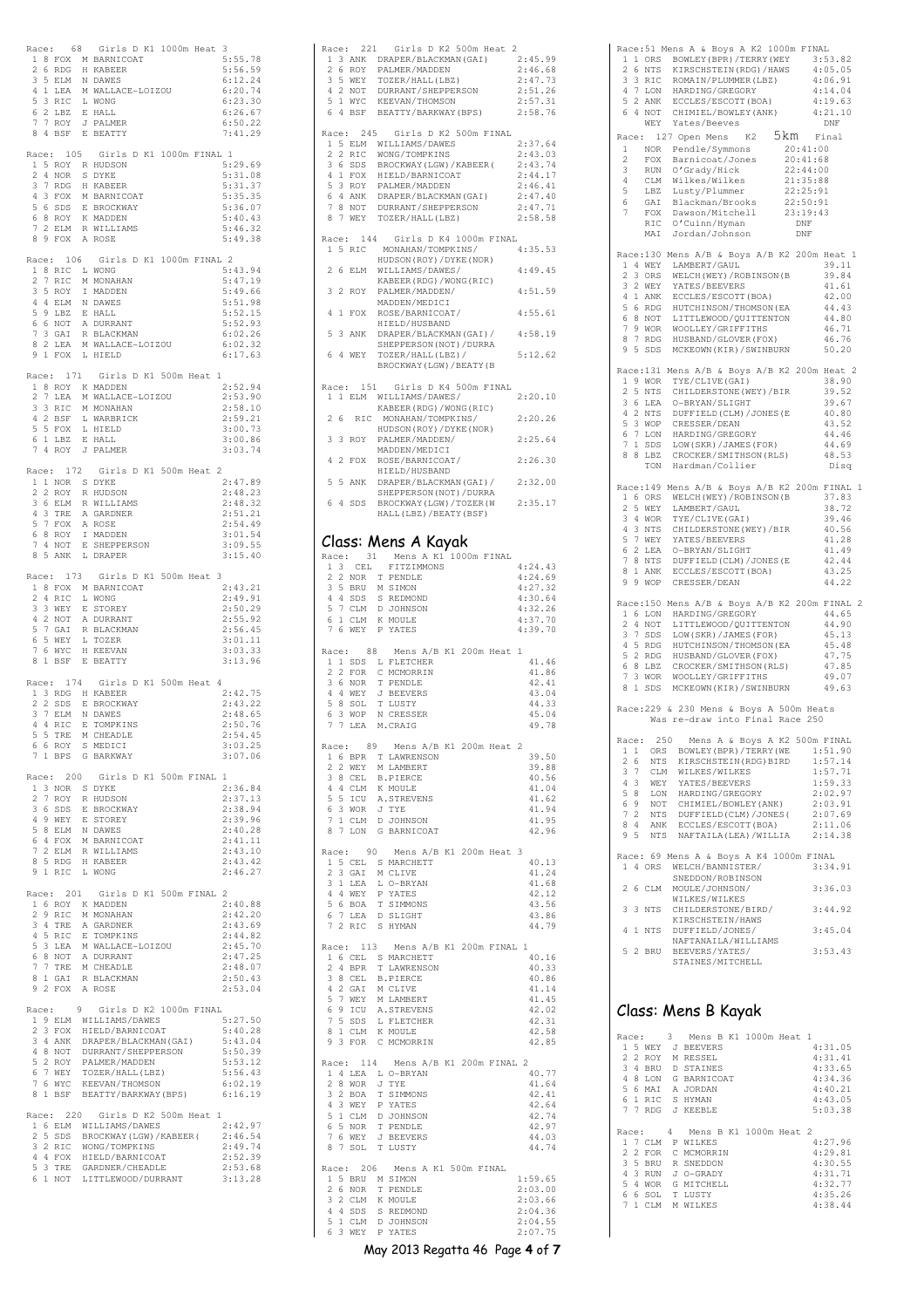|                | Race:              | 5  | Mens B K1 1000m Heat 3                                                                                                     |                    |
|----------------|--------------------|----|----------------------------------------------------------------------------------------------------------------------------|--------------------|
|                |                    |    | 1 4 WEY P BANNISTER<br>2 2 BOA T SIMMONS                                                                                   | 4:29.56            |
|                |                    |    |                                                                                                                            | 4:31.70            |
|                |                    |    | 3 5 NOR A HICKS                                                                                                            | 4:35.24            |
|                | 4 6 FOX            |    | S JONES                                                                                                                    | 4:56.99            |
| 5              |                    |    | 3 LIN J HARLEY-BECKETT<br>7 LEA M CRIAG                                                                                    | 4:57.00            |
| 6              |                    |    |                                                                                                                            | 5:38.61            |
|                |                    |    |                                                                                                                            |                    |
|                | Race: 29           |    | Mens B K1 1000m FINAL 1                                                                                                    |                    |
| $\overline{2}$ | 5 CLM              |    | 1 4 WEY P BANNISTER<br>P WILKES                                                                                            | 4:25.88            |
|                | 3 2 ROY            |    | M RESSEL                                                                                                                   | 4:27.66<br>4:27.90 |
|                |                    |    |                                                                                                                            | 4:29.96            |
|                |                    |    |                                                                                                                            | 4:32.03            |
|                |                    |    |                                                                                                                            | 4:34.68            |
|                |                    |    |                                                                                                                            | 4:37.85            |
|                |                    |    |                                                                                                                            | 4:39.01            |
|                |                    |    | 3 BRU R SNEDDON<br>5 8 BOA T SIMMONS<br>6 6 FOR C MCMORRIN<br>7 7 WEY J BEEVERS<br>8 9 WOR G MITCHELL<br>9 1 RUN J O-GRADY | 4:39.79            |
|                |                    |    |                                                                                                                            |                    |
| Race:          |                    | 30 | Mens B K1 1000m FINAL 2                                                                                                    |                    |
|                |                    |    | 1 6 NOR A HICKS                                                                                                            | 4:37.04            |
|                |                    |    |                                                                                                                            | 4:38.45<br>4:40.43 |
|                |                    |    | 2 4 LON G BARNICOAT<br>3 8 RIC S HYMAN<br>4 1 FOX S JONES<br>5 3 SOL T LUSTY<br>6 2 MAI A JORDAN<br>6 2 MNI A JORDAN       | 4:41.43            |
|                |                    |    |                                                                                                                            | 4:42.45            |
|                |                    |    |                                                                                                                            | 4:45.57            |
|                | 7 5 BRU            |    | D STAINES                                                                                                                  | 4:47.20            |
|                | 8 7 CLM            |    | M WILKES                                                                                                                   | 4:48.82            |
|                |                    |    | 9 9 LIN J HARLEY-BECKETT                                                                                                   | 5:07.65            |
|                |                    |    |                                                                                                                            |                    |
|                | Race: 175          |    | Mens B K1 500m Heat 1                                                                                                      |                    |
|                |                    |    | 1 6 CLM P WILKES                                                                                                           | 2:02.25            |
| 2              | $7$ LEA            |    | L O-BRYAN                                                                                                                  | 2:03.39            |
|                | 3 4 WEY<br>4 5 SOL |    | J BEEVERS<br>T LUSTY                                                                                                       | 2:06.18            |
|                |                    |    | 5 2 CLM M WILKES                                                                                                           | 2:08.38<br>2:08.88 |
|                |                    |    |                                                                                                                            |                    |
|                | Race: 176          |    | Mens B K1 500m Heat 2                                                                                                      |                    |
|                |                    |    | 1 6 BOA T SIMMONS                                                                                                          | 2:01.28            |
|                | $25~\text{ICU}$    |    | A STREVENS                                                                                                                 | 2:02.29            |
|                | 3 4 WOR            |    | G MITCHELL                                                                                                                 | 2:03.66            |
|                | 4 7 SDS            |    | L FLETCHER                                                                                                                 | 2:03.78            |
|                | 5 3 MAI            |    | A JORDAN                                                                                                                   | 2:08.06            |
| 6              | 2 LON              |    | G BARNICOAT                                                                                                                | 2:08.28            |
|                |                    |    | 7 1 LEA M CRIAG                                                                                                            | 2:27.73            |
|                |                    |    | Race: 177 Mens B K1 500m Heat 3                                                                                            |                    |
|                |                    |    | 1 6 ROY M RESSEL                                                                                                           | 2:04.45            |
|                | 2 4 FOR            |    | C MCMORRIN                                                                                                                 | 2:04.50            |
|                | 3 1 LEA            |    | D SLIGHT                                                                                                                   | 2:12.02            |
|                | 4 2 LIN            |    | J HARLEY-BECKETT                                                                                                           | 2:14.35            |
|                |                    |    |                                                                                                                            |                    |
|                | Race: 207          |    | Mens B K1 500m FINAL 1                                                                                                     |                    |
|                |                    |    | 1 5 BOA T SIMMONS<br>2 9 WEY J BEEVERS                                                                                     | 2:02.57            |
|                |                    |    |                                                                                                                            | 2:03.88            |
|                | 3 4 CLM<br>4 1 FOR |    | P WILKES<br>C MCMORRIN                                                                                                     | 2:04.61<br>2:04.63 |
|                | 5 6 ICU            |    | A STREVENS                                                                                                                 | 2:04.88            |
|                |                    |    |                                                                                                                            | 2:06.31            |
|                |                    |    |                                                                                                                            | 2:06.94            |
|                |                    |    |                                                                                                                            | 2:10.33            |
|                |                    |    | 5 6 ICU A STREVENS<br>6 8 ROY M RESSEL<br>7 7 WOR G MITCHELL<br>8 3 LEA L O-BRYAN<br>9 2 SDS L FLETCHER                    | 2:14.02            |
|                |                    |    |                                                                                                                            |                    |
|                |                    |    | Race: 208 Mens B K1 500m FINAL 2                                                                                           |                    |
|                |                    |    | 1 4 LON G BARNICOAT                                                                                                        | 2:10.04            |
|                | 2 6 SOL            |    | T LUSTY                                                                                                                    | 2:11.08<br>2:13.83 |
|                |                    |    |                                                                                                                            | 2:14.78            |
|                |                    |    |                                                                                                                            | 2:17.81            |
|                |                    |    | 2 6 SOL T LUSTY<br>3 7 LEA D SLIGHT<br>4 3 CLM M WILKES<br>5 5 MAI A JORDAN<br>6 2 LIN J HARLEY-BECKETT                    | 2:19.09            |
|                |                    |    |                                                                                                                            |                    |
|                |                    |    | Race: 50 Mens B K2 1000m FINAL                                                                                             |                    |
|                |                    |    | 1 1 BRU RESSEL(EXE)/STAINES<br>2 2 CLM WILKES/WILKES<br>3 3 FOX JONES/BARINCOAT(LON)                                       | 4:01.18            |
|                |                    |    |                                                                                                                            | 4:01.27            |
|                |                    |    |                                                                                                                            | 4:08.14            |
|                |                    |    |                                                                                                                            |                    |
|                |                    |    |                                                                                                                            |                    |
|                |                    |    |                                                                                                                            |                    |
|                |                    |    | Class: Mens C Kayak                                                                                                        |                    |
|                |                    |    | Race: 13 Mens C K1 1000m Heat 1                                                                                            |                    |
|                |                    |    | 1 4 NOT D GOWOREK                                                                                                          | 4:54.18            |
|                | 2 6 EXE            |    | J WILLIAMS                                                                                                                 | 5:01.59<br>5:05.17 |
|                |                    |    |                                                                                                                            | 5:06.15            |
|                |                    |    |                                                                                                                            | 5:10.65            |
|                |                    |    | E CHEAMER<br>1 1 LBZ R CREAMER<br>4 3 TON L CLARK<br>5 2 BAS M REES-CLARK<br>6 5 LIN M EDWARDES                            | 5:40.18            |

|  |           |    | Race: 14 Mens C K1 1000m Heat 2 |
|--|-----------|----|---------------------------------|
|  |           |    | 1 2 ANK S BALL<br>4:58.38       |
|  |           |    | 2 4 CAM S TAYLOR<br>5:00.71     |
|  | 3 5 BOA   |    | 5:05.47<br>J ESCOTT             |
|  | 4 1 WOP P |    | 5:17.37<br>DEAN                 |
|  |           |    | 5 3 SHK G UNDERWOOD<br>5:33.23  |
|  |           |    | Race: 37 Mens C K1 1000m FINAL  |
|  | 1 5 NOT   |    | 4:49.03<br>D GOWOREK            |
|  |           |    | 2 6 CAM S TAYLOR<br>4:51.66     |
|  |           |    | 3 4 ANK S BALL<br>4:51.70       |
|  | 4 3 EXE J |    | 4:52.39<br>WILLIAMS             |
|  | 5 2 BOA J |    | 4:57.13<br><b>ESCOTT</b>        |
|  |           |    | 6 7 LBZ R CREAMER<br>4:58.66    |
|  |           |    | 7 1 BAS M REES-CLARK<br>5:01.84 |
|  | 8 9 WOP P |    | 5:04.00<br>DEAN                 |
|  | TON       |    | L Clark<br><b>DNS</b>           |
|  |           |    | Race: 95 Mens C K1 200m Heat 1  |
|  | 1 1 EXE J |    | 46.85<br>WILLIAMS               |
|  | 2 6 BAS M |    | 47.09<br>REES-CLARK             |
|  | 3 5 CLM   | D. | 47.92<br>MTTCHELL               |
|  | 4 2 ANK S |    | 50.75<br>BALL.                  |
|  | 5 3 LIN   |    | 51.37<br>M EDWARDES             |

|                       | Race: 96 Mens C K1 200m Heat 2<br>1 5 SPS J NEWING                                                                                                                                  |                       | 45.92              |
|-----------------------|-------------------------------------------------------------------------------------------------------------------------------------------------------------------------------------|-----------------------|--------------------|
| 2 4 CAM               | S TAYLOR                                                                                                                                                                            |                       | 47.56              |
| 3 2 WOP               | L ROYLE                                                                                                                                                                             |                       | 49.36              |
|                       | 4 3 LBZ R CREAMER<br>5 1 SHK G UNDERWOOD                                                                                                                                            |                       | 50.73              |
|                       |                                                                                                                                                                                     |                       | 53.71              |
| Race: 121             |                                                                                                                                                                                     | Mens C K1 200m FINAL  |                    |
|                       | 1 4 EXE J WILLIAMS                                                                                                                                                                  |                       | 44.98              |
| 2 <sub>5</sub><br>SPS | J NEWING                                                                                                                                                                            |                       | 45.75              |
| 3 2 WOP               | L ROYLE                                                                                                                                                                             |                       | 45.94              |
|                       | 4 6 BAS M REES-CLARK                                                                                                                                                                |                       | 46.59              |
| 5.<br>3<br>6<br>7 CLM | CAM S TAYLOR                                                                                                                                                                        |                       | 47.34              |
| 7 1 ANK               | D MITCHELL<br>S BALL                                                                                                                                                                |                       | 47.65<br>48.41     |
|                       | 8 9 LIN M EDWARDES                                                                                                                                                                  |                       | 49.31              |
|                       | 9 8 LBZ R CREAMER                                                                                                                                                                   |                       | 51.58              |
|                       |                                                                                                                                                                                     |                       |                    |
| 222<br>Race:          |                                                                                                                                                                                     | Mens C K1 500m Heat 1 | 2:17.00            |
|                       | 1 5 NOT D GOWOREK<br>2 4 ANK S BALL                                                                                                                                                 |                       | 2:19.10            |
|                       | 3 7 LBZ R CREAMER                                                                                                                                                                   |                       | 2:20.32            |
| 3 CAM<br>4            | S TAYLOR                                                                                                                                                                            |                       | 2:20.57            |
| 5 2<br>BOA            | J ESCOTT                                                                                                                                                                            |                       | 2:21.61            |
| 6 6 SPS<br>7 8 WOP    | J NEWING<br>P.DEAN                                                                                                                                                                  |                       | 2:25.22<br>2:26.39 |
| 8 1 LIN               | M EDWARDES                                                                                                                                                                          |                       | 2:32:28.           |
|                       |                                                                                                                                                                                     |                       |                    |
| Race: 223             |                                                                                                                                                                                     | Mens C K1 500m Heat 2 |                    |
|                       | 1 6 EXE J WILLIAMS                                                                                                                                                                  |                       | 2:16.94            |
| 2 4 CLM<br>3 1 GAI    | D MITCHELL<br>P MURPHY                                                                                                                                                              |                       | 2:20.14<br>2:20.19 |
| 4 3 BAS               | M REES-CLARK                                                                                                                                                                        |                       | 2:23.24            |
| 5 5 TON               | L CLARK                                                                                                                                                                             |                       | 2:23.38            |
| 2 WOP<br>6            | L ROYLE                                                                                                                                                                             |                       | 2:28.08            |
|                       | 7 7 SHK G UNDERWOOD                                                                                                                                                                 |                       | 2:34.33            |
| Race: 239             |                                                                                                                                                                                     | Mens C K1 500m FINAL  |                    |
|                       | 1 8 CAM S TAYLOR                                                                                                                                                                    |                       | 2:13.07            |
| 2 7 GAI               | P MURPHY                                                                                                                                                                            |                       | 2:13.89            |
| 3 5 EXE               | J WILLIAMS                                                                                                                                                                          |                       | 2:16.58            |
| 4 4 NOT               | D GOWOREK                                                                                                                                                                           |                       | 2:17.03            |
| 56                    | ANK S BALL                                                                                                                                                                          |                       | 2:19.70            |
| 7 3 CLM               | 6 9 BAS M REES-CLARK<br>D MITCHELL                                                                                                                                                  |                       | 2:20.19<br>2:21.04 |
| 8                     | 1 BOA J ESCOTT                                                                                                                                                                      |                       | 2:23.35            |
| 9 2 LBZ               | R CREAMER                                                                                                                                                                           |                       | 2:26.27            |
|                       |                                                                                                                                                                                     |                       |                    |
|                       | Class: Mens D Kayak                                                                                                                                                                 |                       |                    |
| Race: 28              | 1 1 RDG C LOFTHOUSE                                                                                                                                                                 | Mens D K1 1000m FINAL | 5:11.16            |
| 2 3 CLM               | L BARBER                                                                                                                                                                            |                       | 5:26.06            |
| 3 4 BPR               | M WALTERS                                                                                                                                                                           |                       | 5:38.62            |
| 4 2 NOT               | R ILETT                                                                                                                                                                             |                       | 5:41.10            |
|                       | 5 5 CDF J.LENART                                                                                                                                                                    |                       | 5:49.29            |
| Race: 122             |                                                                                                                                                                                     | Mens D K1 200m FINAL  |                    |
|                       | 1 1 RDG C LOFTHOUSE                                                                                                                                                                 |                       | 47.58              |
| 2 9 PEN               | R JEFFERIES                                                                                                                                                                         |                       | 49.60              |
| 3 7 BPR               | M WALTERS                                                                                                                                                                           |                       | 50.32<br>50.51     |
|                       | 4 3 CLM L BARBER<br>5 5 LEA D MANISCALO                                                                                                                                             |                       | 52.56              |
|                       |                                                                                                                                                                                     |                       | 54.21              |
|                       |                                                                                                                                                                                     |                       | 55.31              |
|                       |                                                                                                                                                                                     |                       | 56.28              |
|                       | $\begin{tabular}{llll} 6 & 6 & CDF & J. LENART \\ 7 & 2 & NOT & S MAHARAJ \\ 8 & 4 & LEA & F POLLAME \\ 9 & 8 & BPR & J FROST \\ \end{tabular}$                                     |                       | 1:00.01            |
| Race: 225             |                                                                                                                                                                                     | Mens D K1 500m Heat 1 |                    |
|                       |                                                                                                                                                                                     |                       | 2:28.18            |
|                       | 1 1 RDG C LOFTHOUSE<br>2 5 CLM L BARBER                                                                                                                                             |                       | 2:32.35            |
|                       |                                                                                                                                                                                     |                       | 2:32.68<br>2:34.02 |
|                       |                                                                                                                                                                                     |                       | 2:34.09            |
|                       | 3 4 FOX T DAWSON<br>4 6 PEN R JEFFERIES<br>5 3 BPR M WALTERS<br>6 2 BPR J FROST                                                                                                     |                       | 2:47.44            |
|                       |                                                                                                                                                                                     |                       |                    |
| Race: 226             |                                                                                                                                                                                     | Mens D K1 500m Heat 2 | 2:33.01            |
|                       | 1 4 SBI T KELLEY<br>2 1 NOT R ILETT                                                                                                                                                 |                       | 2:43.62            |
|                       | 3 5 SBI R ROOKS                                                                                                                                                                     |                       | 2:44.83            |
|                       |                                                                                                                                                                                     |                       |                    |
|                       | Race: 240 Mens D K1 500m FINAL                                                                                                                                                      |                       | 2:23.99            |
| 2 4 CLM               | 1 5 RDG C LOFTHOUSE<br>L BARBER                                                                                                                                                     |                       | 2:32.42            |
|                       |                                                                                                                                                                                     |                       | 2:33.56            |
|                       |                                                                                                                                                                                     |                       | 2:33.69            |
|                       |                                                                                                                                                                                     |                       | 2:34.12            |
|                       |                                                                                                                                                                                     |                       | 2:41.17<br>2:41.32 |
|                       |                                                                                                                                                                                     |                       | 2:45.30            |
|                       | 2 4 LLE LE BREEKIES<br>3 6 FOX T DAWSON<br>4 7 PEN R JEFFERIES<br>5 2 BPN M WALIETS<br>6 8 NOT R ILEIT<br>7 3 SBI T KELLEY<br>8 9 BPR J FROST<br>8 9 BPR J FROST<br>9 1 SBI R ROOKS |                       | 2:49.33            |
|                       |                                                                                                                                                                                     |                       |                    |
|                       | Race: 141 Mens D K2 200m FINAL<br>1 2 BOA ESCOTT/TAYLOR(CAM)<br>2 1 LEA POLLAME/MANISCALO                                                                                           |                       | 45.87              |

|  |      | LEA Gibbons/Gregory            | Disq       |
|--|------|--------------------------------|------------|
|  | LON. | Dawson/Mitchell                | <b>DNS</b> |
|  |      |                                |            |
|  |      | Race: 185 Mens D K2 500m FINAL |            |
|  |      | 1 1 SOL ELLIOT/PENHALLURICK    | 2:12.40    |
|  |      | 2 3 LEA POLLAME/MANISCALO      | 2:14.34    |
|  |      | 3 4 SBI ROOKS/KELLEY           | 2:20.00    |
|  |      | RLS RIPPINGTON/SUTTLE          | 2:33.53    |

| Race: 15 & 16 Masters A K1 1000m Heats        |
|-----------------------------------------------|
| Was re-draw into Final Race 36                |
|                                               |
| Race: 36 Masters A K1 1000m FINAL             |
| 4:48.14<br>1 3 WEY P.GUNNEY                   |
| 2 6 WOR J.BIRD<br>4:49.82                     |
| 3 7 RIC G.VIDA<br>4:50.91                     |
| 4 2 RIC S.O'CUINN<br>4:51.99                  |
| 5 5 ANK S.RICKETTS<br>4:57.13                 |
| 6 8 NOT R.LITTLEWOOD<br>5:08.25               |
| 7 1 LBZ M.MARTIN<br>5:10.49                   |
| 8 4 TON C.NEALE<br>5:14.72                    |
|                                               |
| Race: 72 Masters A/B K2 & Canoe A 1000m FINAL |
| 1 4 GAI BLACKMAN/BROOKES (ANK) 4:20.87        |
| 2 2 ANK RILEY/RICKETTS 4:23.17                |
| 3 7 BAM WEIR/STANNDARD (RLS) C2 4:24.75       |
| 4 1 RIC O-CUINN/GARNER<br>4:26.97             |
| 5 6 NOR GRADY/TERRY<br>4:54.07                |
|                                               |
| Race: 117 Masters A K1 200m FINAL             |
| 42.51<br>1 6 RIC G VIDA                       |
| 42.94<br>2 3 RIC S O-CUINN                    |
| 3 8 ANK S RICKETTS<br>44.80                   |
| 4 7 WOR J BIRD<br>46.17                       |
| 5 1 WEY P GUNNEY<br>46.34                     |
| 6 5 WEY D BATTERSHELL<br>46.39                |
|                                               |
| Race: 139 Masters A K2 200m FINAL             |
| 41.51<br>2 3 ANK RILEY/RICKETTS               |
| 43.28                                         |
| 3 4 GAI BLACKMAN/BROOKES (ANK) 45.14          |
|                                               |
| Bogos 241 Mostove 3 V1 500m EIN31             |

Class: Masters A Kayak

# Race: 241 Masters A K1 500m FINAL<br>
1 1 WOR J BIRD 2:13.64<br>
2 2 NOT R LITTLEWOOD 2:16.49<br>
3 4 ANK S RICKETTS 2:18.51<br>
4 5 TON C NEALE 2:19.34<br>
5 3 LBZ M MARTIN 2:19.46

#### Class: Masters B Kayak

| Race:         |     |            | 27 | Masters B K1 1000m FINAL      |  |         |
|---------------|-----|------------|----|-------------------------------|--|---------|
|               |     | 1 1 BUR    |    | N BLACKMAN                    |  | 5:08.91 |
| 2             | 7   | GAT        |    | B BLACKMAN                    |  | 5:09.81 |
| 3             | 4   | <b>NOR</b> | D  | PENDLE.                       |  | 5:13.45 |
| 4             | 2   | WEY        | D  | HAWS                          |  | 5:16.45 |
| 5.            | -6  | CHE.       |    | M SWALLOW                     |  | 5:17.79 |
|               |     | 6 3 RTC    |    | N GARNER                      |  | 5:22.02 |
|               |     |            |    |                               |  |         |
| Race:         |     |            |    | 118 Masters B K1 200m FINAL   |  |         |
|               |     | 1 1 T.BZ   |    | S TINGAY                      |  | 46.41   |
|               | 2.4 | RLS        |    | N BLACKMAN                    |  | 47.51   |
|               |     | 3 3 ANK    |    | P BROOKES                     |  | 47.94   |
| 4             |     | 2 WEY      |    | A REEVES                      |  | 51.62   |
|               |     |            |    |                               |  |         |
| Race:         |     |            |    | 242 - Masters B K1 500m FINAL |  |         |
|               |     | 11 ANK     | P  | <b>BROOKES</b>                |  | 2:15.87 |
| $2^{\circ}$   | -5  | <b>NOR</b> | D  | PENDLE.                       |  | 2:17.09 |
| $\mathcal{L}$ | 2   | GAT        | B. | BLACKMAN                      |  | 2:17.59 |
| 4             | 4   | <b>MEY</b> |    | A REEVES                      |  | 2:22.51 |
|               |     |            |    |                               |  |         |

#### Class: Masters C Kayak

|                 |         | Race: 26 Masters C K1 1000m FINAL     |  |         |
|-----------------|---------|---------------------------------------|--|---------|
|                 |         | 1 1 ANK G RILEY                       |  | 5:18.76 |
|                 |         | 2 3 NOT P LOWE                        |  | 5:30.34 |
|                 |         | 3 6 RIC S MARTIN                      |  | 5:31.29 |
|                 |         | 4 7 CLM D WILLIAMS                    |  | 5:38.57 |
|                 |         | 5 5 BPR H BLACKMAN                    |  | 5:42.41 |
|                 |         | 6 2 BAN J BELL                        |  | 5:51.22 |
|                 |         | 7 4 ANK D RICKETTS                    |  | 5:51.48 |
|                 |         |                                       |  |         |
|                 |         | Race: 56 Masters C K4 1000m FINAL     |  |         |
|                 |         | 1 2 RIC WATSON/MARTIN/                |  | 4:26.11 |
|                 |         | MARSHAL (FOX) DAWSON (SD              |  |         |
|                 | 2 3 LEA | GIBBONS/GREGORY/                      |  | 4:37.64 |
|                 |         | POLLAME/MANISCALO<br>OLLAME/MANISCALO |  |         |
|                 |         | 3 1 LIN OLIVER/OLIVER/                |  | 5:29.44 |
|                 |         | MYLETT/ROBERTSON                      |  |         |
|                 |         |                                       |  |         |
|                 |         | Race: 119 Masters C K1 200m FINAL     |  |         |
|                 |         | 1 7 ANK G RILEY                       |  | 50.17   |
|                 |         | 2 2 NOT P LOWE                        |  | 50.98   |
|                 |         | 3 1 RIC R WATSON                      |  | 51.36   |
|                 |         | 4 6 CLM D WILLIAMS                    |  | 51.81   |
|                 |         | 5 4 ADS A DODSON                      |  | 52.94   |
|                 |         | 6 3 BPR H BLACKMAN                    |  | 53.70   |
|                 |         | 7 5 RIC S MARTIN                      |  | 54.94   |
|                 |         |                                       |  |         |
|                 |         | Race: 184 Masters C K2 500m FINAL     |  |         |
|                 |         | 1 2 WOR MORAN/HOLMES                  |  | 2:23.69 |
|                 |         | 2 1 LIN OLIVER/OLIVER                 |  | 2:40.54 |
|                 |         |                                       |  |         |
|                 |         | Race: 237 Masters C K1 500m FINAL     |  |         |
|                 |         | 1 5 ANK G RILEY                       |  | 2:25.72 |
|                 |         | 2 9 NOT P LOWE                        |  | 2:27.33 |
|                 |         | 3 8 CLM D WILLIAMS                    |  | 2:30.58 |
|                 |         | 4 7 WOR A HOLMES                      |  | 2:32.98 |
| 5               |         | 1 RIC S MARTIN                        |  | 2:33.01 |
| 6               |         | 3 TRE P ROBERTS                       |  | 2:38.38 |
| $7\phantom{.0}$ |         | 2 WOR M MORAN                         |  | 2:40.87 |
| 8               | 4 ANK   | D RICKETTS                            |  | 2:42.67 |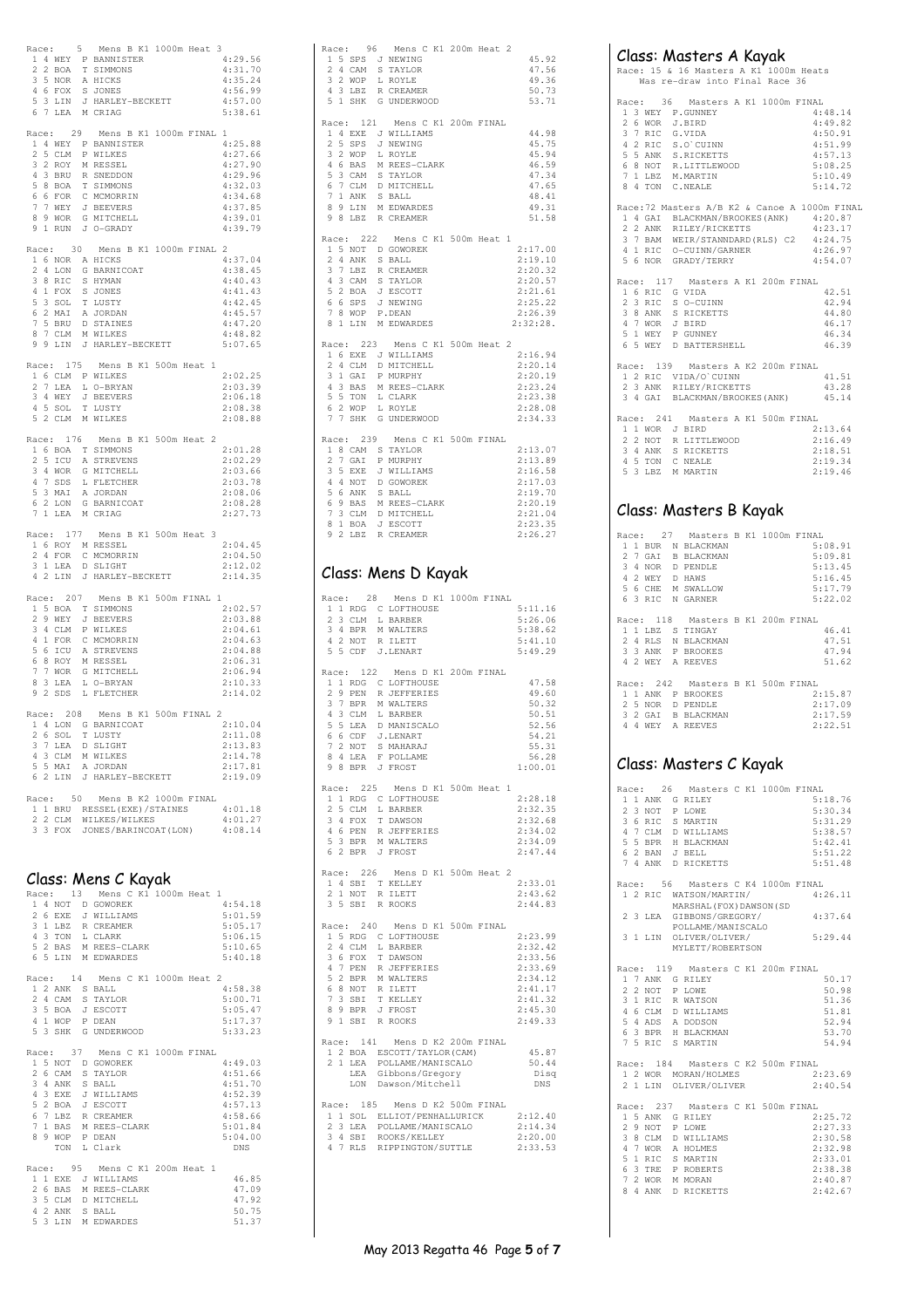|                                                                                                                                          | Class: Masters D Kayak<br>Race: 17 Masters D K1 1000m Heat 1           |                           |
|------------------------------------------------------------------------------------------------------------------------------------------|------------------------------------------------------------------------|---------------------------|
| 1 2 LGW D MARSHALL                                                                                                                       |                                                                        | 5:45.59                   |
|                                                                                                                                          |                                                                        | 5:51.80                   |
|                                                                                                                                          |                                                                        | 6:05.37                   |
|                                                                                                                                          |                                                                        | 6:25.37<br>6:48.71        |
| 2 5 NOT P MIETUS<br>3 4 NOT A DOUGHTY<br>4 1 BSF P SURRAGE<br>5 8 NOR T SCOTT<br>6 7 LIN M GRIFFIN                                       |                                                                        | 6:55.88                   |
| 7 6 CAM                                                                                                                                  | P STEVENSON                                                            | 7:51.55                   |
| 1 5 BPS A BARKWAY                                                                                                                        | Race: 18 Masters D K1 1000m Heat 2                                     |                           |
|                                                                                                                                          |                                                                        | 5:28.88<br>5:30.13        |
| 2 8 SOL R ELLIOT<br>3 2 EAL M HOOK<br>4 6 CLM C BUNYON                                                                                   |                                                                        | 5:34.96                   |
| 5 1 BAN R AVERY                                                                                                                          |                                                                        | 5:35.05<br>5:36.78        |
|                                                                                                                                          | P PLUMMER                                                              | 5:51.95                   |
| 6 4 LBZ P PLUMMER<br>7 7 PEN C SKEATH<br>8 3 PEN S KITSON                                                                                |                                                                        | 5:54.73<br>6:32.25        |
|                                                                                                                                          |                                                                        |                           |
| 1 4 SOL R ELLIOT                                                                                                                         | Race: 38 Masters D K1 1000m FINAL                                      | 5:27.09                   |
| 2 7 BAN                                                                                                                                  | R AVERY                                                                | 5:28.18                   |
| 3 3 CLM C BUNYON                                                                                                                         |                                                                        | 5:28.96<br>5:29.98        |
|                                                                                                                                          |                                                                        | 5:32.20                   |
|                                                                                                                                          |                                                                        | 5:32.55                   |
|                                                                                                                                          |                                                                        | 5:38.57<br>5:40.33        |
| 3 3 CHT C BONTON<br>5 5 BPS A BARKWAY<br>6 6 EAL M HOOK<br>7 8 NOT P MIETUS<br>7 8 NOT P MIETUS<br>8 9 PEN C SKEATH<br>9 1 LBZ P PLUMMER |                                                                        | 5:50.73                   |
|                                                                                                                                          | Race: 75 Masters D K2 1000m FINAL                                      |                           |
|                                                                                                                                          | Adde: 19 ------<br>1 1 SOL PENHALLURICK/ELLIOT<br>2 4 ANK CLINTON/ORME | 4:52.96<br>4:59.50        |
|                                                                                                                                          | 3 3 LIN L.OLIVER/R.OLIVER<br>4 2 BSF SURRAGE/BENNETT                   | 5:20.23                   |
|                                                                                                                                          |                                                                        | 5:32.77                   |
|                                                                                                                                          | Race: 97 Masters D K1 200m Heat 1                                      |                           |
| 1 4 ANK L CLINTON                                                                                                                        | A PENHALLURICK                                                         | 50.76<br>55.79            |
| $2\,$ 2 $\,$ SOL                                                                                                                         |                                                                        | 59.25                     |
| 3 5 LIN R OLIVER<br>4 3 BSF P SURRAGE<br>5 1 LIN C CARMAN                                                                                |                                                                        | 1:08.38                   |
|                                                                                                                                          |                                                                        | 1:09.30                   |
|                                                                                                                                          | Race: 98 Masters D K1 200m Heat 2                                      |                           |
| 1 5 LGW D MARSHALL                                                                                                                       |                                                                        | 56.13<br>56.65            |
|                                                                                                                                          |                                                                        | 58.25                     |
| 2 4 SOL R ELLIOT<br>3 2 NOT P MIETUS<br>4 3 EAL M HOOK<br>5 1 NOT A DOUGHTY                                                              |                                                                        | 58.61<br>1:02.93          |
|                                                                                                                                          | Race: 120 Masters D K1 200m FINAL                                      |                           |
| 1 5 ANK L CLINTON                                                                                                                        |                                                                        | 48.34                     |
| 2 4 SOL                                                                                                                                  | A PENHALLURICK                                                         | 53.10<br>54.32            |
|                                                                                                                                          |                                                                        | 55.56                     |
|                                                                                                                                          |                                                                        | 57.04                     |
|                                                                                                                                          |                                                                        | 57.19<br>58.07            |
| 2 4 30L R ELLIOT<br>4 6 LGW D MARSHALL<br>5 2 EAL M HOOK<br>6 8 LIN R OLIVER<br>7 NOT P MIETUS<br>8 9 BSF P SURFAGE<br>1 NOT P MIETUS    |                                                                        | 59.64                     |
| 9 1 NOT                                                                                                                                  | A DOUGHTY                                                              | 1:02.33                   |
|                                                                                                                                          | Race: 140 Masters D K2 200m FINAL                                      | 46.25                     |
|                                                                                                                                          | 1 4 ANK CLINTON/RICKETTS<br>2 2 SOL PENHALLURICK/ELLIOT                | 48.55                     |
|                                                                                                                                          | 3 3 BSF SURRAGE/BENNETT                                                | 58.42                     |
| Race: 215<br>1 6 SOL R ELLIOT                                                                                                            | Masters D K1 500m Heat 1                                               | 2:36.15                   |
| 2 4 BPS                                                                                                                                  | A BARKWAY                                                              | 2:36.63                   |
| 3<br>2 LGW                                                                                                                               | D MARSHALL                                                             | 2:37.38                   |
| 4 1 EAL M HOOK<br>5 8 LIN                                                                                                                | P MARSHALL                                                             | 2:38.92<br>2:49.60        |
| 7 BSF<br>6                                                                                                                               | P SURRAGE                                                              | 2:54.23                   |
| 7<br>5 LIN<br>8 3 NOR                                                                                                                    | M GRIFFIN<br>T SCOTT                                                   | 3:06.59<br>3:20.26        |
|                                                                                                                                          |                                                                        |                           |
| Race: 216                                                                                                                                | Masters D K1 500m Heat<br>1 5 SOL A PENHALLURICK                       | $\overline{2}$<br>2:37.49 |
| 2 1 CLM                                                                                                                                  | C BUNYON                                                               | 2:39.20                   |
| 3 7 BAN<br>4<br>4 NOT                                                                                                                    | R AVERY<br>P MIETUS                                                    | 2:39.98<br>2:42.45        |
| 5 3 PEN                                                                                                                                  | C SKEATH                                                               | 2:50.48                   |
| 6 8 NOT<br>7 2 CAM                                                                                                                       | A DOUGHTY<br>P STEVENSON                                               | 3:00.11<br>3:46.65        |
|                                                                                                                                          |                                                                        |                           |
| Race: 238<br>1 5 SOL R ELLIOT                                                                                                            | Masters D K1 500m FINAL                                                | 2:34.59                   |
| 3 SOL<br>2                                                                                                                               | A PENHALLURICK                                                         | 2:36.40                   |
| 3 2 CLM<br>4 6 LGW                                                                                                                       | C BUNYON<br>D MARSHALL                                                 | 2:38.50<br>2:39.13        |
| 5 7 EAL                                                                                                                                  | M HOOK                                                                 | 2:40.18                   |
| $68$ BAN<br>7<br>1 NOT                                                                                                                   | R AVERY                                                                | 2:41.26                   |
| 8 4 BPS                                                                                                                                  | P MIETUS<br>A BARKWAY                                                  | 2:43.90<br>2:46.69        |
| 9 9 LIN P MARSHALL                                                                                                                       |                                                                        | 2:54.64                   |
|                                                                                                                                          | Class: Womens A Kavak                                                  |                           |

Class: Womens A Kayak<br>Race: 71 Womens A/B K2 & Canoe A C2 Final<br>Moved into Race 72 Masters A/B

|  |  | Race: 146 Womens A/B K1 200m FINAL             |  |  |         |
|--|--|------------------------------------------------|--|--|---------|
|  |  | 1 5 ELM K TROTTER                              |  |  | 50.08   |
|  |  | 2 6 MAI L BROWN                                |  |  | 51.36   |
|  |  | 3 8 BAN S ROONEY                               |  |  | 51.74   |
|  |  | 4 7 RDG A TURNER                               |  |  | 55.94   |
|  |  | 5 3 WEY E HORNER                               |  |  | 56.54   |
|  |  |                                                |  |  |         |
|  |  | Race: 182 Womens A/B K2 & Canoe A/B 500m FINAL |  |  |         |
|  |  | 1 1 BAN WEIR/STANNARD(RLS) C2 2:05.44          |  |  |         |
|  |  | 2 2 NOR TERRY/DUFF                             |  |  | 2:31.00 |

|              | Class: Womens B Kayak                                                                                                                                                                                |                    |
|--------------|------------------------------------------------------------------------------------------------------------------------------------------------------------------------------------------------------|--------------------|
|              | Race: 10 Womens B & Ladies A K1 1000m FINAL                                                                                                                                                          |                    |
|              | 1 4 ELM K TROTTER                                                                                                                                                                                    | 5:10.77            |
|              |                                                                                                                                                                                                      | 5:26.68<br>5:32.75 |
|              |                                                                                                                                                                                                      | 5:37.92            |
|              | 26 RDG A TURNER<br>32 WEY E HORNER<br>47 NOR F GRADY<br>51 NOT J LITTLEWOOD                                                                                                                          | 5:50.52            |
|              | Race: 194 Womens B K1 500m FINAL                                                                                                                                                                     |                    |
|              | 1 5 ELM K TROTTER                                                                                                                                                                                    | 2:08.17            |
| 2 6 WEY      | P AYRES                                                                                                                                                                                              | 2:15.04            |
| 3 8 BAN      | S ROONEY                                                                                                                                                                                             | 2:15.87            |
|              | 4 4 MAI L BROWN<br>5 7 RDG A TURNER                                                                                                                                                                  | 2:16.72            |
|              | 6 3 WEY E HORNER                                                                                                                                                                                     | 2:19.11<br>2:23.18 |
|              |                                                                                                                                                                                                      |                    |
|              | Class: Womens C Kayak                                                                                                                                                                                |                    |
| Race: 11     | Womens C K1 1000m FINAL                                                                                                                                                                              |                    |
|              | 1 5 ROY G BROWNE                                                                                                                                                                                     | 5:23.31            |
|              |                                                                                                                                                                                                      | 5:25.51<br>5:32.16 |
|              | 2 6 ELM E ILLINESI<br>3 7 LIN R JONES<br>4 9 STO B WALLIS                                                                                                                                            | 5:34.24            |
| 5 8 BRU      | S ROBERTS                                                                                                                                                                                            | 5:41.18            |
| 6 1 RUN      | M DILAI                                                                                                                                                                                              | 5:42.29            |
|              | 7 3 CLM S PARKER                                                                                                                                                                                     | 5:56.25            |
|              | Race: 125 Womens C K1 200m Heat 1                                                                                                                                                                    |                    |
|              | 1 5 BPR S WALTERS                                                                                                                                                                                    | 51.15              |
| $4$ LIN<br>2 | R JONES<br>3 3 ROY G BROWNE                                                                                                                                                                          | 52.38<br>54.43     |
| 4 1 CLM      | S PARKER                                                                                                                                                                                             | 55.48              |
|              |                                                                                                                                                                                                      |                    |
| Race: 126    | Womens C K1 200m Heat 2                                                                                                                                                                              |                    |
|              | 1 3 BRU S ROBERTS                                                                                                                                                                                    | 54.92<br>55.47     |
|              |                                                                                                                                                                                                      | 55.87              |
|              | 2 1 STO B WALLIS<br>3 4 NOT A CHEN<br>4 5 LBZ C ELLIS<br>5 6 NOT J LITTLEWOOD                                                                                                                        | 56.89              |
|              |                                                                                                                                                                                                      | 57.01              |
| 6 2 RUN      | M DILAI                                                                                                                                                                                              | 59.66              |
|              | Race: 148 Womens C K1 200m FINAL                                                                                                                                                                     |                    |
|              | 1 5 BPR S WALTERS                                                                                                                                                                                    | 56.20              |
|              |                                                                                                                                                                                                      | 57.47              |
|              | 2 8 NOT A CHEN<br>3 6 ROY G BROWNE<br>4 7 STO B WALLIS                                                                                                                                               | 58.05<br>59.03     |
| 5 4 LIN      | R JONES                                                                                                                                                                                              | 1:00.26            |
| 6 3 BRU      | S ROBERTS                                                                                                                                                                                            | 1:00.76            |
|              |                                                                                                                                                                                                      | 1:02.00            |
|              | 7 1 LBZ C ELLIS<br>8 9 NOT J LITTLEWOOD<br>9 2 CLM S PARKER                                                                                                                                          | 1:02.15            |
|              |                                                                                                                                                                                                      | 1:03.22            |
| Race: 204    | Womens C K1 500m Heat 1                                                                                                                                                                              |                    |
|              | 1 4 RUN J ILLIDGE                                                                                                                                                                                    | 2:28.04            |
| 2 3 BRU      | S ROBERTS                                                                                                                                                                                            | 2:39.02<br>2:39.97 |
|              |                                                                                                                                                                                                      | 2:41.87            |
|              |                                                                                                                                                                                                      | 2:42.93            |
|              | 37 WOR L MORAN<br>42 LBZ C ELLIS<br>55 WOR C MORAN<br>69 NOT J.LITTLEV<br>78 CLM S PARKER<br>J.LITTLEWOOD                                                                                            | 2:43.16            |
| 8 6 RUN      | M DILAI                                                                                                                                                                                              | 2:43.73<br>2:48.68 |
|              |                                                                                                                                                                                                      |                    |
| Race: 205    | Womens C K1 500m Heat                                                                                                                                                                                | $\overline{c}$     |
| BPR<br>1.    | S WALTERS                                                                                                                                                                                            | 2:31.42            |
|              |                                                                                                                                                                                                      | 2:36.48<br>2:36.93 |
|              |                                                                                                                                                                                                      | 2:37.04            |
|              |                                                                                                                                                                                                      | 2:39.97            |
|              | 2 5 LIN R JONES<br>2 5 LIN R JONES<br>3 6 NOT A CHEN<br>4 4 ROY G BROWNE<br>5 3 ELM E LLLINESI<br>6 2 STO B WALLIS<br>7 1 NOR S TERRY                                                                | 2:42.01            |
|              |                                                                                                                                                                                                      | 2:51.15            |
|              |                                                                                                                                                                                                      |                    |
|              | Race: 224 Womens C K1 500m FINAL                                                                                                                                                                     |                    |
|              |                                                                                                                                                                                                      | 2:29.79            |
|              |                                                                                                                                                                                                      | 2:33.19            |
|              |                                                                                                                                                                                                      | 2:34.46<br>2:36.15 |
|              |                                                                                                                                                                                                      | 2:36.61            |
|              |                                                                                                                                                                                                      | 2:41.54            |
|              |                                                                                                                                                                                                      | 2:43.42            |
|              |                                                                                                                                                                                                      | 2:43.94            |
|              | ARCE: 224 Womens<br>1 5 RUN J ILLIDGE<br>2 4 BPR S WALTERS<br>3 3 NOT A CHEN<br>4 7 ROY G BROWNE<br>5 8 ELM E ILLINESI<br>6 6 LIN R JONES<br>7 1 WOR L MORAN<br>8 9 LBZ C ELLIS<br>9 2 BRU S ROBERTS | 2:46.19            |
|              | Race: 246 Womens C/D K2 500m FINAL                                                                                                                                                                   |                    |
|              | 1 2 WOR MORAN/MORAN                                                                                                                                                                                  | 2:25.56            |
| 2 1 RUN      | DILAI/WALLIS(STO)                                                                                                                                                                                    | 2:25.57            |
|              | 3 4 NOR TERRY/ELLIS(L<br>4 3 STO KAY/ORME(ANK)<br>TERRY/ELLIS(LBZ)                                                                                                                                   | 2:28.54<br>2:44.84 |
|              |                                                                                                                                                                                                      | 2:50.79            |
|              | 5 6 PEN SKEATH/BARKWAY (BPS)<br>6 5 CLM WYATT/CAUSTON                                                                                                                                                | 2:59.21            |
|              | Class: Womens D Kayak                                                                                                                                                                                |                    |
|              | Race: 12 Womens D K1 1000m FINAL<br>1 4 LIN D QUITTENTON<br>2 3 BPS K BARKWAY                                                                                                                        | 6:14.31            |

| $\mathbf{1}$ | 4  | LIN        |    | 6:14.31<br>D OUITTENTON                       |  |
|--------------|----|------------|----|-----------------------------------------------|--|
|              |    | 2 3 BPS    |    | 6:27.60<br>K BARKWAY                          |  |
|              |    | 3 2 BSF    |    | 6:47.46<br>M BENNETT                          |  |
|              |    | 4 5 T.BZ   |    | 7:29.84<br>C DURNSBY                          |  |
|              |    | 5 7 LBZ    |    | 8:11.83<br>A MORRIS                           |  |
|              |    |            |    |                                               |  |
| Race:        |    |            |    | 107 Womens D K1 200m FINAL                    |  |
|              |    | 1 6 ANK    |    | 1:04.12<br>S ORME                             |  |
|              | 29 | CDF        |    | 1:04.13<br>R JOHN                             |  |
| 3.           | 4  | .STO       |    | 1:04.29<br>B KAY                              |  |
| 4            | 8  | CT.M       |    | 1:04.65<br>M CAWSTON                          |  |
|              | 57 | SHK        |    | 1:04.72<br>A JUDGE                            |  |
| 6            |    | $3$ $1.1N$ | D. | 1:05.93<br>OUITTENTON                         |  |
| 7            |    | 2 BSF      |    | 1:07.14<br>M BENNETT                          |  |
| 8.           | -5 | <b>BPS</b> |    | 1:08.46<br>K BARKWAY                          |  |
| 9            |    | $1$ CLM    |    | 7. WYATT<br>1:10.58                           |  |
|              |    |            |    | May 2013 Regatta 46 Page <b>6</b> of <b>7</b> |  |

|               | Race: 202 Womens D K1 500m Heat 1                            |  |
|---------------|--------------------------------------------------------------|--|
| 1 6 STO B KAY | 2:49.48                                                      |  |
|               | 2 2 LIN D QUITTENTON<br>2:53.92                              |  |
|               | 3 4 SHK A JUDGE<br>4 7 BSF M.BENNETT<br>2:58.09              |  |
|               | 2:59.75                                                      |  |
|               | 5 1 CDF R JOHN<br>6 3 CLM Z WYATT<br>3:01.18                 |  |
|               | 3:07.78                                                      |  |
|               | 7 5 LBZ C DURNSBY<br>3:22.91                                 |  |
|               | Race: 203 Womens D K1 500m Heat 2                            |  |
|               | 2:57.63<br>1 4 TRE M MYATT                                   |  |
|               | 3:01.80                                                      |  |
|               | 2 3 ANK S ORME<br>3 1 BPS K BARKWAY<br>3:02.55               |  |
|               | 4 2 CLM M CAWSTON<br>3:07.93                                 |  |
|               | 5 6 PEN K. SYEATH<br>3:17.43                                 |  |
|               | 6 5 LBZ A MORRIS<br>3:40.23                                  |  |
|               | Race: 235 Womens D K1 500m FINAL                             |  |
| 1 5 STO B KAY | 3:01.38                                                      |  |
|               | 2 4 LIN D QUITTENTON<br>3:02.12                              |  |
|               | 3 6 TRE M MYATT<br>3:05.98                                   |  |
|               | 4 7 BSF M.BENNETT<br>3:10.40                                 |  |
|               | 5 1 BPS K BARKWAY<br>3:10.59                                 |  |
|               | 6 3 SHK A JUDGE<br>3:12.32                                   |  |
|               | 3:14.35                                                      |  |
|               | 7 8 ANK S ORME<br>8 2 CDF R JOHN<br>3:18.84                  |  |
|               | 9 9 CLM Z WYATT<br>3:21.46                                   |  |
|               |                                                              |  |
|               | Race: 145 Womens D & Ladies B K2 200m FINAL                  |  |
|               | 1 1 STO KAY/ORME (ANK)<br>58.12                              |  |
|               | 2 2 CLM CAWSTON(ZZZ)/WYATT<br>3 3 PEN SKEATH/JOHN<br>1:00.08 |  |
|               | 1:00.92                                                      |  |
|               | LEA Doman/Wallace-Loizou<br>DNF                              |  |
|               | Class: K-Para Men                                            |  |
|               |                                                              |  |
|               | Race: 137 K-Para Men K1 200m FINAL                           |  |
|               | 47.37<br>1 6 PAR R OLIVER                                    |  |
|               | 2 7 PAR T LODGE<br>48.15                                     |  |
|               | 3 8 PAR B POLIDANO<br>51.31                                  |  |
|               | 4 3 PAR L TWIGG<br>53.51                                     |  |
|               | 5 4 PAR S CLARK<br>55.04                                     |  |
|               | 6 1 PAR I MARSDEN<br>1:00.76                                 |  |
|               | Race: 231 K-Para Men K1 200m FINAL                           |  |
|               | 1 3 PAR R OLIVER<br>49.35                                    |  |
|               | 2 4 PAR T LODGE<br>50.48                                     |  |
|               | 3 7 PAR L TWIGG<br>55.18                                     |  |
| 4 9 PAR       | I MARSDEN<br>1:03.08                                         |  |
|               |                                                              |  |

## Class: K-Para Women Race: 138 K-Para Women K1 200m F

|  |               | kace: 138 - K-Para Women Ki 200m F |  |         |
|--|---------------|------------------------------------|--|---------|
|  |               | 1 6 PAR A DICKINS                  |  | 59.41   |
|  |               | 2 3 PAR E WIGGS                    |  | 1:02.41 |
|  |               | 3 2 PAR J CHIPPINGTON              |  | 1:03.47 |
|  | 4 1 PAR F RAY |                                    |  | 1:07.27 |
|  |               | 5 5 PAR L GARDENER                 |  | 1:09.92 |
|  |               | 6 7 PAR R WEBB                     |  | 1:11.92 |
|  |               |                                    |  |         |
|  |               |                                    |  |         |

|  |               | Race: 232 K-Para Women K1 200m F |  |         |
|--|---------------|----------------------------------|--|---------|
|  |               | 1 2 PAR A DICKINS                |  | 1:02.39 |
|  |               | 2 5 PAR E WIGGS                  |  | 1:04.28 |
|  |               | 3 6 PAR J CHIPPINGTON            |  | 1:04.91 |
|  | 4 7 PAR F RAY |                                  |  | 1:08.85 |
|  |               | 5 3 PAR L GARDENER               |  | 1:13.81 |
|  |               | 6 1 PAR R WEBB                   |  | 1:15.87 |

#### Class: V-Para Men

| Race: |   |         | 192 V-Para Men K1 200m FINAL  |  |         |
|-------|---|---------|-------------------------------|--|---------|
|       | 4 | PAR     | D TAYLOR                      |  | 1:01.33 |
|       |   | 2 5 PAR | D GREENFIELD                  |  | 1:01.81 |
|       |   |         | 3 2 PAR P MAHONEY             |  | 1:02.36 |
| 4     |   |         | 6 PAR N HEALD                 |  | 1:03.33 |
|       |   | 5 8 PAR | D HOPWOOD                     |  | 1:27.80 |
|       |   |         |                               |  |         |
|       |   |         |                               |  |         |
| Race: |   |         | 83 - V-Para Men K1 200m FINAL |  |         |
|       |   | 1 6 PAR | M TWEEDY                      |  | 56.18   |
|       |   |         | 2 5 PAR D TAYLOR              |  | 56.70   |
| 3 7   |   | PAR     | P MAHONEY                     |  | 57.31   |
|       |   | 4 3 PAR | N HEALD                       |  | 57.72   |
| 5.    | 4 | PAR     | D GREENFIELD                  |  | 58.90   |

#### Class: V-Para Women

|  |  | Race: 84 V-Para Women K1 200m F  |  |         |
|--|--|----------------------------------|--|---------|
|  |  | 1 1 PAR J CHIPPINGTON            |  | 1:05.95 |
|  |  | 2 2 PAR A GREEN                  |  | 1:06.40 |
|  |  | 3 3 PAR L GARDENER               |  | 1:17.22 |
|  |  | 4 4 PAR T HOLLAND                |  | 1:21.70 |
|  |  |                                  |  |         |
|  |  | Race: 193 V-Para Women K1 200m F |  |         |
|  |  | 1 4 PAR J CHIPPINGTON            |  | 1:11.65 |
|  |  | 2 3 PAR A GREEN                  |  | 1:14.20 |
|  |  | 3 2 PAR L GARDENER               |  | 1:31.40 |
|  |  | 1 PAR I HOLLAND                  |  | 1:44.84 |

#### Class: Canoe Mens A & Boys A

|  |  | Race: 129 Mens A C1 200m FINAL |       |
|--|--|--------------------------------|-------|
|  |  | 1 3 BAN T WETR                 | 47.98 |
|  |  | 2 2 RIC M CSOKASI              | 49.04 |
|  |  | 3 4 RLS A STANNARD             | 50.59 |
|  |  | 4 5 BAN R WETR                 | 51.18 |
|  |  | 5 1 WEY J HAYMAN-JOYCE         | 52.18 |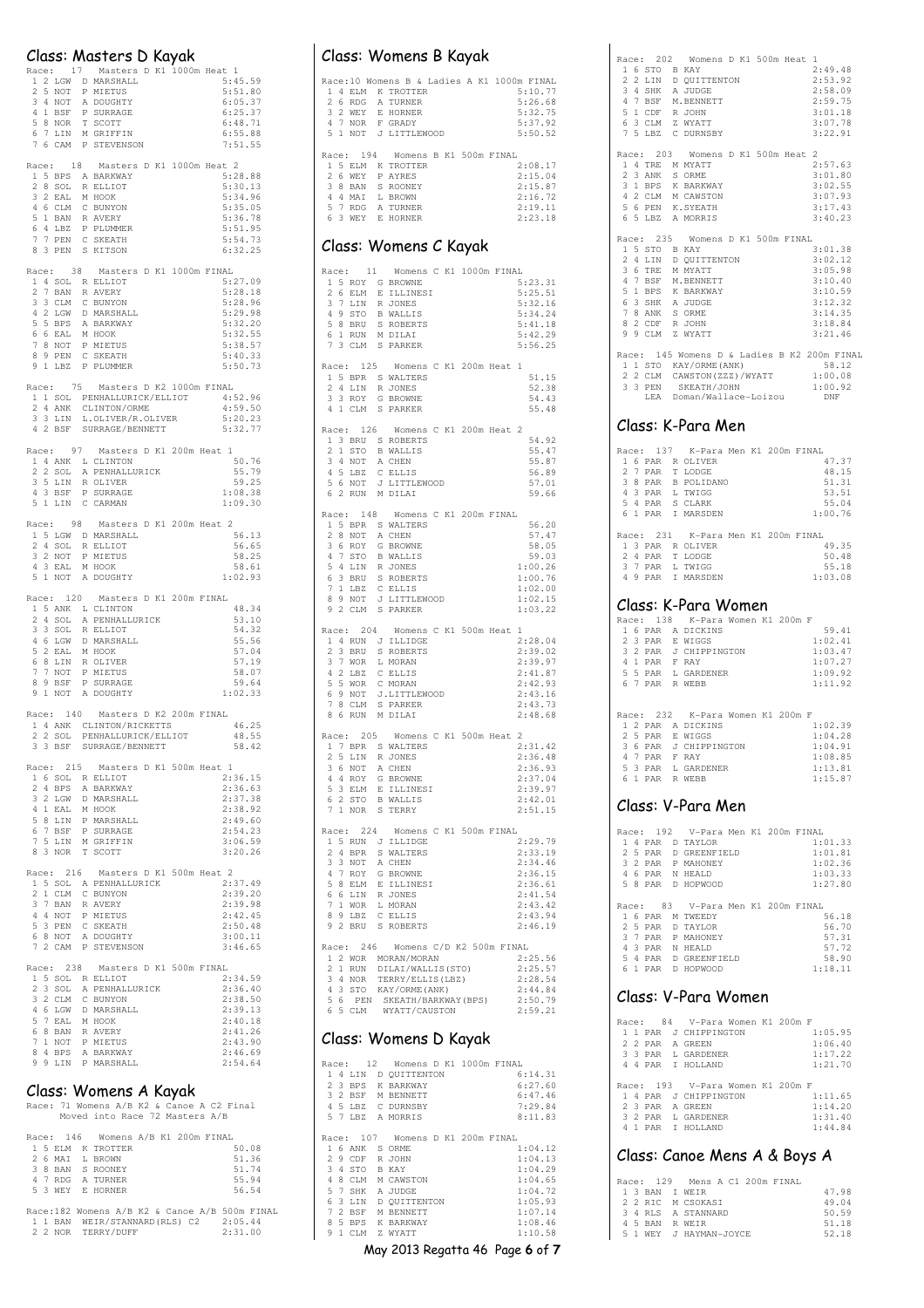#### Class: Canoe Mens B

| Race: |              |            | 61  | Mens B C1 1000m FINAL    |         |
|-------|--------------|------------|-----|--------------------------|---------|
|       |              | 1 3 BAN    | T.  | WETR                     | 5:04.93 |
| 2     | 2            | RLS        | Α   | STANNARD                 | 5:11.67 |
| 3     | 4            | <b>WEY</b> | гT. | SEAMAN                   | 5:16.90 |
| 4     | 5            | <b>NOT</b> |     | Z SALTANIS               | 5:44.57 |
| 5.    | 6            | <b>NOT</b> |     | G. CAINES                | 6:10.82 |
| 6     | 1            | <b>ROY</b> |     | R KUTLUKAEV              | 6:58.18 |
|       | 77           | RTC        |     | A.SZTLAGYT               | 7:24.17 |
|       |              |            |     |                          |         |
| Race: |              |            |     | 217 Mens B C1 500m FINAL |         |
|       |              | 1 2 BAN    | T.  | WETR                     | 2:20.74 |
| 2.    | 4            | RTC.       | М   | CSOKAST                  | 2:30.21 |
| 3     | 3            | RLS        | A   | STANNARD                 | 2:30.33 |
| 4     | 6            | <b>WEY</b> | ٠T  | SEAMAN                   | 2:38.70 |
| 5.    | 5            | <b>BAN</b> | R   | WE.TR                    | 2:42.42 |
| 6     | 7            | <b>NOT</b> | 7.  | SALTANTS                 | 2:54.12 |
| 7     | $\mathbf{1}$ | ROY        | R   | KUTLUKAEV                | 3:22.09 |

#### Class: Canoe Men C & Women D

|  |  | Race: 136 Mens C C1 200m | FTNAL   |
|--|--|--------------------------|---------|
|  |  | 1 2 WEY J SEAMAN         | 52.68   |
|  |  | 2 5 NOT G.CAINES         | 57.13   |
|  |  | 3 1 RLS S RIPPINGTON     | 1:01.46 |
|  |  | 4 6 ROY KUTLUKLUV        | 1:03.52 |
|  |  | 5 4 RIC A.SZILAGYI       | 1:15.84 |
|  |  | 6 3 CLM G MARA           | 1:15.85 |
|  |  |                          |         |

#### Class: Canoe Mens D & Women D

|  |          | Race: 234 Mens D C1 500m  | FTNAL   |
|--|----------|---------------------------|---------|
|  |          | 1 1 NOT G CAINES          | 2:45.26 |
|  |          | 2 2 RLS S RIPPINGTON      | 3:08.51 |
|  |          | 3 3 CLM G MARA            | 4:06.23 |
|  |          |                           |         |
|  |          | Race: 128 Mens D C2 200m  | FINAL   |
|  |          | 1 2 WEY SEAMAN/DUCK(RIC)  | 49.76   |
|  |          | 2 4 FLA HUNT/JONES        | 51.27   |
|  |          | 3 3 RLS RIPPINGTON/SUTTLE | 1:00.14 |
|  | 4 1 T.BZ | CROOKS (CLM) / UNDERWOOD  | 1:31.01 |
|  |          |                           |         |

#### Class: Canoe Boys B

|  |  | Race: 60 Boys Canoe B C1 1000m FINAL |         |
|--|--|--------------------------------------|---------|
|  |  | 1 3 RIC M CSOKASI                    | 5:03.54 |
|  |  | 2 4 FLA J JONES                      | 5:26.12 |
|  |  | 3 1 WEY J HAYMAN-JOYCE               | 5:31.92 |
|  |  | 4 2 FLA R HUNT                       | 5:32.18 |

#### Class: Canoe Boys C

|  |  | Race: 112 Boys Canoe C C1 200m |  |  | Final   |
|--|--|--------------------------------|--|--|---------|
|  |  | 1 1 FLA R HUNT                 |  |  | 53.05   |
|  |  | 2 2 FLA J JONES                |  |  | 55.76   |
|  |  | 3 4 FOR O BARTUSIK             |  |  | 1:00.51 |

#### Class: Canoe Boys/Girls D

|  |  | Race: 195 Boys D C1 500m | FINAL   |
|--|--|--------------------------|---------|
|  |  | 1 1 FLA R HUNT           | 2:32.53 |
|  |  | 2 5 FOR O BARTUSIK       | 2:52.72 |
|  |  | 3 3 SOU E HEWTTT         | 2:56.60 |
|  |  | 4 4 LIN C HARLEY-BECKETT | 3:00.21 |
|  |  | 5 2 FAL M. BARNICOAT     | 3:54.62 |

#### Class: Canoe Male/Female - C4

| Race: |     | 253 Male & Female C4 500m       |         |  |  |  | Final   |  |  |  |
|-------|-----|---------------------------------|---------|--|--|--|---------|--|--|--|
|       |     | 1 3 BAN WEIR/CROOKS/<br>2:20.59 |         |  |  |  |         |  |  |  |
|       |     | BARTUSIK (FOR) / HEWITSO        |         |  |  |  |         |  |  |  |
|       | 2.2 | BAN R.WEIR/RIPPINGTON(RL        |         |  |  |  | 2:24.11 |  |  |  |
|       |     | HARLEY-BECKETT (LIN) / H        |         |  |  |  |         |  |  |  |
|       |     | 3 5 RIC CSOKASI/BARNACOTE (FOX  |         |  |  |  | 2:24.80 |  |  |  |
|       |     | SALTANIS (NOT) / UNDERWO        |         |  |  |  |         |  |  |  |
|       |     | 4 RLS STANNARD/CAINES (NOT) /   | 2:32.49 |  |  |  |         |  |  |  |
|       |     | SUTTLE (RLS) / ZACCARIA (       |         |  |  |  |         |  |  |  |

#### Class: Paddability

|  | Race: 63 Paddability K2 500m Final                       |         |  |  |  |  |
|--|----------------------------------------------------------|---------|--|--|--|--|
|  | 1 4 NWK OWEN/DOWNING 2:43.53                             |         |  |  |  |  |
|  | 2 3 NWK CLAY/NEWMAN<br>2:56.81                           |         |  |  |  |  |
|  | 3 1 HYM NICKSON/CHETTLE (NWK) 3:31.54                    |         |  |  |  |  |
|  | 4 2 NWK HAGE/SPENCER<br>4:40.11                          |         |  |  |  |  |
|  | Race: 80 Paddability K1 500m FINAL 1                     |         |  |  |  |  |
|  | 1 5 NWK T.JALLAND                                        | 2:44.43 |  |  |  |  |
|  | 2 6 D.DOWNING                                            | 2:55.61 |  |  |  |  |
|  | 3 1 WEY S.SCOWEN 3:03.53                                 |         |  |  |  |  |
|  | 4 2 BSF C.ROBINSON<br>3:22.88                            |         |  |  |  |  |
|  |                                                          |         |  |  |  |  |
|  |                                                          |         |  |  |  |  |
|  | Race: 81 Paddability K1 500m FINAL 2<br>1 3 NWK C.NEWMAN | 2:53.83 |  |  |  |  |
|  |                                                          |         |  |  |  |  |
|  | 2 5 NWK R.CLAY<br>2:58.42                                | 3:10.49 |  |  |  |  |
|  | 3 9 VIK P.SMART<br>4 4 HYM M.NICKSON                     |         |  |  |  |  |
|  | 3:15.00<br>5 6 SOW J.SAVORY                              |         |  |  |  |  |
|  | 3:25.29                                                  |         |  |  |  |  |
|  | 6 1 NWK T.CHETTLE 3:38.98<br>7 8 SOW A.WILLIAMS 4:11.97  |         |  |  |  |  |
|  | 4:22.12<br>8 2 SOW S.JELLY                               |         |  |  |  |  |

| Race: 82 Paddability K1 500m FINAL 3<br>ace: 82 Paddapill<br>16 SOW S.DODD<br>2 3 NWK J.HAGE<br>2 3 NWK J.HAGE<br>4 5 SOW A.ABBOTT<br>5 8 GLA R.MALCOLM<br>6 2 NWK D.SPENCER<br>7 7 SOW B.WAREURTON<br>8 1 RLS K.SMITH | 3:27.97<br>3:52.55<br>4:17.47<br>4:20.23<br>4:33.46<br>4:35.13<br>4:52.94<br>5:07.53    |
|------------------------------------------------------------------------------------------------------------------------------------------------------------------------------------------------------------------------|-----------------------------------------------------------------------------------------|
| Race: 109 Paddability K1 200m FINAL 1<br>1 7 NWK T JALLAND<br>2 9 NWK K.OWEN<br>3 3 WEY S.SCOWEN<br>4 5 HYM M.NICKSON<br>5 2 BSF C.ROBINSON<br>6 4 SOW S.JELLY<br>7 1 NWK T.CHETTLE<br>NWK R Gray                      | 1:03.55<br>1:10.16<br>1:16.55<br>1:20.86<br>1:27.79<br>1:33.68<br>1:39.96<br><b>DNS</b> |
| Race: 110<br>Paddability K1 200m FINAL 2<br>1 2 NWK C.NEWMAN<br>2 7 VIK P.SMART<br>3 5 SOW J.SAVORY<br>4 3 SOW U.SAVORI<br>5 6 GLA M.MALCOLM<br>6 4 SOW A.WILLIAMS<br>7 1 NWK<br>J.HAGE                                | 1:14.85<br>1:18.88<br>1:22.88<br>1:44.09<br>1:45.33<br>1:51.81<br>1:52.73               |
| Race: 111 Paddability K1 200m FINAL 3<br>16 SOW S DODD<br>2 5 SOW S.BEYNON<br>3 4 SOW B.WARBURTON<br>4 3 SOW A.ABBOTT<br>5 1 NWK<br>D.SPENCER<br>6 2 RLS K.SMITH                                                       | 1:26.15<br>1:43.43<br>1:57.05<br>2:04.59<br>2:15.00<br>2:26.81                          |
| Race: 133 Paddability K2 200m FINAL 1<br>1 3 NWK CLAY/JALLAND<br>2 4 NWK OWEN/DOWNING<br>3 2 HYM NICKSON/CHETTLE(NWK)<br>4 1 SOW BEYNON/SAVORY                                                                         | 59.06<br>1:00.37<br>1:24.73<br>1:40.47                                                  |
| Race: 134 Paddability K2 200m FINAL 2<br>1 1 NWK HAGE/SPENCER<br>2 2 SOW JELLY/DODD<br>3 3 SOW ABBOTT/BAKER<br>4 4 SOW<br>WILIAMS/WARBURTON                                                                            | 1:29.17<br>1:36.25<br>1:38.36<br>1:42.30                                                |
| Race: 183 Paddability K2 500m F<br>1 3 NWK CLAY/JALLAND<br>2 2 NWK DOWNING/NEWMAN<br>3 1 NWK HAGE/CHETTLE                                                                                                              | 2:40.55<br>2:42.54<br>3:49.33                                                           |
| Race: 212<br>Paddability K1 500m FINAL 1<br>1 5 NWK T JALLAND<br>2 4 NWK D DOWNING<br>3 1 NWK C NEWMAN<br>4 3 NWK R CLAY                                                                                               | 3:02.81<br>3:12.49<br>3:18.74<br>3:33.47                                                |
| Race: 213 Paddability K1 500m FINAL 2<br>1 2 NWK T CHETTLE<br>2 1 NWK J HAGE<br>3 3 RLS K SMITH                                                                                                                        | 4:37.34<br>5:40.09<br>5:49.59                                                           |

#### Class: Mini Kayak A – Boys & Girls

|  |  |                           |  |  | Race: 34 Mini Kayak A K1 1000m Heat 1                                                                                                            |
|--|--|---------------------------|--|--|--------------------------------------------------------------------------------------------------------------------------------------------------|
|  |  | 1 1 RLS P MILES           |  |  | 3:16.39                                                                                                                                          |
|  |  |                           |  |  |                                                                                                                                                  |
|  |  |                           |  |  |                                                                                                                                                  |
|  |  | 4 5 RDG S HUTCHINSON      |  |  |                                                                                                                                                  |
|  |  | 5 2 LIN N JONES           |  |  | 3:39.65                                                                                                                                          |
|  |  |                           |  |  | Race: 35 Mini Kayak A K1 1000m Heat 2                                                                                                            |
|  |  | 1 2 RLS T DOWDEN          |  |  | 3:21.72                                                                                                                                          |
|  |  | 2 1 EAL J BELL            |  |  | 3:21.92                                                                                                                                          |
|  |  | $3 \t3 \tRLS$ A GREAVES   |  |  | 3:36.77                                                                                                                                          |
|  |  | 4 4 LGW S CADELL          |  |  | 3:37.54                                                                                                                                          |
|  |  |                           |  |  | Race: 79 Mini Kayak A K1 500m FINAL                                                                                                              |
|  |  | 1 5 RLS P MILES           |  |  | 3:02.11                                                                                                                                          |
|  |  |                           |  |  |                                                                                                                                                  |
|  |  |                           |  |  |                                                                                                                                                  |
|  |  |                           |  |  |                                                                                                                                                  |
|  |  |                           |  |  |                                                                                                                                                  |
|  |  |                           |  |  |                                                                                                                                                  |
|  |  |                           |  |  |                                                                                                                                                  |
|  |  | 8 1 LGW S CADELL          |  |  | 3:21.77                                                                                                                                          |
|  |  | 9 9 LIN N JONES           |  |  | 3:25.68                                                                                                                                          |
|  |  |                           |  |  | Race: 243 Mini Kayak A K2 500m FINAL                                                                                                             |
|  |  |                           |  |  | $\begin{tabular}{llll} 1 & 1 & RLS & \texttt{DOWN/MILES} & & & 4:37.71 \\ 2 & 2 & RDG & \texttt{HUTCHINSON/KEMP} & & & 4:44.32 \\ \end{tabular}$ |
|  |  |                           |  |  |                                                                                                                                                  |
|  |  |                           |  |  |                                                                                                                                                  |
|  |  |                           |  |  | 3 5 WEY BICKNELL/BELL (EAL) 4:44.67<br>4 4 RLS GREAVES/SAUNDERS 5:09.47                                                                          |
|  |  |                           |  |  | Race: 170 Mini Kayak A K4 500m FINAL                                                                                                             |
|  |  |                           |  |  | 1 3 WEY BICKNELL/BELL(EAL)/ 2:34.34                                                                                                              |
|  |  | KEMP (RDG) / HUTCHINSON ( |  |  |                                                                                                                                                  |
|  |  | 2 1 RLS DOWDEN/MILES/     |  |  | 2:41.11                                                                                                                                          |
|  |  | GREAVES/SAUNDERS          |  |  |                                                                                                                                                  |
|  |  |                           |  |  |                                                                                                                                                  |

### Class: Mini Kayak B – Boys & Girls Race: 42 Mini Kayak B K1 500m Heat 1<br>18 LGW M KOWAL 3:45.66 1 8 LGW M KOWAL 3:45.66 2 7 NOR A RIJKS 3:59.73 3 4 LBZ B MORRIS 4:07.92 4 3 EAL Y IP 4:10.34 5 2 BAN G BYRD 4:23.72 6 6 WYC F KEEVAN 4:46.48 7 1 RLS J YURKWICH 4:57.42<br>8 5 WEY E BANKS 5:42.45 8 5 WEY E BANKS Race: 43 Mini Kayak B K1 500m Heat 2<br>1 7 RIC R O-CONNOR 3:45.07 1 7 RIC R O-CONNOR 3:45.07 2 5 LIN T HALLAM 3:47.60 3 4 FOX A BARNICOAT 3:50.92 4 1 RLS C SAUNDERS 4:06.12 5 8 BAN G BELL 4:10.26 6 2 BAN D PETERSEN 4:17.65 7 6 RLS E SIMTHSON 4:42.45 8 3 LIN T WRIGHT 5:02.60 Race: 44 Mini Kayak B K1 500m Heat 3 1 3 ROY Z CLARK 3:34.63 2 4 NOR Z TAYLOR 3:42.06 3 2 BSF T BOOTH 3:50.24<br>4 1 LBZ M PICKERING 3:50.71 4 1 LBZ M PICKERING 3:50.71 5 6 BAN G URQUHART 4:15.96 6 7 BAN J BELL 4:18.67 7 5 EAL M VILLARUEL 4:19.28 8 8 BAN J URGUHART 5:13.63 Race: 64 Mini Kayak B K1 500m FINAL 1<br>15 ROY 7 CLARK 1 5 ROY Z CLARK 3:34.17 2 3 LGW M KOWAL 3:34.82 3 1 FOX A BARNICOAT 3:42.47 4 7 LIN T HALLAM 3:50.29 5 6 RIC R O-CONNOR 3:51.53 6 4 NOR Z TAYLOR 3:58.10 7 9 NOR A RIJKS 4:00.63 8 8 LBZ M PICKERING 4:02.39 9 2 BSF T BOOTH 4:12.60 Race: 65 Mini Kayak B K1 500m FINAL 2<br>1 5 RLS C SAUNDERS 3:48.82 1 5 RLS C SAUNDERS 3:48.82<br>
2 9 BAN G BYRD 3:51.36<br>
3 3 BAL Y IP 3:51.36<br>
4 4 LBZ B MORRIS 3:52.75 5 6 BAN G BELL 4:05.76 6 2 BAN D PETERSEN 4:09.30 7 7 BAN G URQUHART 4:09.43 8 1 EAL M VILLARUEL 4:35.79 9 8 BAN J BELL 4:44.78 Race: 186 Mini Kayak B K2 500m FINAL<br>
1 5 NOR TAYLOR/RIJKS 3:04.40<br>
2 8 LGW KOWAL/BARNICOTE(FOX) 3:08.82<br>
3 7 EAL VILLARUEL/IP 3:11.23<br>
4 1 LBZ PICKERING/MORRIS 3:12.96 5 2 NOR SMITH/STONE 3:13.15 6 4 BAN URQUHART/BYRD 3:24.32 7 3 WEY BANKS/BOOTH(BSF) 3:33.46 8 6 RLS SIMTHSON/YURKWICH-ELL 3:34.07 Race: 233 Mini Kayak B K4 500m FINAL 1 4 EAL IP/VILLARUEL/ 2:52.69

|         | UROUHART (BAN) KEEVAN (W  |         |
|---------|---------------------------|---------|
|         | 2 2 NOR SMITH/TAYLOR/     | 2:56.94 |
|         | STONE/RIJKS               |         |
|         | 3 1 LBZ PICKERING/MORRIS/ | 3:03.78 |
|         | BANKS (WEY) / BOOTH (BSF) |         |
| 4 3 RLS | SIMTHSON/ARIES/           | 3:17.78 |
|         | FERENCZ/YURKWICH-ELL      |         |

A very big thank you to all the regatta officials who make these national sprint racing events happen, see you next time!

#### BCU National Regatta Dates

22 & 23 June 2013 7 & 8 September 2013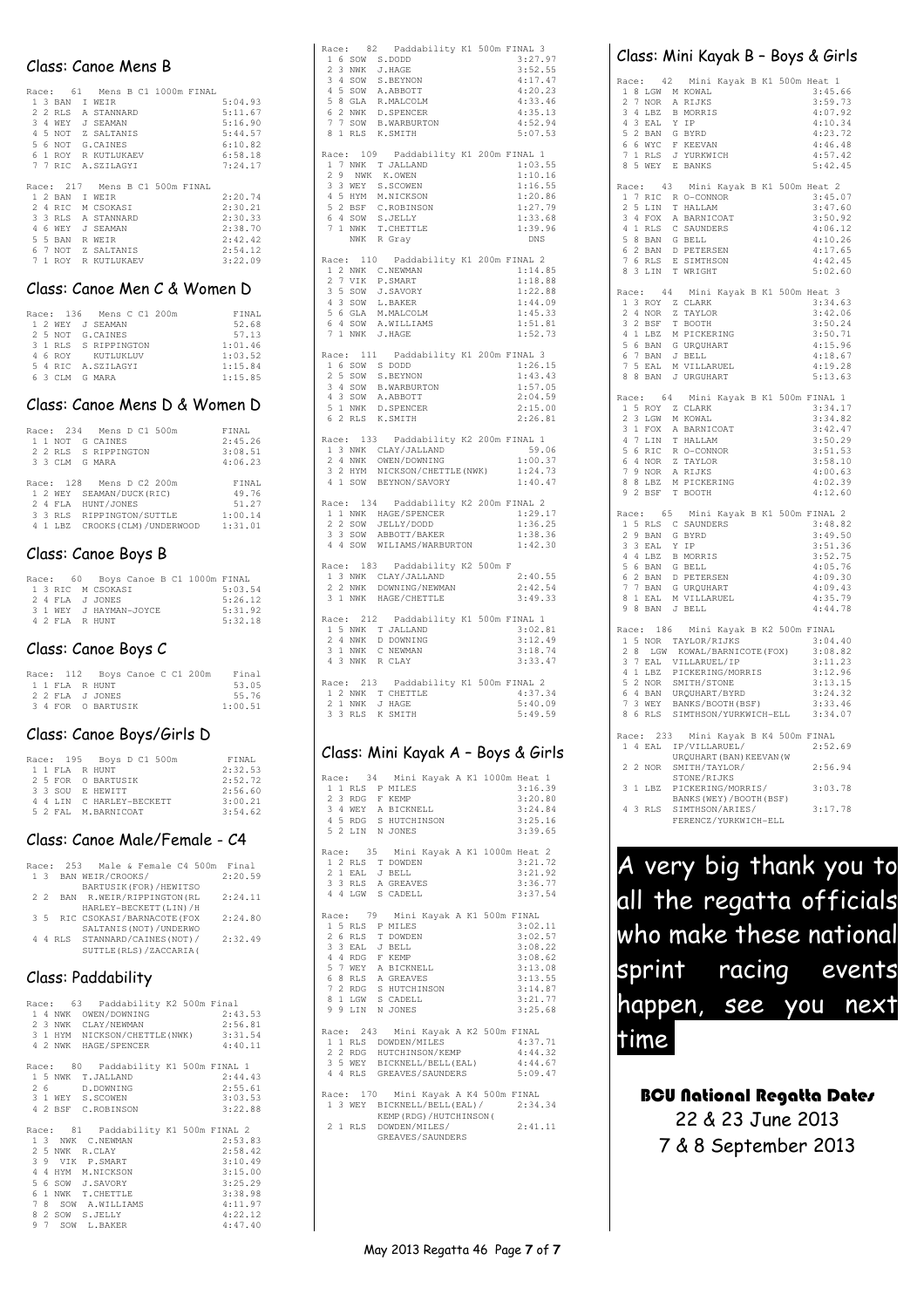## **BCU Canoe Sprint Racing PENALTY POINTS**

|        |                   |                   |                          |              | 2013         |      | 2013              |   | 2012             |              | 2012           |      | 2012           |              |                                         |
|--------|-------------------|-------------------|--------------------------|--------------|--------------|------|-------------------|---|------------------|--------------|----------------|------|----------------|--------------|-----------------------------------------|
|        | Int Surname       | Club              | <b>Class</b>             | <b>Reg</b>   | May          | Type | <b>April Type</b> |   | <b>Sept Type</b> |              | July           | Type | June           | <b>Type</b>  | Total                                   |
| Υ      | Argenteriro       | <b>RIC</b>        | <b>MAK</b>               | 6949         |              |      |                   |   |                  |              |                |      | $\blacksquare$ | $\mathsf{N}$ | $\mathbf{1}$                            |
| P      | Ayres             | <b>WEY</b>        | <b>WBK</b>               | 5270         |              |      |                   |   |                  |              | 1              | F    |                |              | $\overline{\mathbf{1}}$                 |
| P      | <b>Bannister</b>  | <b>WEY</b>        | <b>BAK</b>               | 5200         |              |      |                   |   | 1                | N            |                |      |                |              | $\mathbf{1}$                            |
| R      | Barkway           | <b>BPS</b>        | <b>BDK</b>               | 6842         |              |      |                   |   | $\mathbf{1}$     | F            |                |      |                |              | $\overline{\mathbf{1}}$                 |
| G      | <b>Barnicoat</b>  | LON               | <b>MBK</b>               | 5867         | $\mathbf{1}$ | C    |                   |   |                  |              |                |      |                |              | $\overline{\mathbf{1}}$                 |
| S      | Belling           | <b>DEV</b>        | <b>LDK</b>               | 7028         |              |      |                   |   |                  |              | 1              | F    |                |              | $\mathbf{1}$                            |
| Α      | Bijanski          | CAM               | <b>MBK</b>               | 7125         |              |      | 1                 | C |                  |              |                |      |                |              | $\overline{\mathbf{1}}$                 |
| W      | <b>Bird</b>       | <b>WOR</b>        | <b>BAK</b>               | 5238         |              |      |                   |   |                  |              |                |      | $\overline{c}$ | W            | $\overline{2}$                          |
| B      | <b>Blackman</b>   | GAI               | <b>MBK</b>               | 5812         |              |      |                   |   |                  |              | 1              | C    |                |              | $\overline{\mathbf{1}}$                 |
| R      | <b>Blackman</b>   | GAI               | <b>GDK</b>               | 5878         |              |      |                   |   |                  |              | 1              | C    |                |              | $\mathbf{1}$                            |
| J      | <b>Bokkowiak</b>  | <b>FOR</b>        | <b>MBC</b>               | 5459         |              |      | 1                 | N |                  |              |                | F    |                |              | $\mathbf{1}$<br>$\overline{\mathbf{1}}$ |
| Е      | <b>Borchardt</b>  | LIN<br><b>SLP</b> | <b>BDK</b><br><b>MAK</b> | 6965         |              |      |                   |   |                  |              | 1              |      |                |              | $\mathbf{1}$                            |
| Т      | <b>Brennan</b>    | <b>ROY</b>        | <b>GCK</b>               | 5016<br>6692 |              |      | 1                 | C |                  |              |                |      | 1              | C            | $\overline{\mathbf{1}}$                 |
| Е<br>Α | Buckhanan         | <b>CLM</b>        | <b>BDK</b>               | 6415         |              |      |                   |   |                  |              |                |      | 1              | N            | $\mathbf{1}$                            |
|        | Bunyon            | <b>TON</b>        | <b>BDK</b>               | 7088         |              |      | 1                 | F |                  |              |                |      |                |              | $\overline{\mathbf{1}}$                 |
| G      | Caisley<br>Caines | <b>NOT</b>        | <b>MDC</b>               | 7165         | $\mathbf{1}$ | N    |                   |   |                  |              |                |      |                |              | $\mathbf{1}$                            |
| Α      | Carman            | LIN               | <b>BDK</b>               | 7041         |              |      |                   |   |                  |              | 1              | F    |                |              | $\overline{\mathbf{1}}$                 |
| D      | Carver            | <b>BPS</b>        | <b>BDK</b>               | 6915         |              |      |                   |   |                  |              | 1              | F    |                |              | $\overline{\mathbf{1}}$                 |
| H      | Childerstone      | <b>WEY</b>        | <b>WCK</b>               | 4222         |              |      |                   |   | 1                | N            |                |      |                |              | $\overline{\mathbf{1}}$                 |
|        | Clark             | <b>TON</b>        | <b>MCK</b>               | 6649         | 1            | F    |                   |   |                  |              |                |      |                |              | $\mathbf{1}$                            |
| н      | Collier           | <b>TON</b>        | <b>BCK</b>               | 6825         |              |      |                   |   | 1                | W            |                |      |                |              | $\overline{\mathbf{1}}$                 |
| R      | Creamer           | <b>LBZ</b>        | <b>MBK</b>               | 5257         |              |      |                   |   |                  |              |                |      | 1              | F            | $\mathbf{1}$                            |
|        | Crosland          | <b>FOR</b>        | <b>BCK</b>               | 6630         |              |      | 1                 | N |                  |              |                |      |                |              | $\overline{\mathbf{1}}$                 |
|        | Csima             | <b>HUN</b>        | <b>GBK</b>               | 7141         |              |      |                   |   | 1                | N            |                |      |                |              | $\overline{\mathbf{1}}$                 |
| Α      | Daniels           | <b>RDG</b>        | <b>MAK</b>               | 0310         |              |      | 1                 | N |                  |              |                |      |                |              | $\overline{\mathbf{1}}$                 |
| S      | Dyke              | <b>NOR</b>        | <b>GDK</b>               | 7117         |              |      | $\overline{c}$    | U |                  |              |                |      |                |              | $\overline{\mathbf{c}}$                 |
| Ρ      | Egan              | <b>SLP</b>        | <b>MAK</b>               | 3412         |              |      | 1                 | Ć |                  |              |                |      |                |              | $\overline{\mathbf{1}}$                 |
| Ν      | Fay               | <b>RIC</b>        | <b>MBK</b>               | 7104         |              |      |                   |   |                  |              | $\overline{c}$ | W    |                |              | $\overline{\mathbf{c}}$                 |
|        | Fisher            | <b>TON</b>        | <b>BDK</b>               | 6892         |              |      |                   |   | 1                | W            |                |      |                |              | $\overline{\mathbf{1}}$                 |
|        | Fletcher          | LGW               | <b>MBK</b>               | 5596         | 1            | N    |                   |   |                  |              |                |      |                |              | $\mathbf{1}$                            |
|        | Gaul              | <b>ANK</b>        | <b>MBK</b>               | 5494         |              |      |                   |   |                  |              |                |      | 1              | C            | $\overline{\mathbf{1}}$                 |
| С      | Gray              | LIN               | <b>BDK</b>               | 5962         |              |      | 1                 | N |                  |              |                |      |                |              | $\overline{\mathbf{1}}$                 |
| W      | Hardiman          | TON               | <b>BBK</b>               | 6891         |              |      |                   |   |                  | N            |                |      | 2              | C            | 3                                       |
| J      | Harding           | LBZ               | <b>VDK</b>               | 7092         |              |      |                   |   |                  |              | 1              | F    |                |              | $\overline{\mathbf{1}}$                 |
| Ε      | Haws              | <b>WEY</b>        | <b>BAK</b>               | 2825         |              |      | 1                 | C |                  |              |                |      |                |              | $\overline{\mathbf{1}}$                 |
| D      | Haws              | <b>WEY</b>        | <b>VBK</b>               | 4321         | $\mathbf{1}$ | N    |                   |   |                  |              |                |      |                |              | 1                                       |
| L      | Heath             | <b>ORS</b>        | <b>MAK</b>               | 3530         |              |      | 1                 | C |                  |              |                |      |                |              | $\overline{\mathbf{1}}$                 |
| E      | Hewitt            | SOU               | <b>GCK</b>               | 6507         |              |      | 1                 | N |                  |              |                |      |                |              | $\overline{\mathbf{1}}$                 |
| Κ      | Holman            | LEA               | <b>BDK</b>               | 7184         |              |      | $\mathbf{1}$      | F |                  |              |                |      |                |              | $\overline{\mathbf{1}}$                 |
| S      | Hyman             | <b>RIC</b>        | <b>MBK</b>               | 1592         | $\mathbf{1}$ | N    |                   |   |                  |              |                |      |                |              | $\overline{\mathbf{1}}$                 |
| G      | Illidge           | <b>RUN</b>        | <b>VAK</b>               | 2088         |              |      |                   |   |                  |              | 1              | N    |                |              | $\overline{\mathbf{1}}$                 |
| Ε      | Illidge           | <b>RUN</b>        | <b>WCK</b>               | 2765         |              |      |                   |   | 1                | $\mathsf{N}$ |                |      |                |              | $\overline{\mathbf{1}}$                 |
| B      | Jones             | <b>ELM</b>        | <b>BAK</b>               | 6372         |              |      |                   |   | $\overline{c}$   | <b>CN</b>    |                |      |                |              | $\overline{2}$                          |
| R      | Jones             | LIN               | <b>BDK</b>               | 7039         |              |      |                   |   |                  |              | 1              | F    |                |              | $\mathbf{1}$                            |
| S      | Jones             | <b>FOX</b>        | <b>MAK</b>               | 6970         |              |      |                   |   |                  |              |                |      |                |              | $\mathbf{1}$                            |
| S      | Kirschstein       | <b>RDG</b>        | <b>BAK</b>               | 5910         |              |      | $\mathbf{1}$      | C |                  |              |                |      | 1              | C            | $\overline{\mathbf{2}}$                 |
| C      | Langlands         | <b>DEV</b>        | <b>VDK</b>               | 7030         |              |      |                   |   |                  |              | 1              | F    |                |              | $\mathbf{1}$                            |
| M      | Lavarack          | RIC               | <b>MDK</b>               | 6204         |              |      |                   |   |                  |              | 1              | C    |                |              | $\mathbf{1}$                            |
| M      | Majchrzake        | <b>SLP</b>        | <b>MAK</b>               | 5254         |              |      | $\overline{c}$    | C |                  |              |                |      |                |              | $\overline{\mathbf{2}}$                 |
| S      | Marnell           | <b>RUN</b>        | <b>VBK</b>               | 2089         |              |      |                   |   |                  |              | 1              | N    |                |              | $\mathbf{1}$                            |
| C      | McMorrin          | <b>KIR</b>        | <b>MBK</b>               | 5100         |              |      |                   |   |                  |              |                |      | 1              | C            | $\mathbf{1}$                            |
| A      | Meikle-Briggs     | <b>RIC</b>        | <b>BDC</b>               | 6455         |              |      | 1                 | N |                  |              |                |      |                |              | 1                                       |
| G      | Mitchell          | <b>WOR</b>        | <b>MBK</b>               | 6088         | $\mathbf{1}$ | N    |                   |   |                  |              |                |      |                |              | $\mathbf{1}$                            |
|        | Munton            | LIN               | <b>BDK</b>               | 6648         |              |      |                   |   |                  |              | 1              | F    |                |              | $\overline{\mathbf{1}}$                 |